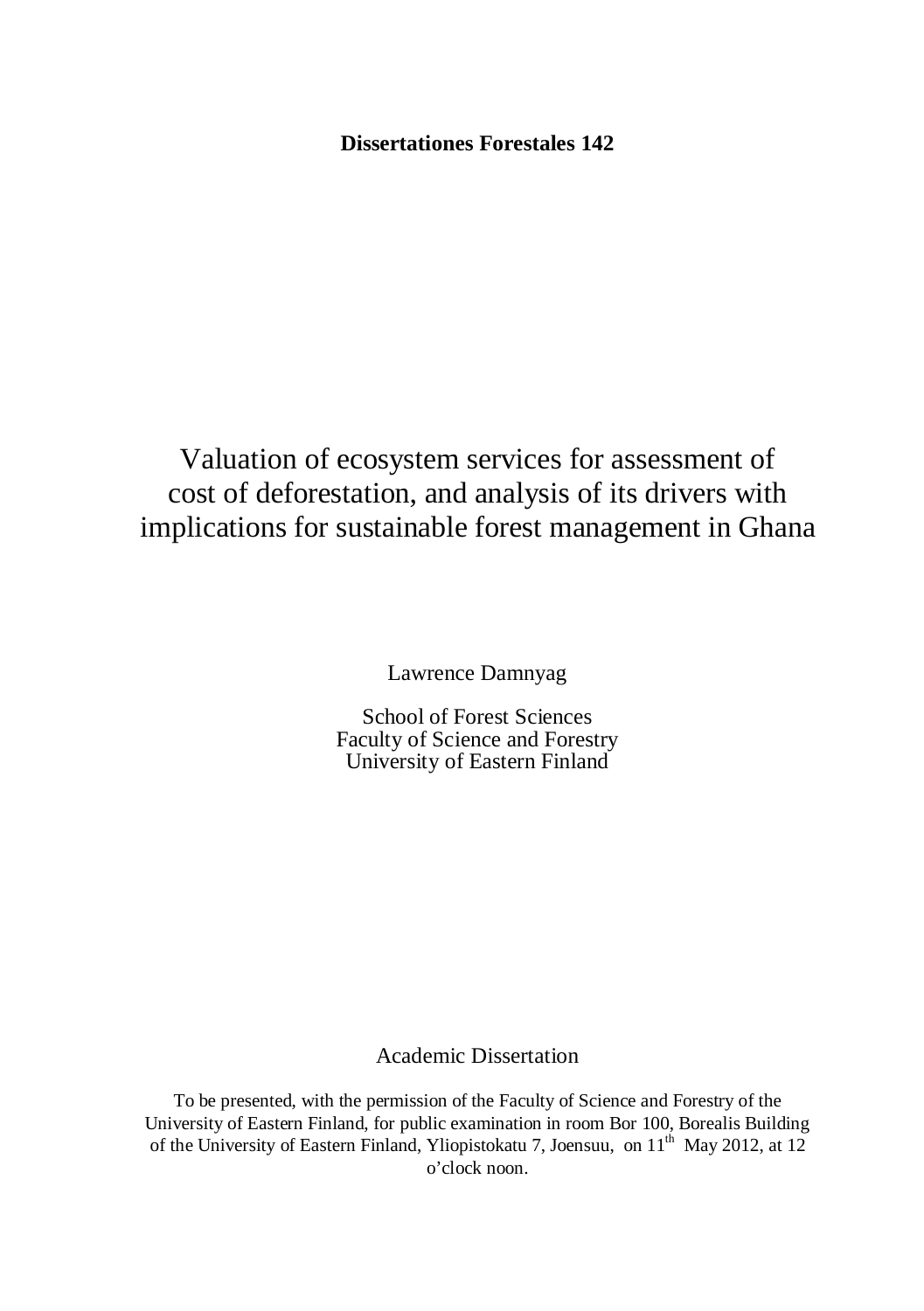*Title of dissertation*: Valuation of ecosystem services for assessment of cost of deforestation, and analysis of its drivers with implications for sustainable forest management in Ghana

*Author:* Lawrence Damnyag

*Dissertationes Forestales* 142

*Thesis Supervisors*: Professor Olli Saastamoinen School of Forest Sciences, University of Eastern Finland, Finland Professor Ari Pappinen School of Forest Sciences, University of Eastern Finland, Finland

*Pre-examiners:* Professor Finn Helles Faculty of Natural and Bio Science, University of Copenhagen, Denmark Adjunct Professor Markku Simula Ardot Oy, Finland

*Opponent:* Professor Markku Kanninen Viikki Tropical Resources Institute (VITRI), University of Helsinki, Finland

ISSN 1795-7389 ISBN 978-951-651-374-7 (PDF)

(2012)

*Publishers:* Finnish Society of Forest Science Finnish Forest Research Institute Faculty of Agriculture and Forestry of the University of Helsinki School of Forest Sciences of the University of Eastern Finland

*Editorial Office:* The Finnish Society of Forest Science P. O. Box 18, FI-01301 Vantaa, Finland http://www.metla.fi/dissertationes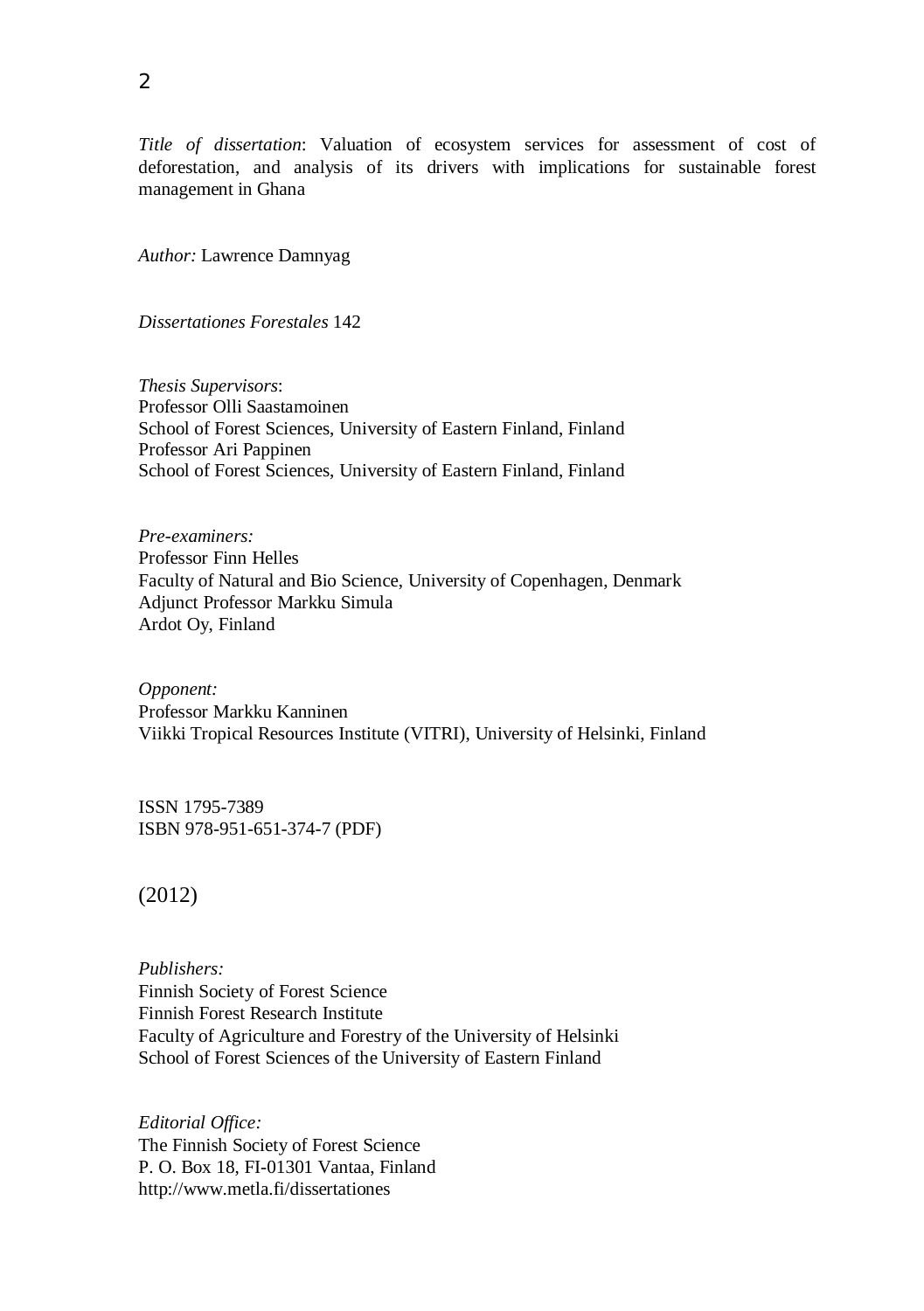**Damnyag, L**. 2012. Valuation of ecosystem services for assessment of cost of deforestation, and analysis of its drivers with implications for sustainable forest management in Ghana. Dissertationes Forestales 142. 44 p. Available at http://www.metla.fi/dissertationes/df142.htm

## **ABSTRACT**

The aim of this thesis was to estimate the cost of deforestation and to identify its drivers in the high forest zone of Ghana. The purpose was also to raise awareness about the severity of deforestation and to offer suggestions for its control with a view to contributing to climate change mitigation. To compute the cost of deforestation, the values of four ecosystems' services were estimated, employing opportunity and replacement cost techniques. The costs of wildfires resulting from loss of food and tree crops of communities were also estimated and deforestation-related behavior modeled using questionnaire surveys. Total Economic Values Framework, von Thunen and Chayanov models formed the theoretical basis of this work. The data were analyzed using descriptive statistics, multinomial and ordinal logistic regression techniques.

The results show that US\$133,650,000 of gross revenue from the four ecosystems' services is lost annually due to deforestation (Article I). In the study area, the annual loss in food and tree crops per farmer due to wildfires was US\$232 (Article II). Furthermore, farmers who acquired land on either lease holding or sharecropping basis were more likely to engage in short-rotation farming system, which leads to deforestation, compared to those who acquired land as gift or inheritance or on customary basis (Article III). In the studied protected area (Article IV), subsistence agriculture and large in-migration of people were the most important driving forces behind deforestation.

It can be concluded that better employing the indigenous knowledge of how to mitigate and adapt to wildfires would provide a sound basis for an improved wildfire management strategy. To obtain a more equitable distribution of forest benefits, the local policies need to be reformed with particular attention to the sharecrop and leasehold farmland holding systems. Forest revenue sharing systems, including potential payments from Reducing Emissions from Deforestation and Forest Degradation (REDD), must include farmland holders under these holding systems. To enhance Ankasa Conservation Area's contribution to climate change mitigation, priority must be given to livelihood improvement and ecosystem services provision in its management.

**Key words**: Ecosystem services value loss; deforestation drivers; wildfire mitigation strategies; deforestation control; climate change mitigation; Ankasa Conservation Area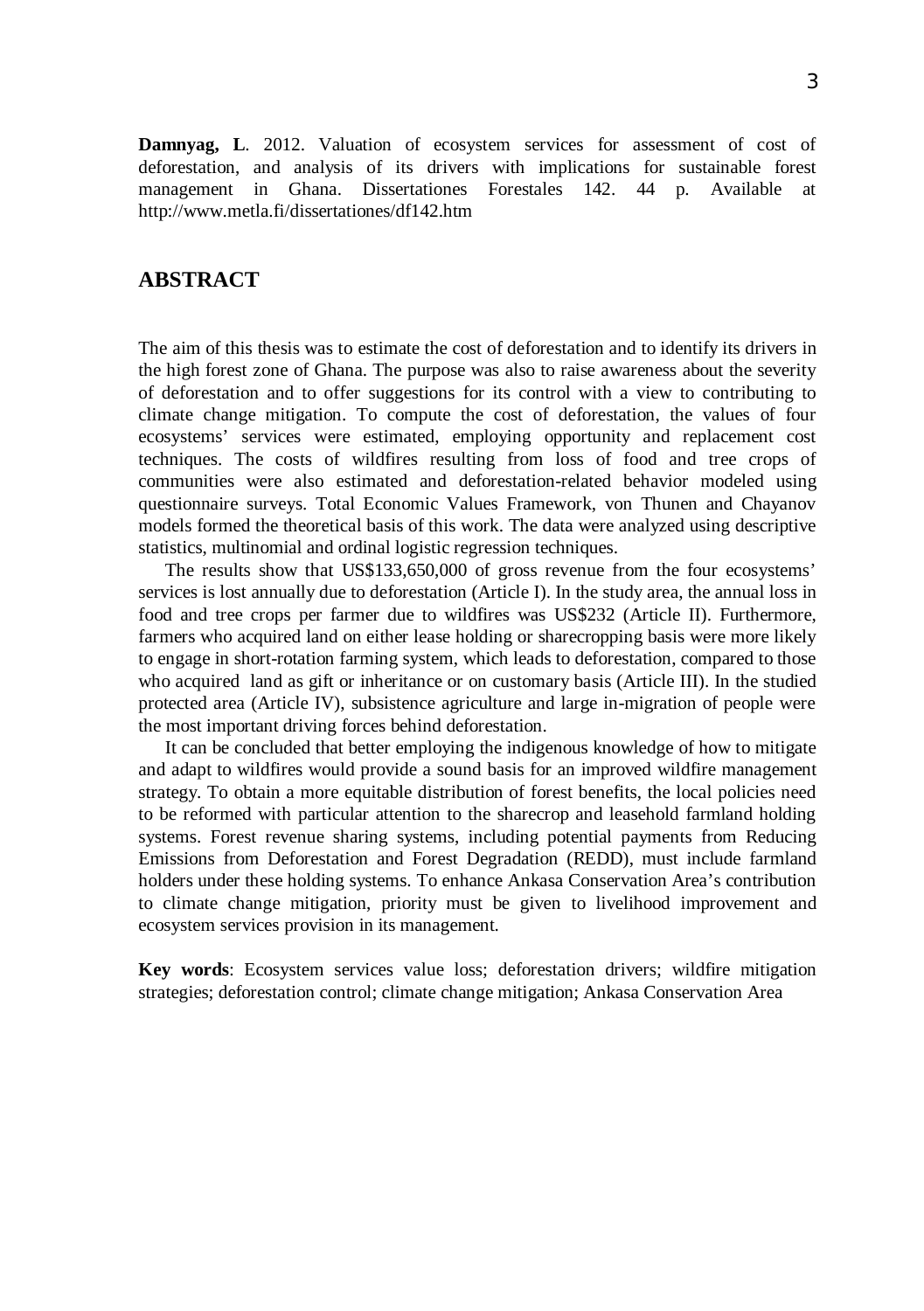## **ACKNOWLEDGEMENTS**

This thesis would not have been successfully completed without the almighty God's guidance and much input from many people. In particular, my sincere gratitude goes to Professor Ari Pappinen, firstly for making it financially possible for me to enroll in the program and secondly for joining my supervisory team to bring this work to its successful conclusion. Next, to Dr. Mark Appiah and Dr. Tapani Tyynelä, I am sincerely grateful for your kind support, comments and suggestions in the writing of the articles and for the camaraderie that you offered me during my stay.

If I have been able to complete this thesis in good time, it was due to my supervisor, Professor Olli Saastamoinen, and his expert guidance from the writing stage of the articles through to the end. In my supervisory team, it was Dr. Jukka Matero who offered the required critique and comments on the articles, which helped them to pass the reviews for publication in good time. I am grateful to you for this and for all of the kind encouragement and support.

The financial support from the Graduate School of Forest Sciences, the University of Eastern Finland, the School of Forest Sciences and the International Tropical Timber Organization (ITTO) are gratefully acknowledged. The support from the Academy of Finland RIFLAG project (Restoration of indigenous forest landscape in Ghana: Interdisciplinary approach) led by Professor Ari Pappinen has been the main funding source that saw me through this work, for which I am grateful. The kind financial support and good wishes of the Director and staff of the Forestry Research Institute of Ghana (FORIG) are sincerely acknowledged. My brothers and sisters have contributed immensely to this work in diverse ways. I am grateful to you, especially, my mother, for your vision and prayers. Lastly my children, Ruth and Ransford, I am thankful to you for enduring my absence and for keeping the home while I was away for this work. I am sure that you wish, as I do, that your mother, Cornelia, was alive to witness the successful end of this work. But, we will leave this with God; he knows what he has in stock for us.

Joensuu, January, 2012

Lawrence Damnyag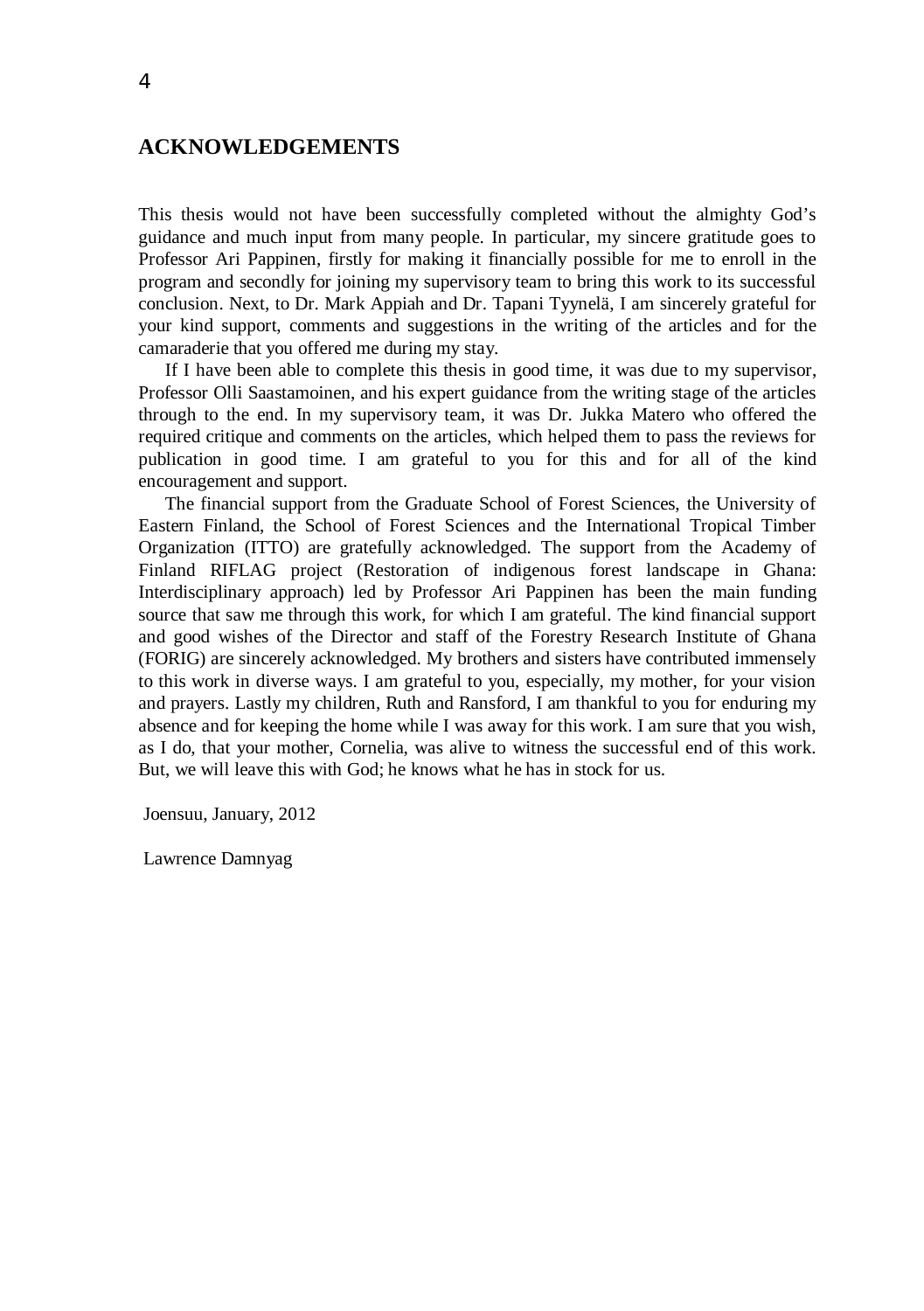## **LIST OF ORIGINAL ARTICLES**

This thesis is based on the following articles, which will be referred to by their Roman numerals, I-IV in the text. The articles (I-III) were reprinted with the kind permission of the publishers. Article IV is the author's version of the submitted manuscript.

- I **Damnyag, L.**, Tyynelä, T., Appiah, M., Saastamoinen, O., Pappinen, A., 2011. Economic cost of deforestation in semi-deciduous forests—a case of two forest districts in Ghana. Ecological Economics 70 (12): 2503-2510. doi:10.1016/j.ecolecon.2011.08.012
- II Appiah, M., **Damnyag, L.**, Blay, D., Pappinen, A. 2010. Forest and agroecosystem fire management. Mitigation and Adaptation Strategies for Global Change 15 (6): 551–570. doi: 10.1007/s11027-010-9236-z
- III **Damnyag, L**. Saastamoinen, O, Appiah, M., Pappinen, A. 2012. Role of tenure insecurity in deforestation in Ghana's high forest zone. Forest Policy and Economics 14 (1): 90-98. doi:10.1016/j.forpol.2011.08.006
- IV **Damnyag, L.**, Saastamoinen, O., Blay, D., Dwomoh, F., Anglaaere, L. C. N., Pappinen, A. 2011. Sustaining protected areas: Identifying and controlling deforestation and forest degradation drivers in the Ankasa Conservation Area, Ghana. Manuscript

The author's contribution

Lawrence Damnyag, who is the main author of this thesis, developed the research ideas for the four articles (I-IV) based on the RIFLAG project (no.121907). Lawrence Damnyag performed the research design, data collection and analysis and wrote the manuscripts for articles I, III and IV. The co-authors contributed to the writing through comments for improvement and by responding to the reviewers' queries. Lawrence Damnyag designed the research, collected the data and participated in the data analysis and writing of Article II, which was written by Mark Appiah and the other co-authors.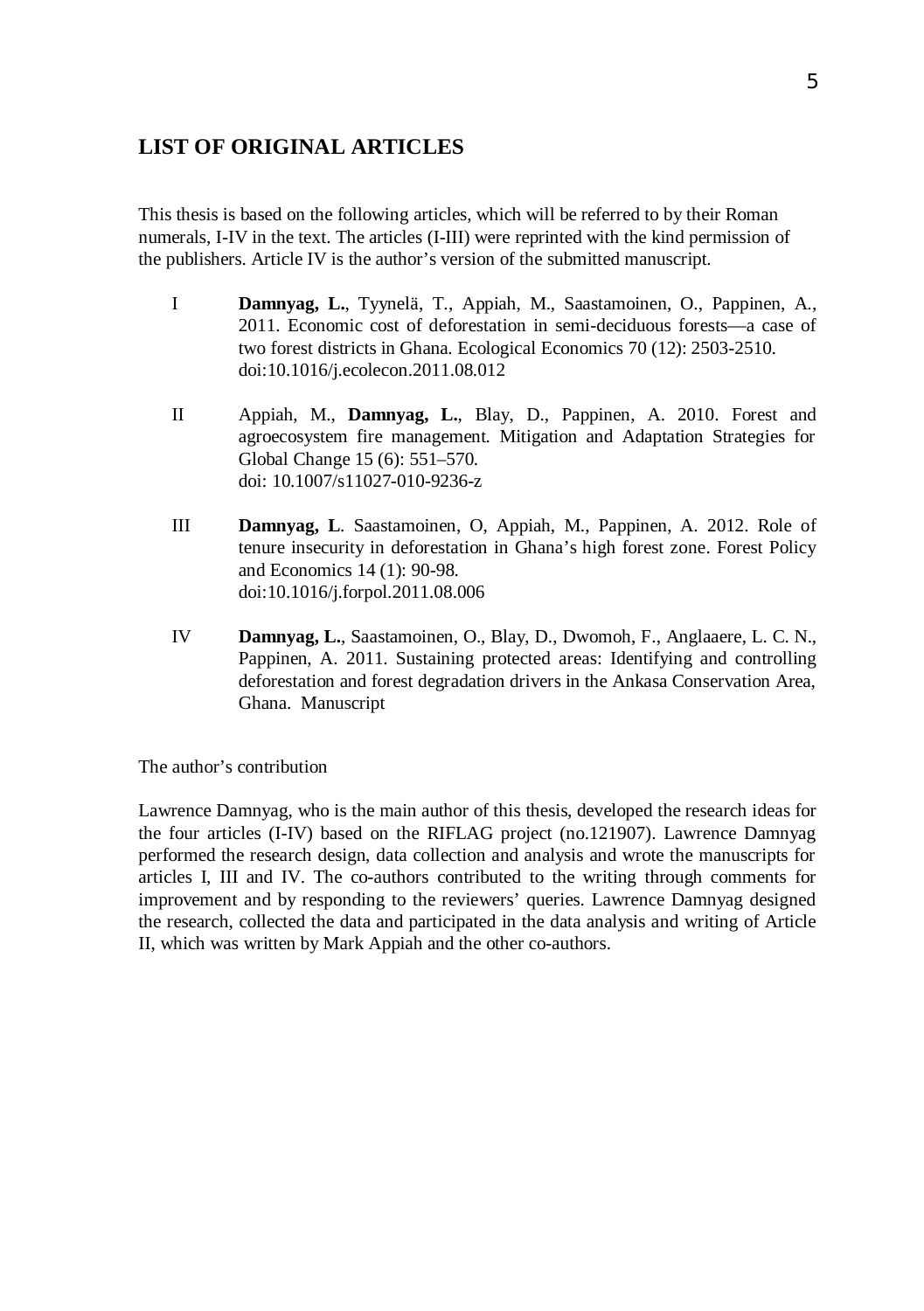# **TABLE OF CONTENTS**

| 1. TROPICAL DEFORESTATION AS A MULTILEVEL PHENOMENON  9                                 |  |
|-----------------------------------------------------------------------------------------|--|
|                                                                                         |  |
|                                                                                         |  |
|                                                                                         |  |
|                                                                                         |  |
|                                                                                         |  |
|                                                                                         |  |
|                                                                                         |  |
|                                                                                         |  |
|                                                                                         |  |
|                                                                                         |  |
| 2.3 An assessment of the values of forest ecosystem services and deforestation cost19   |  |
|                                                                                         |  |
|                                                                                         |  |
|                                                                                         |  |
|                                                                                         |  |
|                                                                                         |  |
|                                                                                         |  |
| 3.3 Identifying and mitigating the deforestation drivers (Articles III, IV)25           |  |
|                                                                                         |  |
|                                                                                         |  |
| 4.1 Deforestation cost and estimates of food and tree crops losses due to wildfires     |  |
|                                                                                         |  |
| 4.2. Knowledge of the causes of wildfires and the mitigation and adaptation strategies, |  |
| and the land and tree tenure effects on deforestation (Articles II, III, IV)28          |  |
|                                                                                         |  |
|                                                                                         |  |
|                                                                                         |  |
| 5.2 The economic cost of deforestation and the estimates of food and tree crop loss due |  |
|                                                                                         |  |
| 5.3 Wildfire mitigation and adaptation strategies, tenure effects on deforestation, and |  |
|                                                                                         |  |
|                                                                                         |  |
|                                                                                         |  |
|                                                                                         |  |
|                                                                                         |  |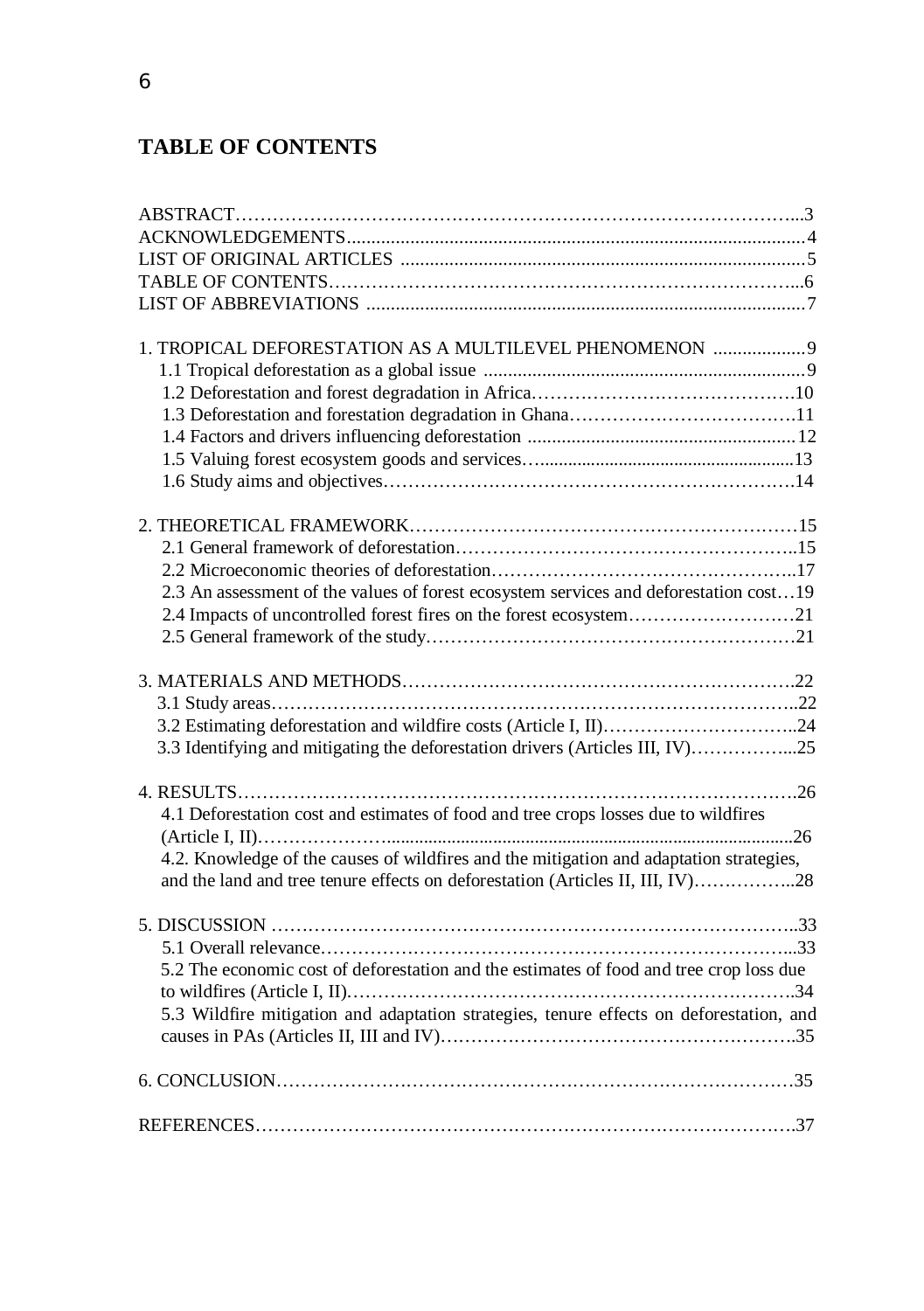## **LIST OF ABBREVIATIONS**

| <b>ACA</b>         | Ankasa Conservation Area                                    |
|--------------------|-------------------------------------------------------------|
| <b>ADB</b>         | <b>Asian Development Bank</b>                               |
| C&I                | Criteria and Indicators                                     |
| <b>CBD</b>         | Convention on Biological Diversity                          |
| <b>CIA</b>         | Central Intelligence Agency                                 |
| <b>CIFOR</b>       | Centre for International Forestry Research                  |
| <b>DFD</b>         | Deforestation and Forest Degradation                        |
| <b>DFV</b>         | <b>Degraded Forest Value</b>                                |
| <b>ESA</b>         | Ecosystem Services Approach                                 |
| EU                 | European Union                                              |
| <b>FAO</b>         | Food and Agricultural Organization of the United Nations    |
| <b>FCPF</b>        | Forest Carbon Partnership Facility                          |
| <b>FLEGT</b>       | Forest Law Enforcement Governance and Trade                 |
| <b>GDP</b>         | <b>Gross Domestic Product</b>                               |
| <b>GEPA</b>        | Ghana Environmental Protection Agency                       |
| <b>GHG</b>         | Greenhouse Gas                                              |
| <b>GLOBE</b>       | Global Legislators Organization                             |
| <b>GTC</b>         | Gigatonne of Carbon                                         |
| ha                 | hectare                                                     |
| <b>HFZ</b>         | <b>High Forest Zone</b>                                     |
| <b>IPCC</b>        | Intergovernmental Panel on Climate Change                   |
| <b>ITTO</b>        | <b>International Tropical Timber Organisation</b>           |
| <b>IUCN</b>        | The World Conservation Union                                |
| m                  | meter                                                       |
| M <sup>3</sup>     | Cubic meter                                                 |
| <b>MA</b>          | Millennium Ecosystem Assessment                             |
| <b>MoFA</b>        | Ministry of Food and Agriculture                            |
| <b>MWTP</b>        | Maximum Willingness to Pay                                  |
| NA                 | Northern Ankasa                                             |
| <b>NFV</b>         | <b>Natural Forest Value</b>                                 |
| <b>NGOs</b>        | Nongovernmental Organizations                               |
| <b>POM</b>         | Proportional Odd Model                                      |
| <b>PRP</b>         | Prince's Rainforest Project                                 |
| <b>REDD</b>        | Reducing Emission from Deforestation and Forest Degradation |
| <b>SA</b>          | Southern Ankasa                                             |
| <b>SCBB</b>        | Secretariat of the Convention on Biological Diversity       |
| tCO <sub>2</sub>   | Tonne of Carbon Dioxide                                     |
| tCO <sub>2</sub> e | Tonne of Carbon Dioxide Equivalent                          |
| <b>TEEB</b>        | The Economics of Ecosystems and Biodiversity                |
| TEV                | <b>Total Economic Value</b>                                 |
| <b>UNCED</b>       | United Nations Conference on Environment and Development    |
| <b>UNDP</b>        | United Nations Development Programme                        |
| <b>UNEF</b>        | <b>United Nations Forum on Forests</b>                      |
| <b>UNFCCC</b>      | United Nations Framework Convention on Climate Change       |
| <b>UNFP</b>        | United Nations Environmental Programme                      |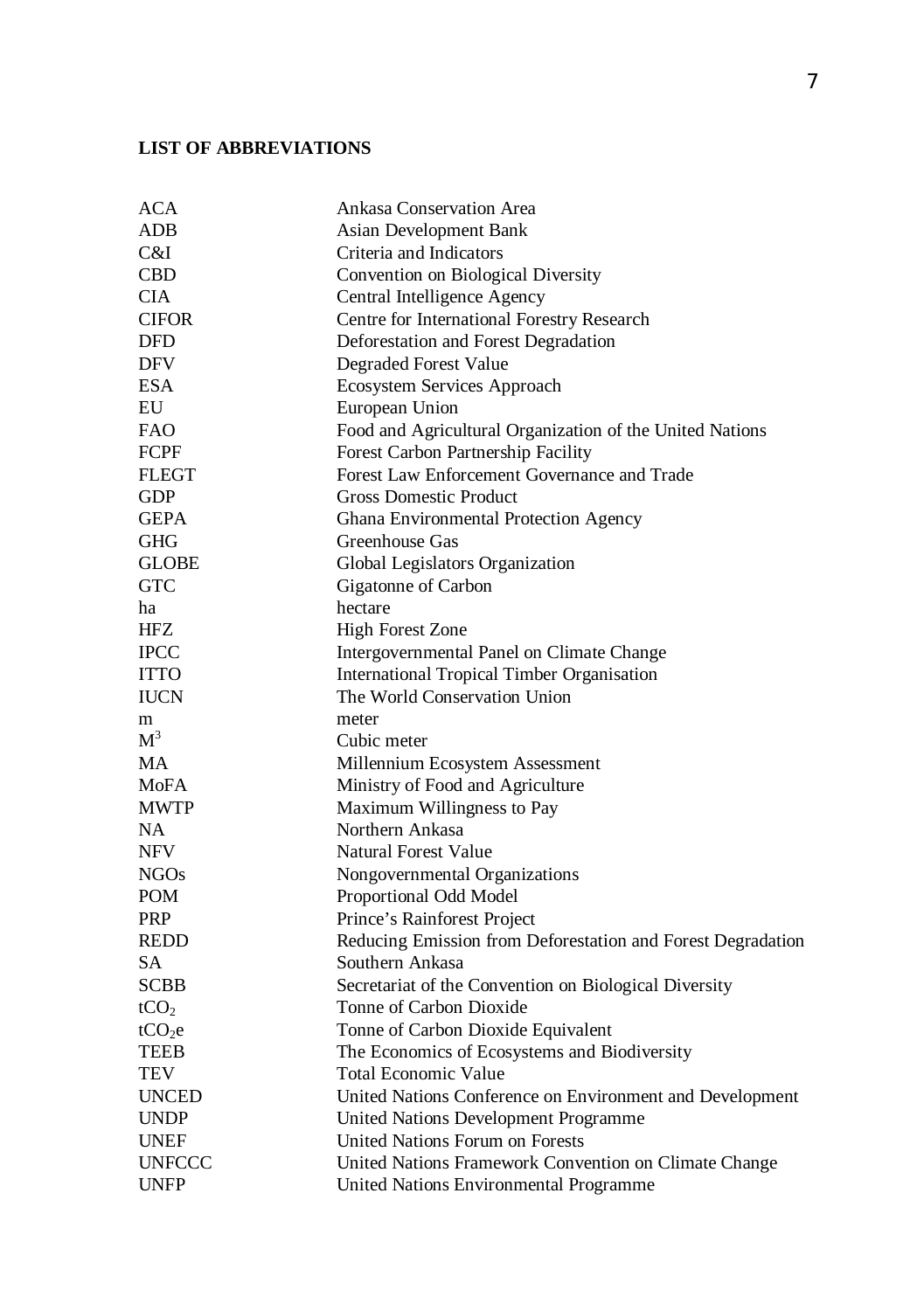| US A       | United States of America               |
|------------|----------------------------------------|
| <b>VPA</b> | <b>Voluntary Partnership Agreement</b> |
| <b>WA</b>  | Western Ankasa                         |
| <b>WWF</b> | Worldwide Fund for Nature              |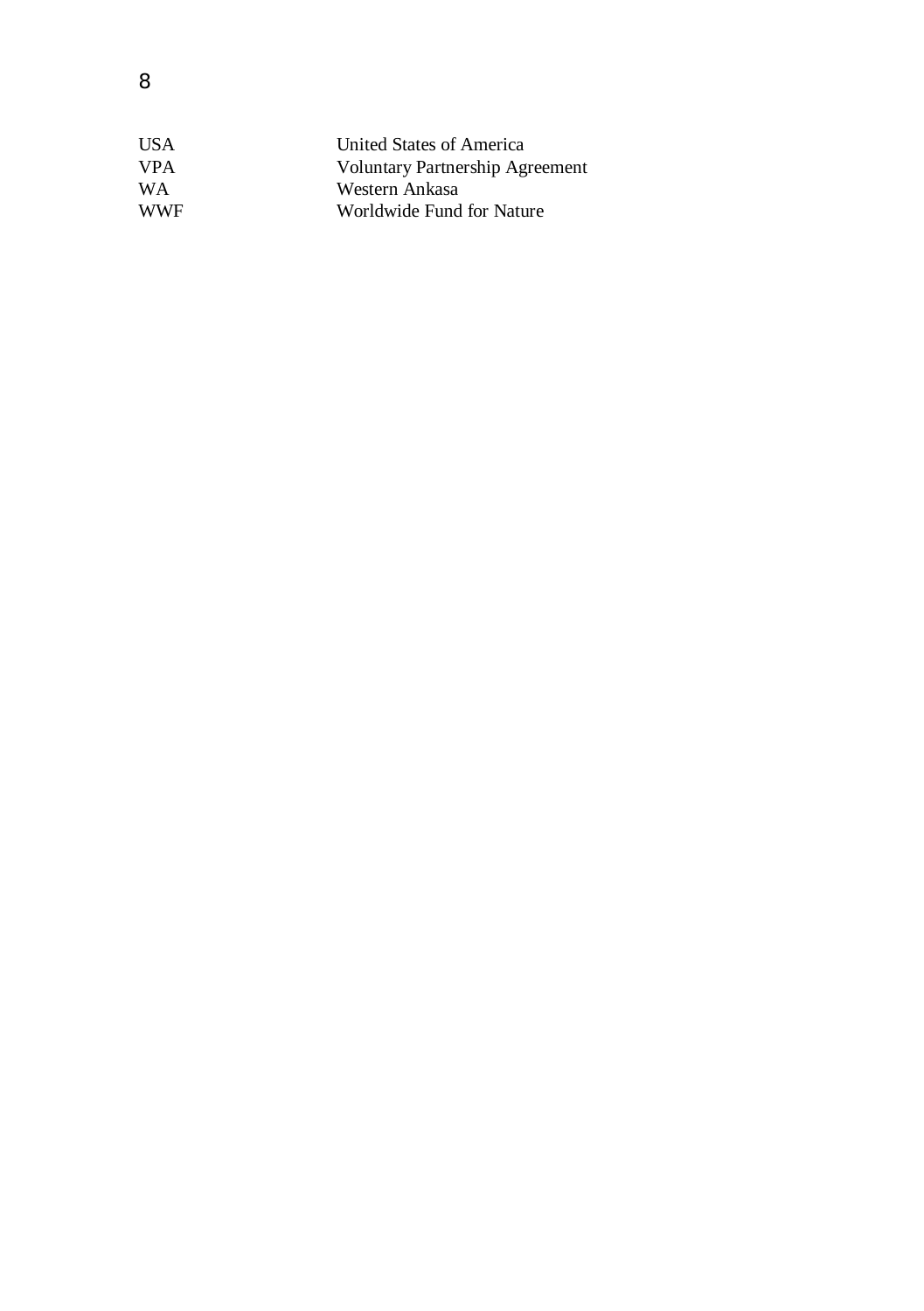## **1**. **TROPICAL DEFORESTATION AS A MULTILEVEL PHENOMENON**

#### **1.1 Deforestation as a global issue**

Tropical deforestation and forest degradation (DFD) has been on the agenda of international forest policy efforts for over four decades (Westoby, 1989; Palo, 2000; Humphrey, 2006; Olander et al., 2009; Saastamoinen, 2009) but, in particular, since 1992, when the UNCED drew up Agenda 21. During the past two decades, the focus has been increasingly directed toward the prevention of DFD and to the conservation of biodiversity. Most recently, DFD has again become a global concern largely due to its important role in global warming (Kanninen et al., 2007; Douglas and Simula, 2010). According to Houghton (2006), approximately 80% of the carbon emitted into the atmosphere from 1850-2000 came from the forests, while 18% came from land-use changes in the 1990s. Decreasing the atmospheric carbon emissions by controlling deforestation is widely considered to be a relatively low-cost and effective option for climate change mitigation (DeFries et al., 2010). Because of this potential, controlling DFD has become an essential component of the international climate change mitigation strategies. Tropical DFD contributes 20-25% of the annual global anthropogenic greenhouse gas (GHG) emissions (Grieg-Gran, 2006), and in many developing countries, it is the main source of emissions (Karousakis, 2006). As a result, the efforts aimed at the sustainable management of forests and at climate change mitigation are largely focused on controlling the tropical DFD. To this effect, national, regional and international initiatives on tropical and other forests are being created and the existing initiatives strengthened. Dam and Savenije (2011) identified 127 initiatives in total, classifying them into intergovernmental, national, private, NGOs and knowledge and capacity building initiatives.

Aside from mitigating climate change, tropical forests continue to be important not only for their unique hardwoods and non-wood forest products but also for protecting the most precious parts of the world's biodiversity and other ecosystem services (ITTO, 2008; Laurence, 1999). However, these benefits are under threat because of the high level of deforestation occurring in these areas. According to Engel and Palmer (2008), tropical DFD has increased dramatically; it occurred at an average rate of 13 million hectares per year between 1990 and 2000 (FAO, 2006; 2010a). The causes of the continuing tropical forest losses are many and varied (Kaimowitz and Angelsen, 1998; Geist and Lambin, 2002). However, whether related to  $CO<sub>2</sub>$  emissions reduction policy, understanding these causes is important for the design of an effective policy to minimize their effects (Pearce, 2001; Boucher et al., 2011). More specifically, the identification of the underlying market and policy failures and an understanding of their relationship with the activities inside and outside of the forest sector is imperative (Engel and Palmer, 2008). This understanding is all the more important because the international, governmental and non-governmental efforts to minimize tropical deforestation and degradation, either through forest policy or through policies created in other sectors, have not been very successful due to inadequate funding, weak or uncommitted national institutions, internal conflicts, agenda-splitting, and fragmentation in the international efforts, to name a few reasons (Palo, 2000; Bulte and Engel, 2006; Humphrey, 2006; Karousakis, 2006; PRP, 2009; Saastamoinen, 2009; Douglas and Simula, 2010).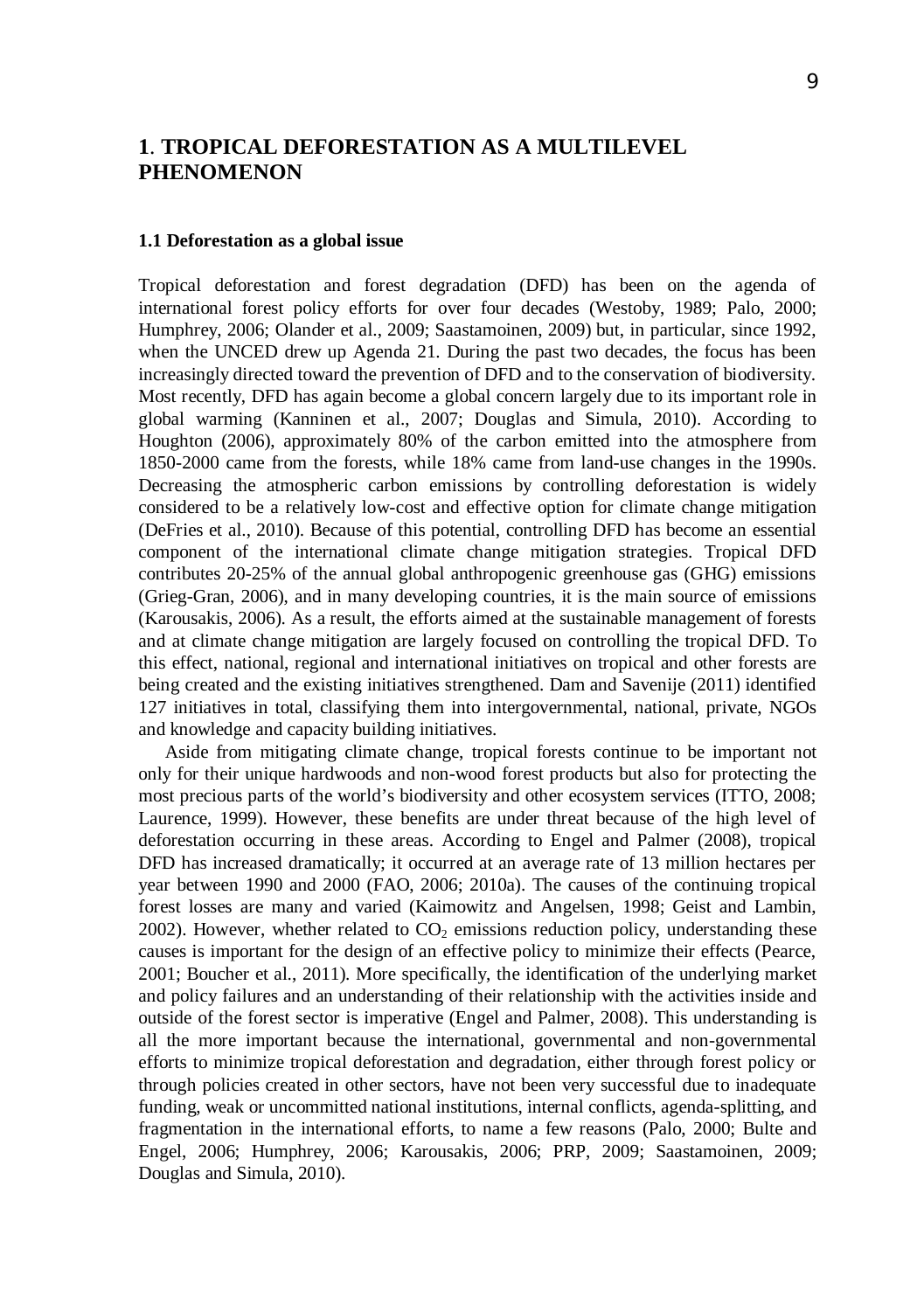The policies and programs aiming at sustainable forest management are many and operate at global, regional, national and sub national levels (Palo, 2000; Humphrey, 2006;

Saastamoinen, 2009; Pfaff et al. 2010; Rayner et al. 2010). Those policies and programs that target tropical deforestation and forest degradation are important in this study. While some have been launched earlier, e.g., the Convention on Biological Diversity (CBD), the International Tropical Timber Organization (ITTO), the United Nations Environmental Programme (UNEP), and the United Nations Forum on Forest (UNFF), new ones are also being created, e.g., the Global Legislators Organization (GLOBE) International Forestry Initiative, which aims to support the ongoing inter-governmental processes to reduce deforestation (Rayner et al. 2010; CIFOR, 2011; GLOBE International, 2011).

Among the climate policy-related initiatives are the Kyoto compliant initiatives of the United Nations Framework Convention on Climate Change (UNFCCC); the World Bank's Forest Carbon Partnership Facility (FCPF); the United Nations Collaborative Programme on Reducing Emission from Deforestation and Forest Degradation in developing countries (REDD+); The Prince's Rainforest Project (PRP); and the bilateral donors/non-Kyoto compliant (Voluntary Carbon Market) initiatives. The policies that are related to the illegal timber trade are the amended United States of America (USA) Lacey Act and the European Union (EU) Forest Law Enforcement Governance and Trade (FLEGT) action plan, which includes Voluntary Partnership Agreements (VPA) (Gulbrandsen and Humphrey 2006; FAO/UNDP/UNEP, 2008; Jindal et al. 2008; Madeira, 2008; Angelsen et al. 2009; Prince's Rainforest Project, 2009; Douglas and Simula, 2010; Lederer, 2011). In all of these initiatives and programs, including the C&I processes such as the national forest programs and forest certification schemes (Rayner et al. 2010), the control of tropical DFD holds center stage. However, the programs' effectiveness depends on the extent to which they address the drivers of tropical forest loss (DeFries et al. 2010).

#### **1.2 Deforestation and forest degradation in Africa**

The total forest area in Africa was estimated at 709 million ha in 2000 (FAO, 2010a). This area is largely located in the tropical ecological zone, and it is approximately one quarter of all of the rainforests in the tropics (FAO, 2001). In 2010, Africa's forest area was estimated to be 674 million ha (17 percent of the world's total), with the largest section of 328 million ha in Western and Central Africa (FAO, 2010a). Africa has the second highest deforestation rate in the world. From 1990-2000, the loss in forest area was 5.3 million ha annually, corresponding to an annual rate of 0.8% (FAO, 2001). From 2000-2010, the forest area loss was 3.4 million hectares annually, again corresponding to an annual deforestation rate of 0.5% (FAO, 2010a). The individual countries in Africa with the highest forest loss are Nigeria and Tanzania, with an annual forest area loss of 0.410 million and 0.403 million ha, respectively, for 2000-2010 (FAO, 2010a).

Deforestation plays an important role in the climate system because forests act as a major reservoir for carbon. Although global warming is often attributed to the burning of oil and gas, mostly in the developed countries (Kim, 2010), the contribution from deforestation in developing countries is also significant because it produces 1.6 billion tonnes of GHG into the atmosphere each year (Baumert et al. 2005; FAO, 2006). Partly as a result, climate change is imminent in Africa (EU, 2009). During the  $21<sup>st</sup>$  Century, all of Africa is likely to become warmer, and the warming is likely to be higher than the global annual mean throughout the continent, with the drier subtropical regions warming up more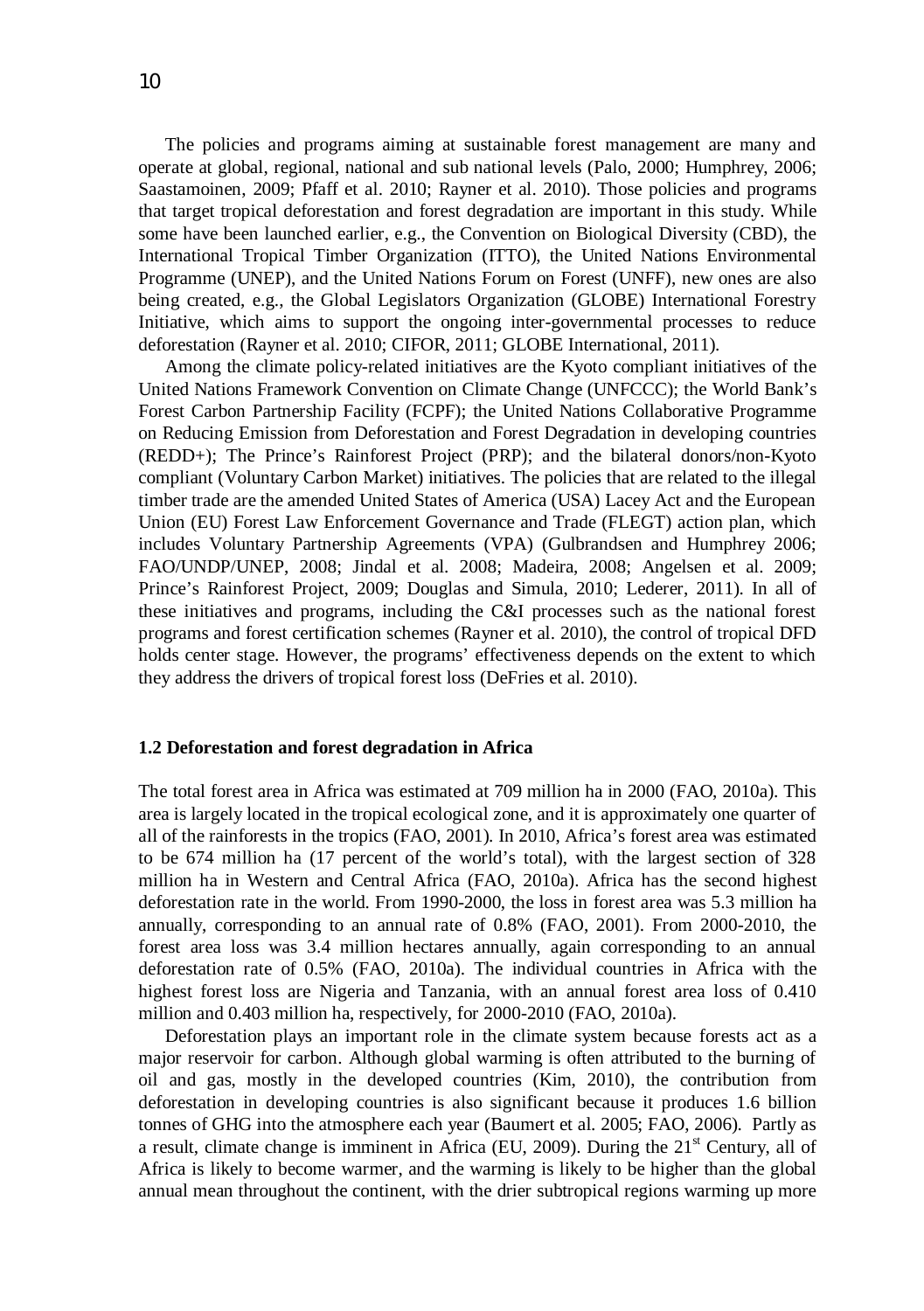than the more humid tropics (Christensen et al., 2007). In West Africa, for instance, the annual mean temperature is projected to increase by approximately 2.0 to  $6.0^{\circ}$  C from the present level (IPCC, 2007), while the mean annual precipitation is expected to decrease by 6-20% by 2025. As a result, the total loss in agricultural productivity is expected to increase to 2-4% of the national GDP (Nkem, 2007). Climate change is envisaged to bring about several other impacts, particularly on agriculture. These impacts on agriculture are expected to be accompanied by the increased use of nitrogen, minerals and pesticides, which is likely to lead to the leaching of these substances (Nkem, 2007).

#### **1.3 Deforestation and forest degradation in Ghana**

Not only is the basis for the estimates of deforestation rates in Ghana unclear, the rate is characterized by rapid changes so that the precise figures for the deforestation rates and for the actual size of the forest cover are difficult to determine (Leach and Fairhead, 2000; Benhin and Barbier, 2004; Hansen et al. 2009; FCPF, 2010). Despite this difficulty, many studies assert that at the beginning of the twentieth century, approximately one-third (i.e., 8.6 million hectares) of Ghana's land area was covered by tropical high forest (forest land inside reserves that are under protection and other forests outside the reserves (offreserves)), while the remaining two-thirds (15.7 million hectares) was savanna woodland (Fairhead and Leach, 1998: Leach and Fairhead, 2000; Abeberese, 2002). According to Owusu (1998) and Abeberese (2002), deforestation was particularly rapid during 1950- 1987, resulting in approximately a 75 percent loss of the original forest area. At the end of 1987, the estimate for the deforestation in the entire country was 65,000 ha per year, while that of the high forest zone was 22,000 ha per year (Abeberese, 2002). A recent estimate of Ghana's deforestation rate (using the FAO definition of 10% canopy cover, including plantations) is 135,395 ha per year, which results in a decrease in the forest cover (reserve and outside reserve forests in the high forest zone) from 7.5 million hectares in 1990 to 4.9 million hectares in 2010 (FAO, 2010b).

This rapid loss in the forest cover appears to be impacting the climate system. Ghana is already experiencing an increase in extreme weather conditions, with more frequent incidences and longer periods of drought, flooding, reduced food production and lowering of water levels, particularly in the Volta river delta, which provides approximately 80% of the national electricity supply (MoFA, 2007; World Bank, 2010; Cameron, 2011). The annual mean temperatures in the country have already warmed up by  $1^0$ C over the past 30 years (Cameron, 2011). The mean annual temperature in Ghana is projected to increase in the range of  $0.6^{\circ}$  C to 3.9<sup>o</sup> C between 2020 and 2080, while rainfall will decrease between 2.8% and 18.6% in the same period (GEPA, 2007). These warming and drying predictions are expected to increase the droughts that are already being experienced in the country (Antwi-Agyei et al., 2011). On the basis of these warning signs, severe economic consequences from climate change are predicted for the near future in Ghana (World Bank, 2010). Related to the impacts on forest ecosystems arising from climate change, the main concerns in Ghana are severe impacts on land use, biodiversity and soil fertility loss, increased deforestation and land degradation (Bamfo, 2008a; Cameron, 2011).

To address these problems, various measures, including policy and legislative reforms, capacity building, awareness creation, the establishment of a law enforcement unit to address illegal chainsaw lumber production and conventional logging activities, the implementation of a stricter wood procurement policy, consultation with stakeholders in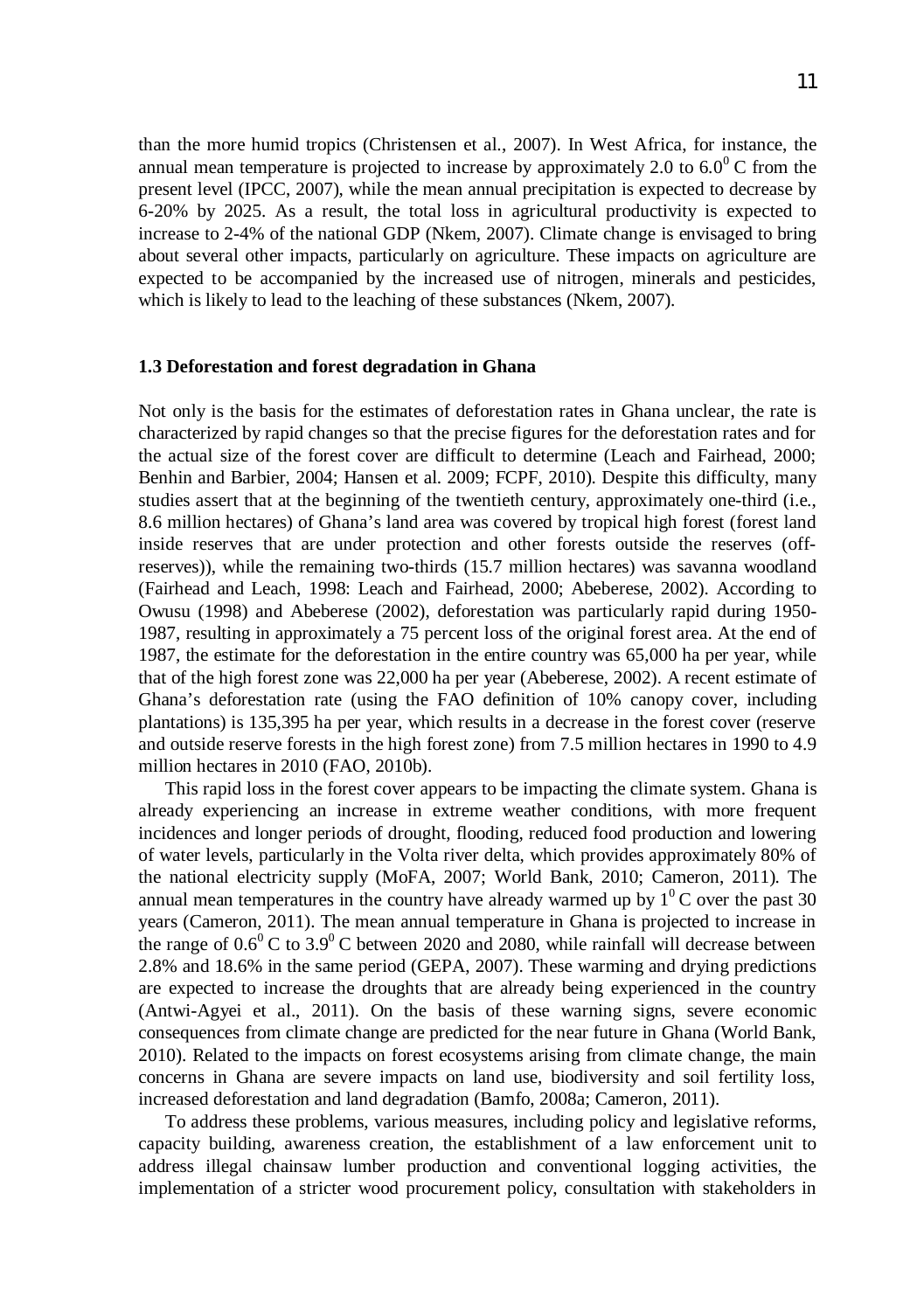resource management and the restoration of degraded forest lands are being pursued in Ghana (Bamfo, 2009; Hansen et al. 2009; Abbey, 2011). However, the desired results are yet to be achieved. With the emerging science and policy of Reducing Emissions from Deforestation and Forest Degradation (REDD), which Ghana is also embarking on, large capacity-building, institutional restructuring, and governance reforms will be required (Hoare et al. 2008; Pedroni et al. 2009; Douglas and Simula, 2010). A better understanding of the drivers and the costs of deforestation is also required, particularly at the forest/farm levels. With this understanding, a bottom-up approach to climate change mitigation could be tackled, instead of the top-down approach that appears to have been adopted (Guartey, 2010). This type of understanding is urgently needed to enable the needed reforms to be realized and to help in the control of deforestation. While these more localized factors and this scientific information can be important inputs for deforestation control and climate change mitigation, they are limited in scope and are not adequately tailored to provide the information required for the successful implementation of the REDD + strategies in Ghana. This study is an attempt to fill part of this knowledge gap with the scientific information that is needed to support the REDD  $+$  and other initiatives (e.g., EU VPA). To this effect, this study focuses on the economic aspects of deforestation and forest degradation (DFD) in Ghana, using information at the forest/farm level to complement the efforts in these initiatives towards the sustainable management of forests and climate change mitigation. However, before this analysis can be performed, a survey on the drivers of deforestation is needed.

#### **1.4 Factors and drivers influencing deforestation**

According to numerous studies over several decades, including Westoby, (1989), Mather, (1992), Palo and Mery, (1996) and more recently, Humphrey (2006), Parker et al., (2008) and Douglas and Simula, (2010), the reasons and forces driving deforestation are complex and overlapping, but they are basically related to competition for land and resources. These drivers vary from country to country and even within countries (FAO/UNDP/UNEP, 2008). In the tropics, Kaimowitz and Angelsen (1998) and Geist and Lambin, (2002) have classified the causes of forest loss into proximate and underlying causes. The proximate causes that impact directly on the forests are agricultural expansion, infrastructure, wood extraction, grazing, mining and fuel wood collection, among others. The underlying causes in general terms include demographic trends, economic decisions, technological change, and policy and cultural factors (Geist and Lambin, 2002). Large-scale globalized agriculture drives deforestation in Asia and Latin America (Parker et al., 2008; Defries et al 2010). Although not yet an important issue, the increased demand for forest products, which drives deforestation in other regions, is feared to raise the rate of deforestation in the African countries that have large areas of forest but low deforestation rates (Boucher et al. 2011). The reason for this concern is the expansion of the Asian timber companies already into Congo (Rudel et al. 2009).

In Africa, unlike in Asia and Latin America, small-scale production of food and cash crops drives deforestation. The conversion of natural forests into agricultural lands, charcoal production, logging and timber production, fuel wood consumption, forest fires and human settlement have been identified as the direct causes of deforestation, while governance-related factors (corruption), poverty, inadequate participation and capacity, and inappropriate technologies are among the underlying causes (Verolme et al. 1999; Hofstad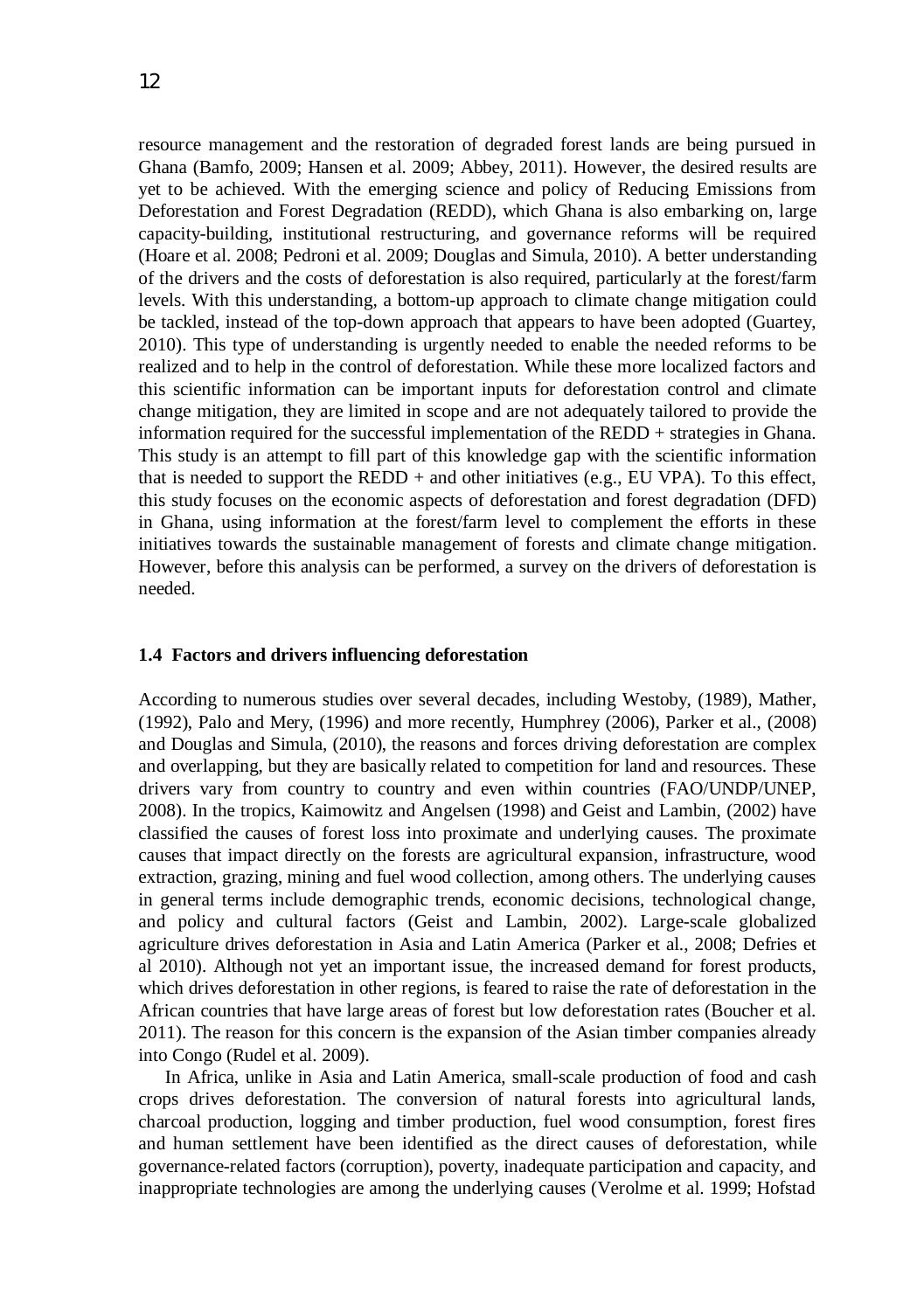et al. 2009; Prince's Rainforest Project, 2009). In Ghana, the direct causes of forest loss are the clearing of forests for cocoa and food crop farming, fuel wood harvesting, wildfires, infrastructure expansion, and logging (both legal and illegal). The underlying causes are a high international demand for timber, cocoa and minerals, poverty, corruption, the overcapacity of the forest industry, low forest fees, the low enforcement of forestry rules, a high population growth and urbanization and land and tree tenure issues, to mention a few (Palo and Yirdaw, 1996; Owusu, 1998; Abeberese, 2002; Benhin and Barbier, 2004 Appiah et al. 2009; Hansen et al. 2009).

#### **1.5 Valuing forest ecosystem goods and services**

The tropical forest ecosystem provides a range of goods and services, including provisions (e.g., foods and fibers), regulation (i.e., air, climate, water provision and purification), cultural (recreation and tourism), and support (nutrient and water cycling) services (Nasi et al. 2002; Prince's Rainforest Project, 2009; Verweij et al., 2009). In the Amazon forests, the estimated benefit of the forests from erosion prevention, fire protection, carbon storage, and the pollination of coffee plantations is 238, 6, 70-100, and 49US\$/ha/year, respectively (Verweij et al., 2009). However, because these goods and services do not have markets, they do not bear the kind of price tag that could alert society to a change in their supply (Verweij et al. 2009).

In sub-Saharan Africa, the value of these ecosystem services to the local livelihoods is not fully captured in the national development plans (Nkem et al. 2007). As a result, these services are being destroyed by a variety of human activities. For instance, in spite of the global decline in deforestation following the FAO's (2007) global forest assessment, there was an increase in deforestation in Africa. This increase accounted for over 50% of the global damage to forests due to wildfires (FAO, 2007). According to Tacconi (2003), forest fires alone in Indonesia caused a total economic loss of USD 9.1 billion in 1997- 1998, which included losses in plantations and agricultural areas. In Ghana, the annual revenue loss of merchantable timber alone due to wildfires was \$24 million (ITTO, 2003).

According to the Prince's Rainforest Project (2009), this destruction of ecosystem services occurs because of the financial interests of individuals, industries, local communities and governments, driven largely by international commodity demand. Reversing this trend of deforestation would require equally strong financial rewards to motivate countries to choose alternative, low deforestation paths of development. By implication, to reverse this deforestation trend, it is necessary to value and to pay for these ecosystem goods and services from the tropical forests of the world (Prince's Rainforest Project, 2009). Valuing these goods and services in terms of their value loss (opportunity cost) to enable Guyana to switch to an alternative development path instead, the national estimates of the Government of Guyana provided values of between US\$430 million and US\$2.3billion per year (Prince's Rainforest Project, 2008). Osafo's (2005) estimates of the value of the ecosystem services for avoiding deforestation in agroforestry lands (smallscale maize and cassava agroforestry farms) and forest land (timber harvesting) is US\$1776/ha (as Net Present Values at a 15% discount rate) in Ghana. However, the accuracy and the usefulness of these estimates depends largely on the assumptions that are made about the returns of the different types of agricultural activities, the patterns of land use in deforested areas, and the clear identification and costing of the amount required to tackle the drivers of deforestation (Hoare et al., 2008). The existing payments for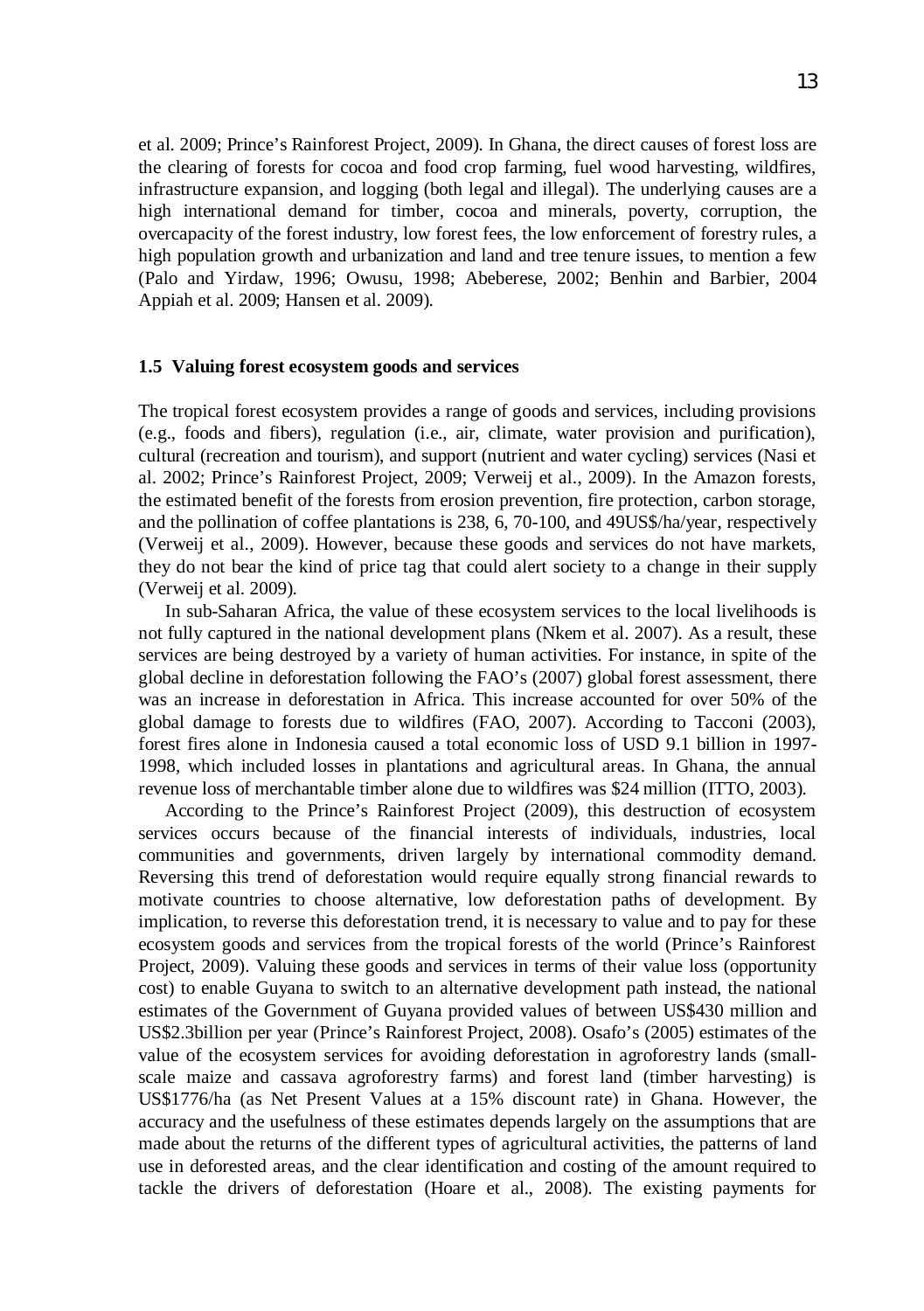ecosystem goods and services schemes in Central and South America could provide a useful guide to costing and administering a scheme to control deforestation (Grieg-Gran, 2006; 2008; Hoare et al., 2008).

As mentioned, the tropical forest plays a significant role in climate change mitigation, acting as a carbon sink and removing carbon from the atmosphere. For instance, FAO's (2007) estimates show that the total carbon mitigation from avoided deforestation in Africa during  $2003-2012$  could be 615.8 million tCO<sub>2</sub>. In addition to this carbon mitigation benefit, the Prince's Rainforest Project (2009) estimates show that global emissions could be reduced to 5Gt of GHG per year through a significant reduction in tropical deforestation. According to Robledo et al. (2008), the climate change mitigation potential of forests could be further enhanced through afforestation and reforestation, biofuel plantations and substitution through wood products, forest management improvement, emissions reduction from deforestation, and forest degradation and forest restoration. However, deforestation appears to be revising this process of climate change mitigation by emitting carbon back into the atmosphere (Madeira, 2008).

#### **1.6 Study aims and objectives**

The aim of this study was to estimate the values of the forest ecosystem services to assess the cost of deforestation in the high forest zone of Ghana. The purpose was also to raise awareness about the severity of deforestation and to offer suggestions for its control with a view to contributing to climate change mitigation and other ecosystem benefits. To estimate the cost of deforestation, the values of the forest ecosystem goods and services lost due to DFD were estimated. A theoretical framework of deforestation was constructed and deforestation-related behavior was modeled to identify the important drivers/causal factors and to help to clarify the positioning of the separate studies in the effective control of DFD. The choice of this approach is motivated by the failure of society to account for the range of benefits that forests provide and to integrate these benefits into the measures of deforestation control. The specific objectives of this study were as follows:

- i) To estimate the economic cost of deforestation (lost value of ecosystem services) and consequently the benefits of restoring degraded forest lands (Article I).
- ii) To estimate the cost, identify the causes, and analyze the mitigation and adaption strategies for wildfires in the forest fringe communities to support effective control (Article II)
- iii) To investigate the effects of land and tree tenure on deforestation in Ghana's high forest zone (Article III)
- iv) To identify and control the drivers of deforestation and forest degradation in and around conservation areas (Article IV)

The reasons behind the selection of these specific objectives were the need to influence policy design based on adequate information on DFD consequences, the importance of tenure on DFD as identified in earlier studies, the importance of wildfires in the Ghanaian context and the problem of DFD in and around of conservation areas for the design of mitigation measures. It is assumed that researching and communicating the obtained results in these areas would support the efforts to address deforestation, to enable the forests in Ghana to contribute more to climate change mitigation and to enable the transition to sustainable forest management. The study hypothesizes that estimating the cost of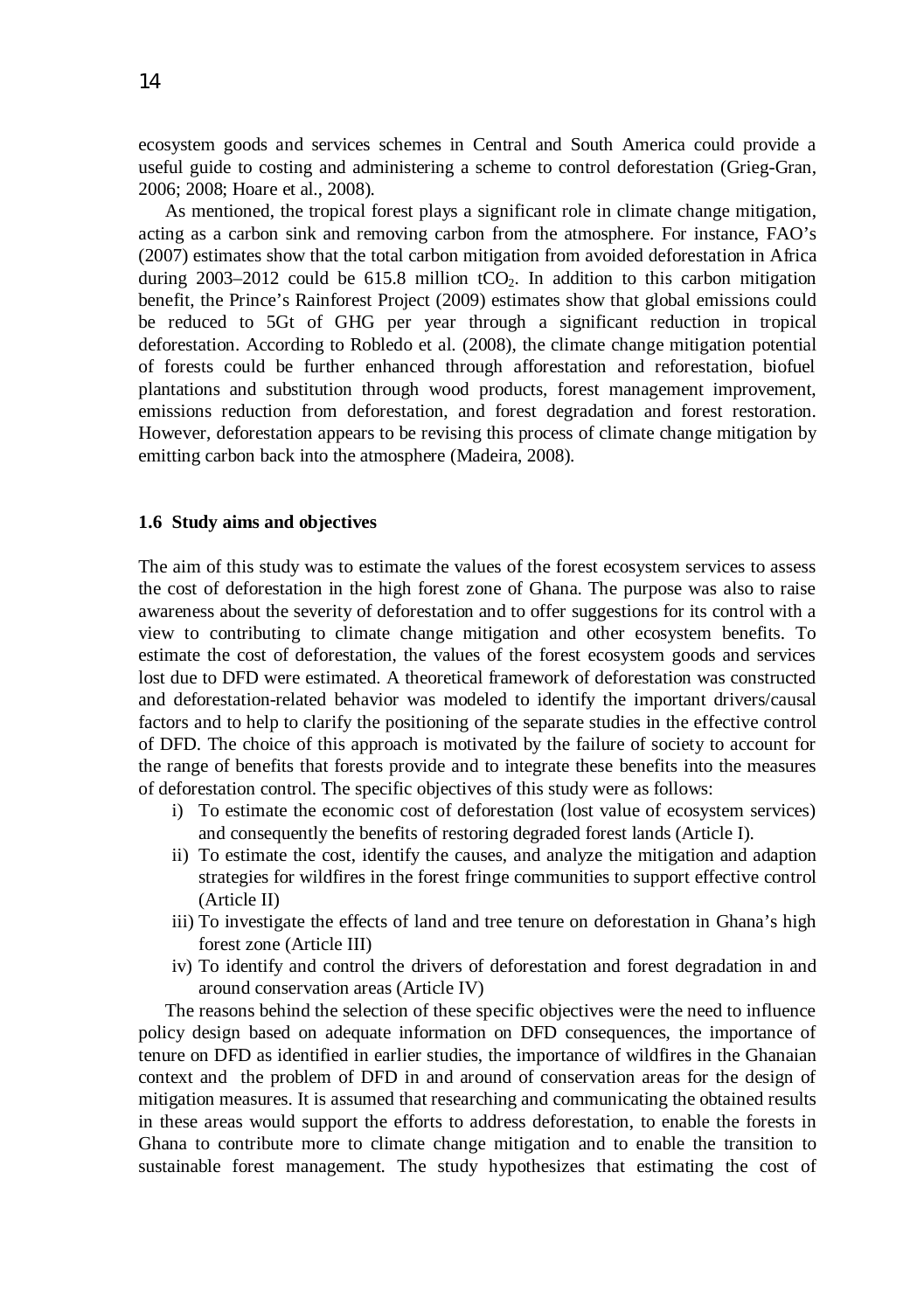deforestation and identifying the drivers of forest cover loss would raise awareness that could prompt the relevant stakeholders to take the desired actions for deforestation control.

The structure of the remainder of the study is as follows. Chapter 2 describes the theoretical framework and provides a schematic presentation of how the four articles are related to that frame. Chapter 3 presents the materials and methods, and chapter 4 presents the results of each article. Chapter 5 discusses the results, and chapter 6 contains the conclusion of the study.

## **2. THEORETICAL FRAMEWORK**

#### **2.1 A general framework of deforestation**

The theoretical frame for this study is rooted in the theories of deforestation and, in particular, in the microeconomic theory of deforestation (Sills and Pattanayak, 2004), supported by von Thunen and Chayanov's theories and the Total Economic Value (TEV) framework (Pearce 2001; MA, 2005; Saastamoinen, 1997). The general framework is presented in Figure 1 (loops not included). The precise channels through which the causes bring about deforestation and the importance of each of the causes are quite complicated and not fully resolved in the literature (van Kooten and Folmer, 2004, p.439; Amacher et al. 2009, p.152). However, it is clear that as indicated in the theoretical framework (Fig.1), the causes of tropical deforestation can be classified into underlying, direct and agents (Kaimowitz and Angelsen, 1998; Geist and Lambin, 2002), even though some disagreements still exist regarding the direct and the agents, who are the final causers of the DFD.

The underlying causes arise as a result of national factors, including public policies and the political will (or lack thereof) of the government to take measures to control deforestation (Palo, 2000, p.13). The other causes are international factors and politics, including the demand for tropical forest goods and services. These underlying factors do not cause deforestation directly, but work through the direct or proximate causes of deforestation. According to van Kooten and Folmer (2004), building road infrastructure into the remote forest areas does not cause deforestation, but rather it is the final purpose for which the road is used by the agents of deforestation that causes the deforestation. The road, in this case, is the proximate or direct cause. Even among the deforestation agents, certain characteristics or parameters related to the proximate causes must prevail for the agents to bring about deforestation. In Figure 1, at the farm level, these parameters are the availability of off-farm employment, lower transportation costs, increased agricultural output prices and productivity. These factors could lead the agents to lower deforestation, while agricultural practices (e.g. slash and burn), population pressure and in-migration will lead to higher deforestation. The direction of causality for the other factors is mixed, e.g., increases in agricultural input costs (Kaimowitz and Angelsen, 1998, p.93). Better market access also has mixed effects on the forest, resulting in higher farm gate prices of agriculture and forest products and in higher demand. Increased demand for these products raises the incentives for long term management and, at the same time, heightens short-term exploitation, leading to deforestation (Argrawal and Angelsen, 2009).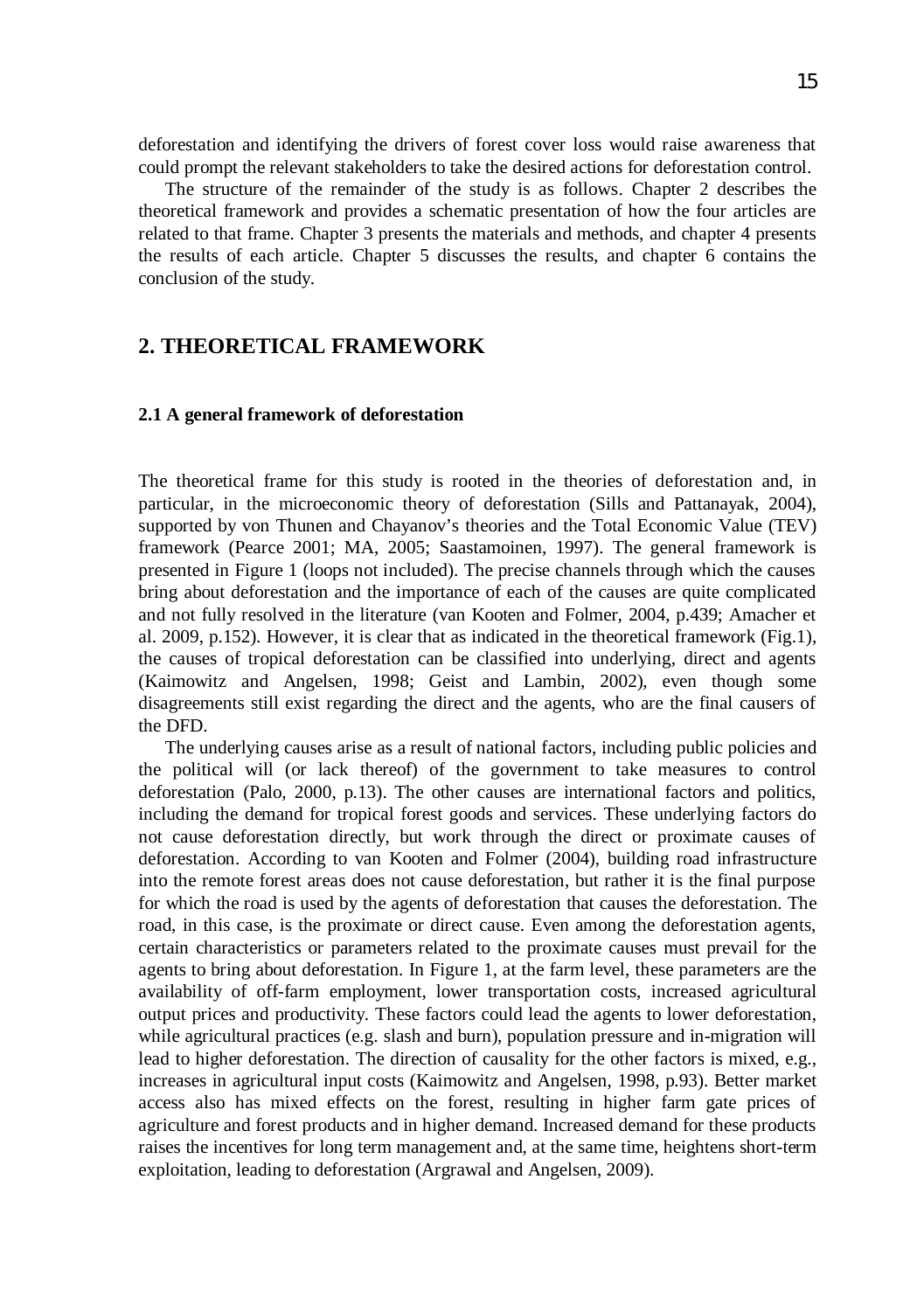The underlying causes are the reasons for government inefficiencies that have an adverse impact on income and revenues from the use of forest resources (goods and services of forests) and therefore, also, on economic growth. Many of these inefficiencies or specified government failures are closely related to the underlying causes and could even be named as a second level underlying cause. However, it is not always possible to draw a clear borderline between these and the direct or proximate causes of deforestation or between the latter and the underlying causes. The complexity of causes, their interchangeability and their context specificity is emphasized by Douglas and Simula (2010), among others. For example, tenure arrangements can be seen as an underlying cause rather than a proximate cause specified by the given conditions. Additionally, as mentioned above, this framework (Fig. 1) is simplified regarding the numerous feedback loops between the different boxes (such as the impacts of proximate causes on economic growth) because of a focus on the major causalities.



Figure **1:** Theoretical framework of deforestation as applied to Africa/Ghana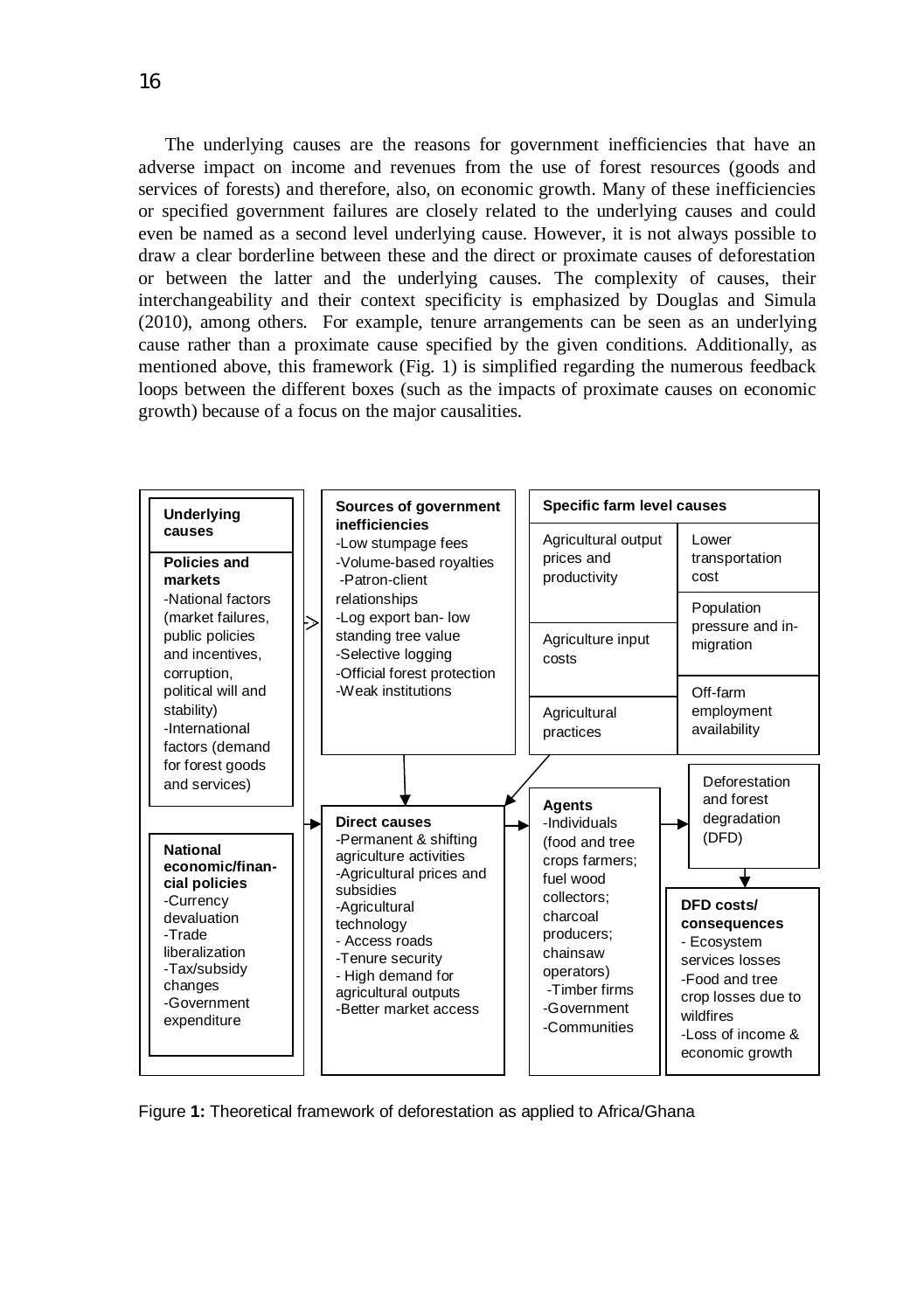#### **2.2 Microeconomic theories of deforestation**

A number of analytical (Fig. 1), empirical and simulation models for analyzing and understanding tropical deforestation have been developed (Kaimowitz and Angelsen, 1998). While analytical models make use of the theoretical constructions of the interrelationships between the factors involved in deforestation, the simulation models use observed parameter values that are substituted in a theoretical model to analyze the outcomes of different scenarios. For the empirical models, statistical techniques are used to deduce the theoretical relationships between the factors from a large number of data sets (Gray, 2010). As Gray (2010) indicates, these models can further be classified into microand macroeconomic models. The former models address deforestation at the farm/forest level, as is done here (Article III, IV), while the latter analyze the aggregate data at a regional, national or global level. Another classification of these models divides them into time-series models (exploring trends in forest cover area over time), and cross-sectional models (addressing forest loss at a given point in time) (Gray, 2010).

As shown earlier in chapter 2.1, there are many forms of deforestation. As such, the choice of approach for analyzing the causes of deforestation or for predicting their extent depends on the location and the specific case that is being modeled (Gray, 2010). Each of these groups of models has its strengths and weaknesses. However, whichever case is under consideration, the microeconomic theory underlying all of these models in their explanation for the deforestation phenomenon pertains to the net benefits derived from the alternative uses of forest lands (Sills and Pattanayak, 2004). In the tropical high forest zone of Ghana, the alternative land uses are mostly agricultural, involving cocoa and food crop farming, engaged in by indigenous and migrant farmers. In clearing the forest lands for these farming activities, the farmers incur costs and benefits. The farmers also earn future streams of net benefits by engaging in these farming activities. Summing the discounted benefit minus the costs yields the marginal net benefit from these activities. These benefits decrease over time as more forest land is cleared (Sills and Pattanayak, 2004). However, the initial marginal net benefits of the uncultivated forest land in relation to the farming activities are almost zero but increase with the scarcity of forest land as more and more land is cleared for cocoa and food crop production (Sills and Pattanayak, 2004).

 Forest clearing continues to an optimal point (from the farmer's perspective) where the marginal net benefits from these farming activities are equal to the marginal net benefits of maintaining the forest (Sills and Pattanayak, 2004, p.4). This optimal benefit/gain (i.e., the marginal net benefit from farming and forests) explains the deforestation of forest lands by individuals and farmers at the forest and farm level. The factors that determine these marginal net benefits of farming and forests provide the reasons for deforestation (Sills and Pattanayak, 2004) (Fig. 1). The von Thunen and Chaynov theories offer an explanation for the deforestation decisions of the agents at the forest and farm level (Angelsen et al. 2009; Sills and Pattanayak, 2004). In the von Thunen model, the distance of a given land to the market centers and cities is hypothesized to affect the agent's choice to deforest or not (Fig 2) (van Kooten and Folmer, 2004). The model is based on the assumption that there is a homogenous piece of land available that is fixed in supply and that it can be used for agriculture and forestry.

The allocation of land to each of these uses is based on the use option that yields the higher profit or rent (r). Allocating a fixed 1 ha of land for agriculture to produce output (q), the model assumes that labor (L) and capital (K) are combined with the land to produce output for sale at a given price (p). The transport cost (t) incurred depends on the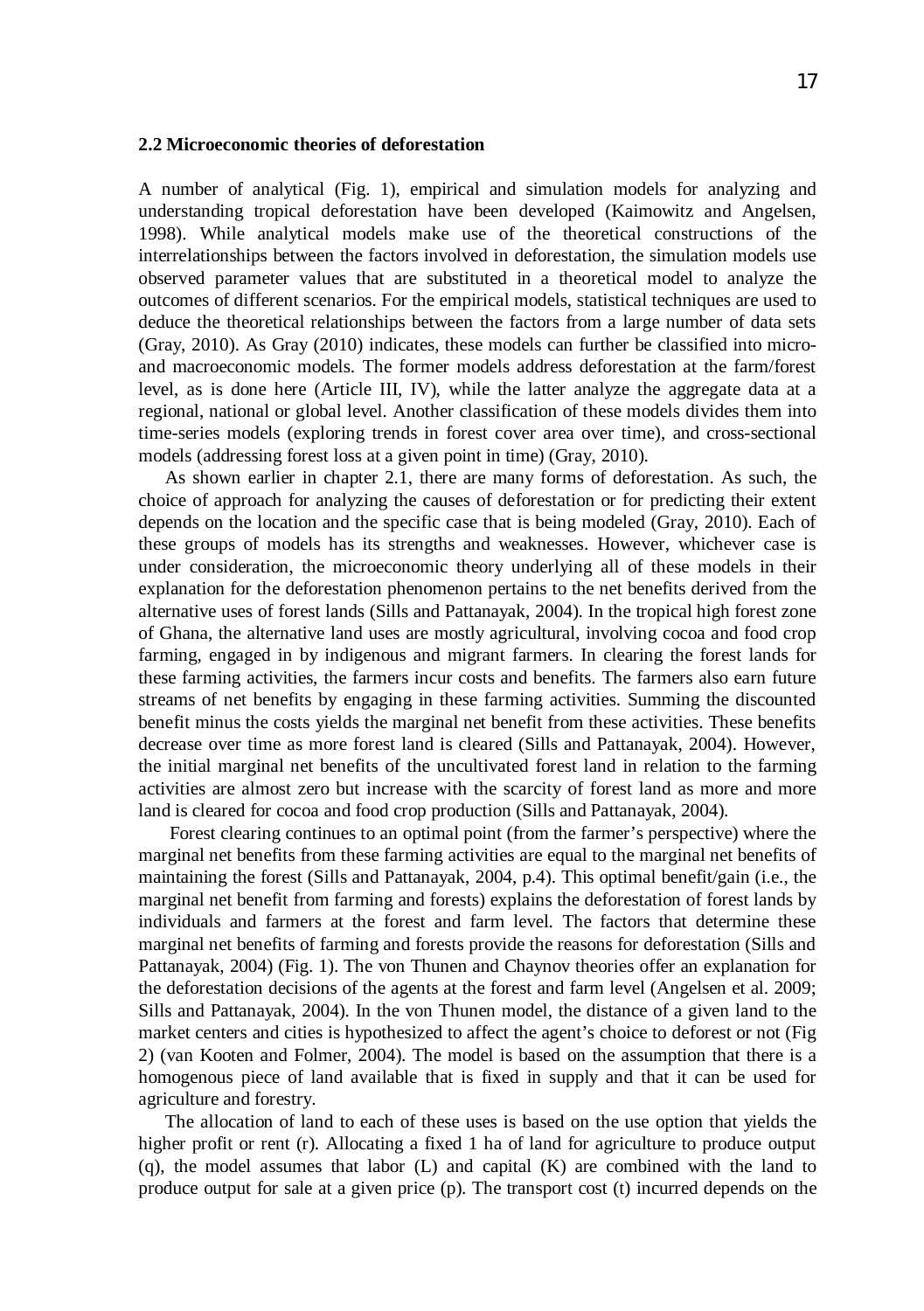distance (d) of the land away from the market center. The L and K prices are the wages (w) and the interest (i). On the basis of these assumptions, the farmer's rent is expressed as follows (Angelsen, 2007; Mkwara and Marsh, 2009):

 $r = pq-wL-iK-td.$  {1}

From this equation, the rent of the farmer declines the further the land is from the market center. Given the case that the land is so remote that the agricultural option for the use of land is not profitable with  $r = 0$ , then (Angelsen, 2007)

$$
d = (pd-wL-iK)/t.
$$
 (2)

From these derivations, the information that will encourage the agent at the farm/forest level to deforest are a higher output price (p), technologies that increase yield(q), a reduction in the input cost  $(w)$ , a lower cost of K  $(i)$ , access (lower transport cost  $(t)$ ), and improved roads (Angelsen et al. 2009) (Fig. 1).

Another microeconomic theory of deforestation is originally Chayanov's theory about the peasant economy in Russia in the 1920's, which explains agricultural production as distinct from commercial production. It is a peasant farm theory that is based on rural family labor, inheritance problems and some related solutions (Thilakarathne and Yanagita, 1996). The theory assumes that the peasant household unit produces food to satisfy its consumption needs relying solely on family labor without resorting to outside wage labor. However, it does not exclude resorting to outside labor during peak harvesting season (Thilakarathne and Yanagita, 1996). The maximum amount of effort to be exerted on the land by the workers in the family unit to produce revolves around the family size, the consumer-worker ratio and the land ownership. In this way, the area cultivated varies directly according to family size. All of these (i.e. family size, consumer-worker ratio and land ownership) determine the increase/decrease of the family unit's labor effort in response to unfavorable/favorable market prices (Chayanov, 1966; Thilakarathne and Yanagita, 1996) (Fig. 1). Although the arguments in the theory are inconsistent with profit maximization in a capitalist enterprise, they are similar to the views of a peasant farmer's behavior expressed by a school of thought in economic anthropology (Dalton, 1961). Although Chayanov's theory is about a peasant economy, it appears to fit the modern rural economy of Ghana, particularly in the High Forest Zone of Ghana where the present study was conducted.

As described in Chayanov's theory, the rural household units in the HFZ are organized around simple farms, extended families, migrant and settler farmers, landowners, sharecroppers and leasehold farmland holders. Most of these household units are engaged in subsistence farming to meet their family consumption requirements. Coupled with the already challenging land tenure practices, particularly for the tenant farmers in this HFZ, these issues (household dynamics, land tenure, etc.) have a significant influence on land use and, consequently, deforestation in the HFZ (Brooks et al., 2009). As already seen in the context of Chayanov's theory, studies have called attention to the relevance of family labor, to the impact of dependency, and to links between a household's demographic life cycle and deforestation (Caldas et al., 2007). The land holding issues identified theoretically in these models inform the choice of variables included in the regression models of the present study in the analysis of the drivers of deforestation (Articles II, III and IV); see also Figure 3 later on.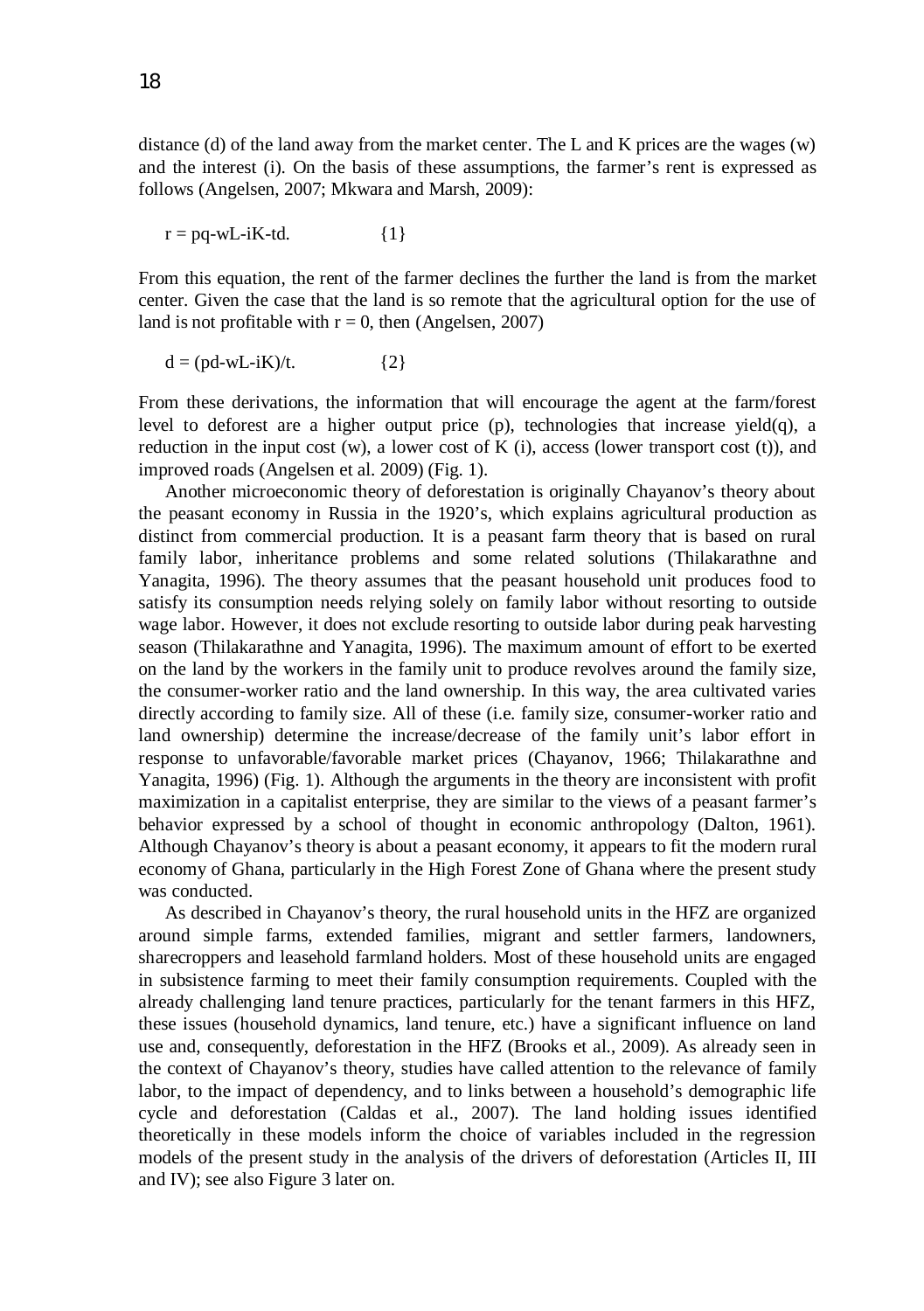#### **2.3 An assessment of the values of forest ecosystem services and deforestation costs**

Forest ecosystem goods and services are the economic benefits that people derive from nature (MA, 2005a; Ranganathan et al. 2008). As a link between the forest ecosystem (plant, animal and micro-organism communities interacting with each other and their physical environment (CBD, 1993; MA, 2005d)) and human welfare, the forest ecosystem services are defined as flows of benefits to human societies (MA, 2005d; TEEB, 2010). For the purposes of economic valuation or accounting, the ecosystem services are defined as those portions of ecosystem goods and services that are used actively or inactively to produce human well-being (Fisher et al., 2008). The services include goods and services in the agricultural and modified forest ecosystems.

To assess the ecosystem goods and services, several theoretical frameworks exist, such as the concept of the multiple use of forests (Gregory 1955; Saastamoinen, 1982), environmental economic valuation (Freeman, 2003), and the Total Economic Value of forest (Pearce et al. 2006, p.88; Saastamoinen, 1997). However, there is a growing interest in the use of the Ecosystem Services Approach (ESA) (Ranganathan et al. 2008; TEEB, 2010). ESA is a framework by which ecosystem goods and services are incorporated into the private and public decision-making processes. The guidelines for categorization and methods are provided for the economic assessment of these goods and services. For instance, MA's (2005a) four broad categories for the ecosystem services are provisioning, regulating, cultural and supporting services (Fig. 2). Five steps are outlined to guide the assessment (i.e., identify the ecosystem services in question, screen them for relevance, assess the condition and trends of the relevant services, assess the value of the services, and identify the risks and opportunities of these services) (MA, 2005a; Ranganathan et al., 2008). The important issues considered in the assessments are the methods and techniques to assess the ecosystem services (Pagiola et al., 2004; MA, 2005c) and the development of the indicators to assess the quantity and quality of the services (MA, 2005b). For the latter, expert and stakeholder consultation is recommended for the identification of relevant, understandable and measurable indicators (Ranganathan et al. 2008).

Economic valuation in the context of ESA means assigning the quantitative economic values to those ecosystem services that do not have market prices. Economic valuation thus provides a way to compare the costs and benefits associated with the forest ecosystem. The valuation is performed by measuring the costs and benefits of the ecosystem goods and services and expressing them with a common denominator (Pagiola et al., 2004). Although the process is optional for reaching the decision maker's goal in the ecosystem services assessment, the economic valuation has a number of useful purposes. The valuation could be used to evaluate the forest ecosystem services as opportunity costs associated with forest land conversion to alternative uses. The values of the ecosystem services are evaluated using various economic valuation methods (MA, 2005b; TEEB, 2010). These values are classified into direct use, indirect use and non-use values and combined to make up the total economic value (Fig. 2). The total economic value (TEV) is hinged on utilitarian value theory and built on the assumption that individuals derive utility from the consumption of marketed goods and ecosystem services (Richardson, 2010). In microeconomics, indifference curves are used to represent the set of combinations of these goods and services that maximize the utility of the individual (Richardson, 2010). The maximization of the utility subject to the budget constraint of the individual under neoclassical economic theory yields the demand curve for these marketed goods and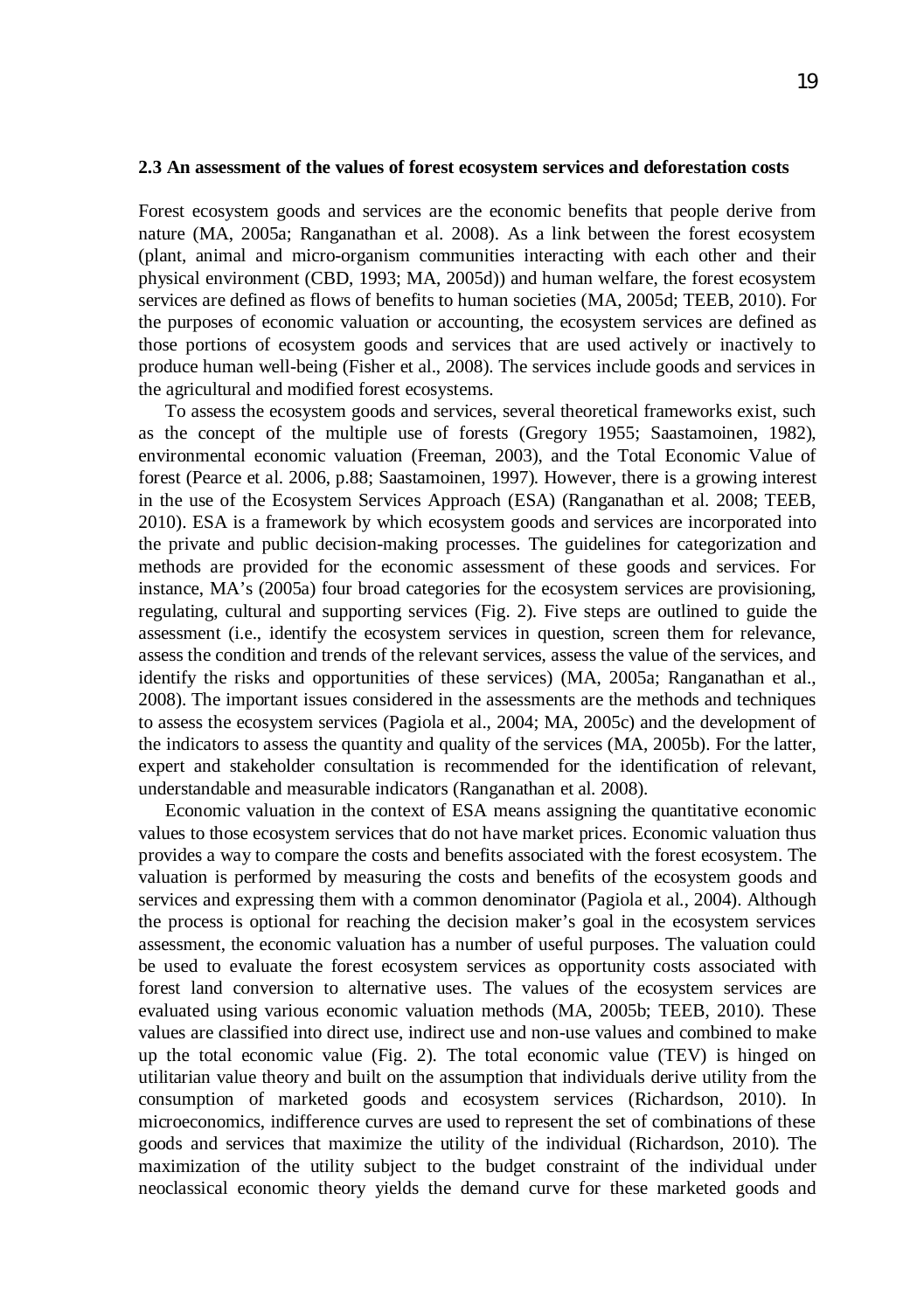ecosystem services (Richardson, 2010). The individual demand curve is expressed by his or her marginal willingness to pay (MWTP) or marginal willingness to accept compensation (MWTA) for incremental amounts of these goods and services (Pearce et al., 2006, p.158; Fisher et al., 2008).

Economic valuation is usually seen as a way to support the health of the forest ecosystem because the value estimates of the ecosystem services provide reasons to conserve the forest (Pearce, 2001). The economic valuation techniques and the other means available are needed for sustainable management and the conservation of forest. These techniques demonstrate that forest loss does not only affect the utility that the individual directly derives but also the overall well-being of the individuals due to potential damage to the goods and services that the individuals indirectly depend on. However, with the use of TEV, only the lower-bound estimates of the ecosystems' service values are generally



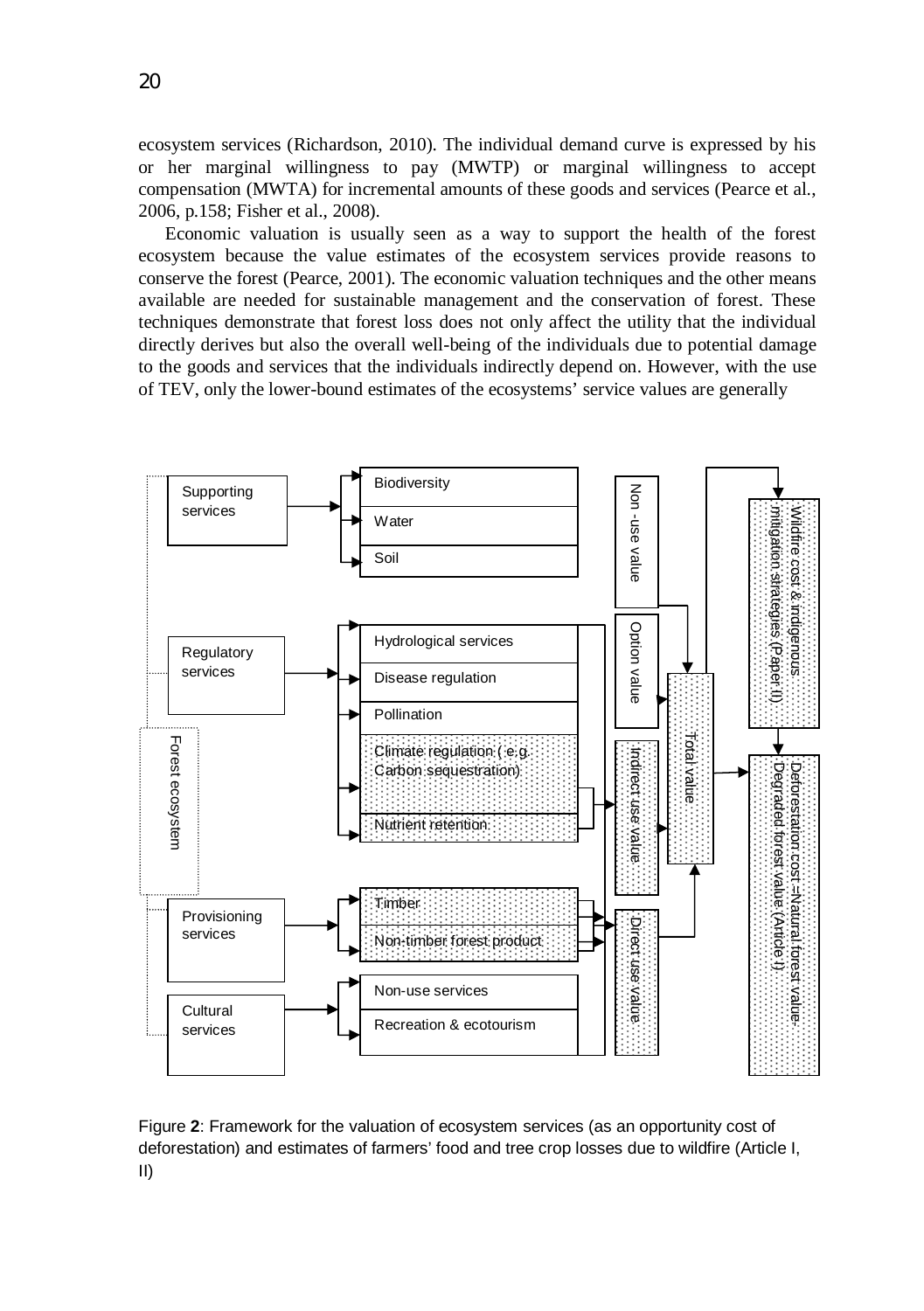produced, as it is virtually impossible to reliably assign values to all of the components of the TEV (Pearce et al, 2006, p. 174; Fisher et al., 2008; TEEB, 2010). Furthermore, these value estimates are often associated with inaccuracies and uncertainties because of insufficient knowledge regarding the complex ecosystem processes (Ranganathan et al. 2008; Richardson, 2010).

The costs of deforestation (Article I) were estimated by valuing the ecosystem goods and services in degraded, plantation and natural forests (Fig. 2, also Fig. 1). The ecosystem goods and services that were valued are those in the darker boxes indicated by arrows connecting to the total value. Those services in the lighter boxes without arrows were not valued, although they do form a part of the total economic value of the forest ecosystem. Not all ecosystem services in the boxes were valued because it is impossible to estimate the values of all of the ecosystem services in the forest due to data constraints and the lack of knowledge regarding some of these services. For the same reasons, the estimates for the economic losses/costs associated with forest fires (Article II) were made based on food and tree (timber, non-timber forest products) crops on farm lands (Fig. 2).

#### **2.4 The impacts of uncontrolled forest fires on the forest ecosystem**

The direct and underlying causes of uncontrolled forest fires on forest ecosystems and the human beings living near these systems have been identified. The direct anthropogenic causes in the tropics include land clearing with fire, fire used as weapon in land-tenure and land-use disputes, accidental fires and fires for resource extraction (SCBD, 2001; Suyanto, 2006). The underlying causes include inadequate forest management and facilities to prevent and suppress accidental or escaped fires in plantations and natural forest and financial incentives or disincentives created through the increased profitability of alternative land use, among others. These causes have a significant negative impact on the forest ecosystem, including its biodiversity (SCBD, 2001).

The socioeconomic impacts of the forest fires have been of equal concern, but estimating the economic losses to society associated with these impacts is difficult because of the numerous ecosystem services involved. However, some conservative estimates on the tropics exist (ADB, 1999; de Mendonca et al. 2004). Very relevant to the present study (Article II) (Fig. 2 and 3) is the estimate of the economic losses associated with forest fires for the local communities because of their dependence on the forest for its numerous goods and services (Nepstad et al. 1999). These estimates are important for raising the awareness of what is lost through forest fires so that people can become more committed to controlling these forest fires. Forests act as an irreplaceable carbon sink (IUCN/WWF, 2000; SCBD, 2001), but forest fires that burn most of this biomass are turning forests into significant sources of carbon emissions, thus worsening the global warming situation (Hofstad et al. 2009).

#### **2.5 General framework of the study**

This study focused on the deforestation issues shown in the darker boxes in Figure 3. The deforestation cost estimates focused on the ecosystem's goods and services losses and the farmers' food and tree crop losses due to wildfires (Articles I and II). The identification and the analyses of the drivers of deforestation were focused more on the direct causes of deforestation at the farm level (Articles II, III, and IV) (Fig. 3).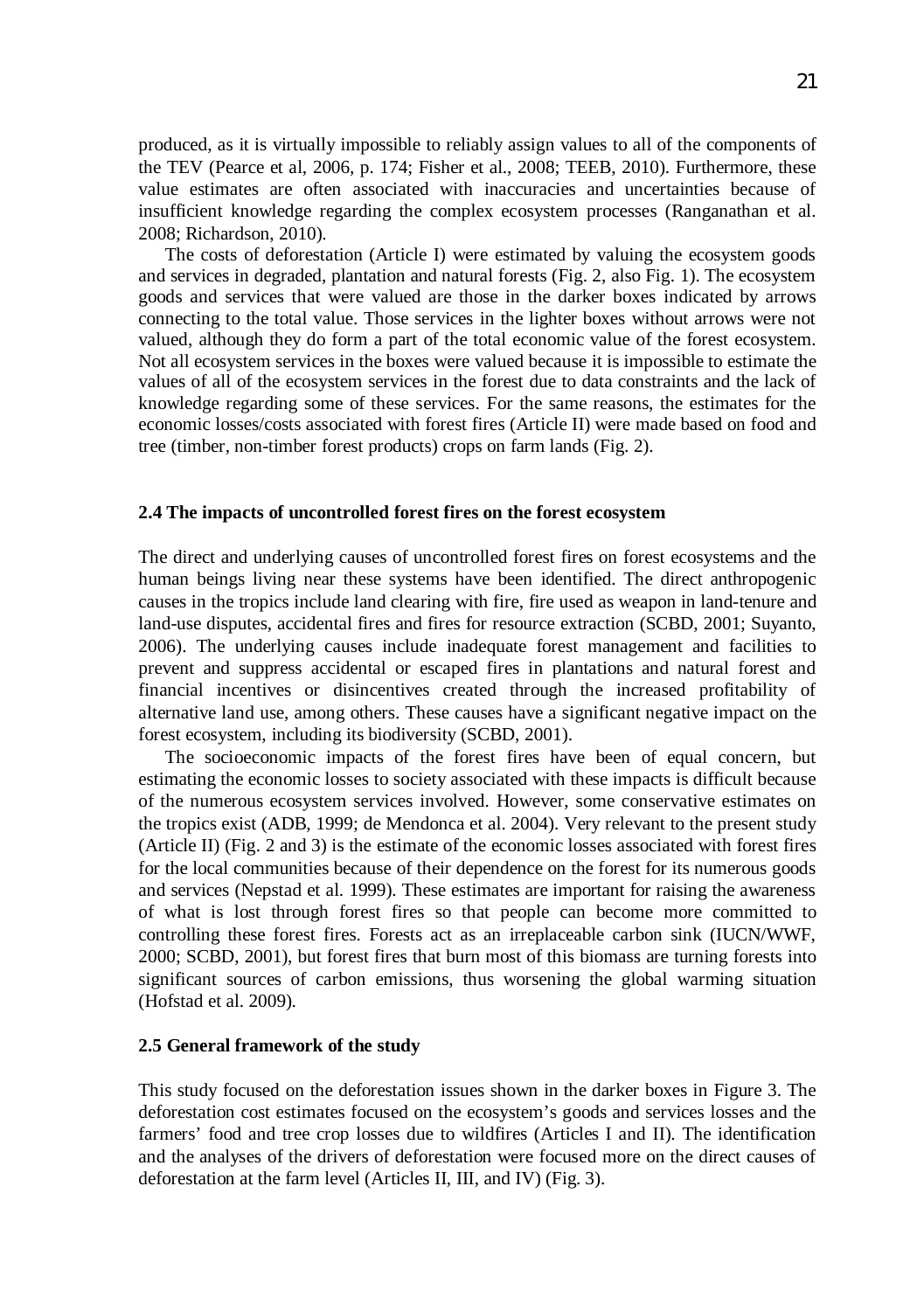

Figure 3: Schematic representation of the study

## **3. MATERIALS AND METHODS**

#### **3.1 Study areas**

Ghana  $(4^{\circ} 44' N-11^{\circ} 11' N; 3^{\circ} 11' W-1^{\circ} 11' E)$  is a West African country (Fig 4). It shares borders with the Republic of Togo to the east, Burkina Faso to the north, and La Cote d'Ivoire to the west. The Gulf of Guinea (the Atlantic Ocean) lies south of the country, stretching along a coastline of 565 km (World Bank, 2010). Ghana covers a total area of 23.9 million hectares (World Bank, 2010), and has a population of 24.2 million people (2010 estimate). The mean per capita GDP (purchasing power parity) is \$2,500 (CIA, 2011). The contribution of agriculture to Ghana's GDP is 44% and employs approximately 70% of the labor force (MoFA, 2007). Aside from the agricultural sector, which comprises food crops, livestock, cocoa, forestry, logging and fishing, the other sectors of Ghana's economy are industry (mining and quarrying, manufacturing, electricity and water, and construction) and services (transport and communications, wholesale and retail trade, finance and insurance, real estate, business and government services). While agriculture accounted for 32% of the economy in 2008, services and industry accounted for 42% and 26%, respectively (World Bank, 2010). With timber, cocoa, minerals and fish representing 48% of the GDP, Ghana's economy depends heavily on these natural resources, and it is the world's second largest producer of cocoa (FAO, 2007).

The country is divided into 10 administrative regions that are subdivided into 170 districts. This study was performed in the southern part of Ghana in 33 administrative districts spread across 5 administrative regions, which include the Brong Ahafo, Ashanti, Eastern, Central and Western Regions. The corresponding capitals of these regions are Sunyani, Kumasi, Koforidua, Cape Coast and Takoradi (Fig. 4). Ghana is divided into six ecological zones, with varying rainfall patterns and amounts (Fig. 4). The study sites were located in the forest-savanna transition (3), the semi-deciduous forest (4), and the high rainforest (5) zones in the high forest zone (HFZ) of Ghana (Fig. 4). The HFZ covers approximately 7% of Ghana's land area (Agidee, 2011). This study was limited to the HFZ because formal forestry in Ghana is concentrated in this zone (Kotey et al. 1998).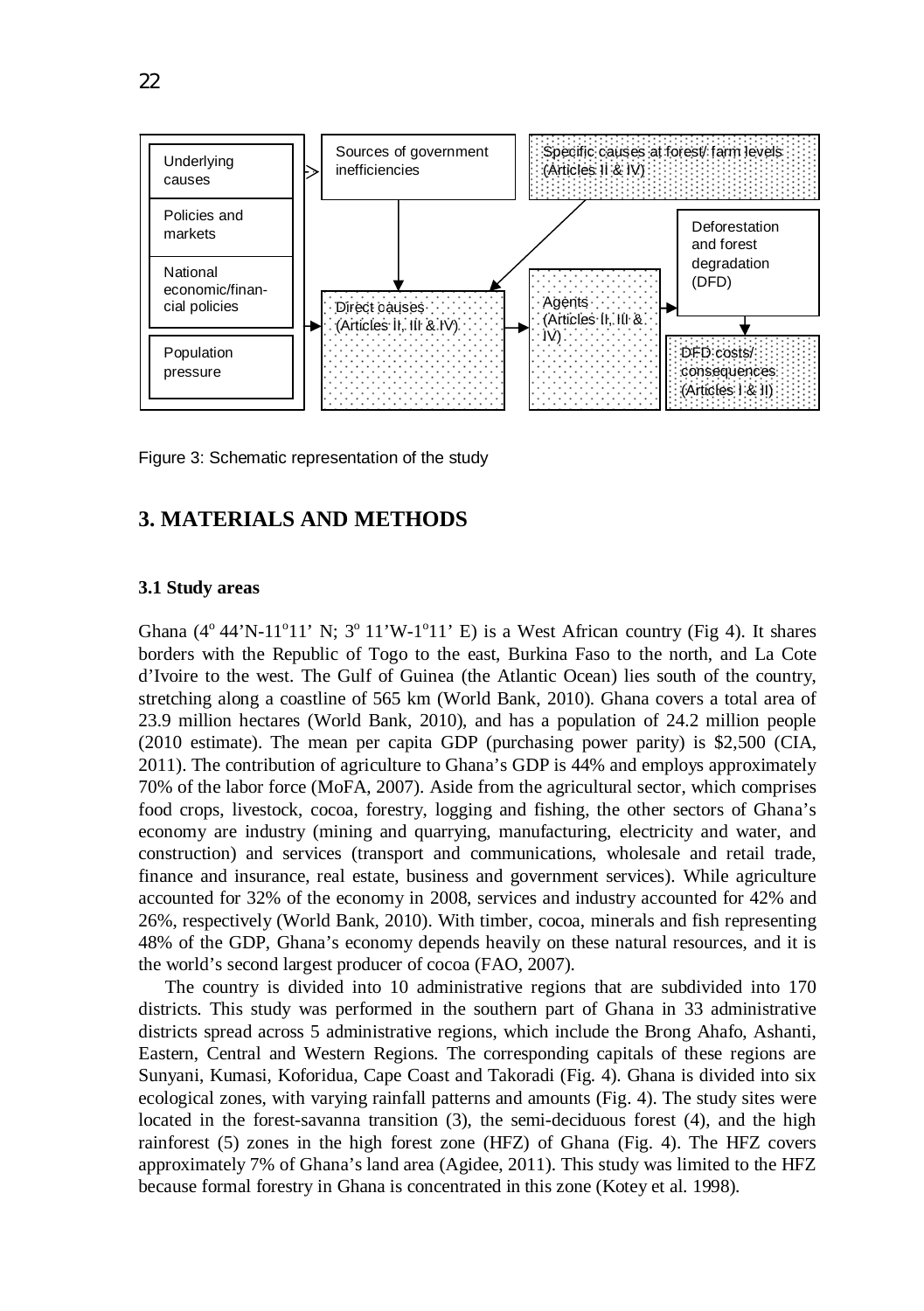

Figure **4**: Map of Ghana showing the HFZ where the study sites are located (Timbilla and Braimah, 1989)

This zone was also selected because most of the economic activities (e.g., timber, cocoa, oil palm, rubber, and mining) in the country are concentrated in this zone. In the HFZ, the areas for forest reserves and wildlife conservation that are permanently protected under state management are approximately 1.64 million and 136,000 hectares, respectively (Kotey et al. 1998; Boakye and Affum-Baffoe, 2008). The area outside of these reserves (off-reserves) where timber is also harvested is approximately 315,000 hectares (Boakye and Affum-Baffoe, 2008). Deforestation is also high in the HFZ due to farming and unsustainable timber harvesting practices. The effects of these practices are further worsened by bushfires and illegal chainsaw operations that are reported to supply over 70% of the domestic lumber requirements (World Bank, 2010).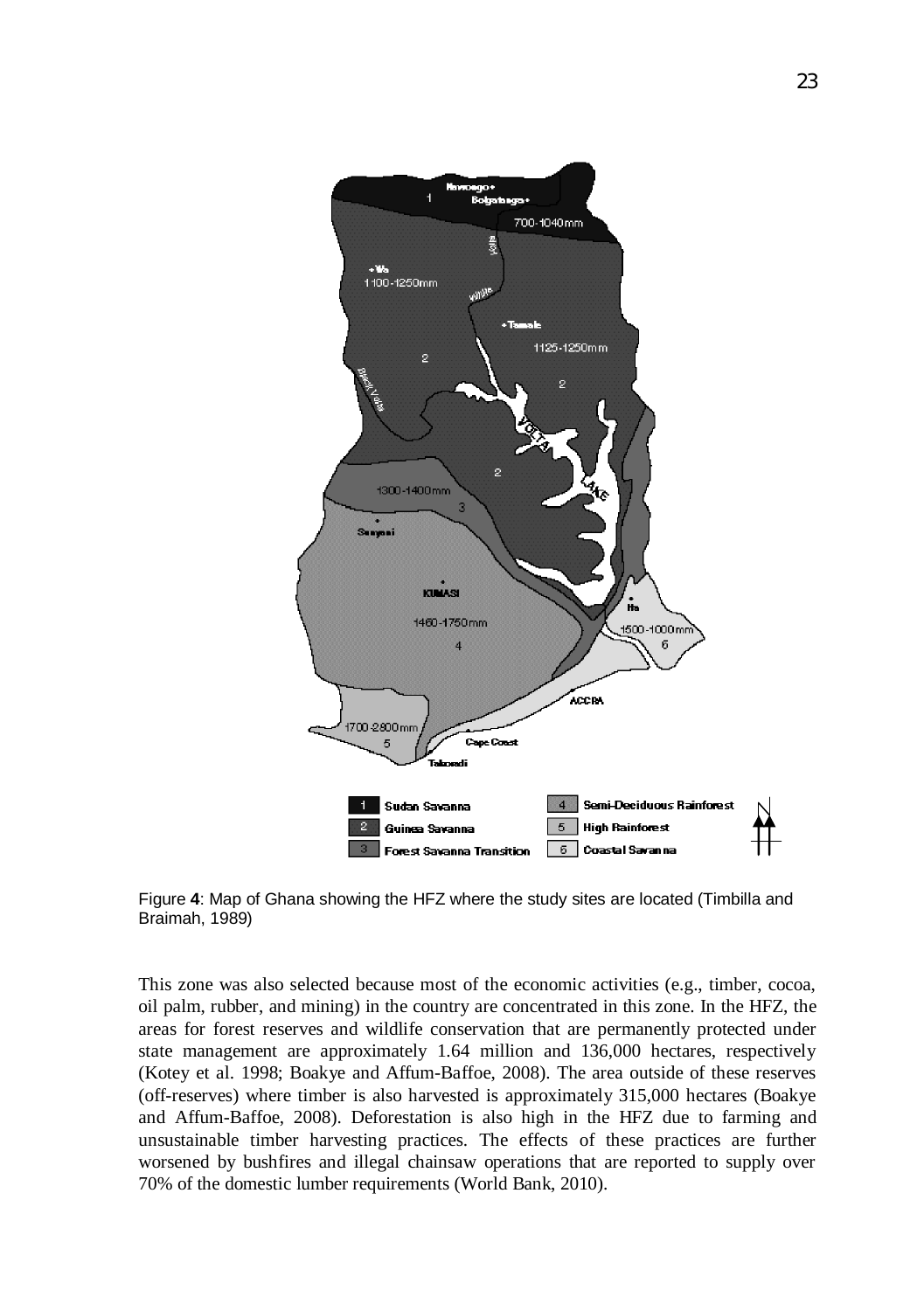#### **3.2 Estimating deforestation and wildfire costs (Article I, II)**

#### *3.2.1 Estimates of the economic cost of deforestation (Article I)*

In Article I, MA's (2005a) approach was used to identify and estimate the values of four ecosystem goods and services in degraded, plantation, and natural forests in six different sites in the semi-deciduous forests in the HFZ of Ghana. These sites were the Mpameso natural forest and the Pamu Berekum degraded and Plantation forests in the Dormaa Forest Districts. The other sites were the Southern Scarp Degraded forest and Plantation forest and the Worobong South natural forest in the Begoro forest districts of Ghana. One hectare plot was laid in each of the six sites, the timber trees enumerated and their diameter at breast height was measured. The edible fruit trees that were found in these plots were also counted and soil samples in 10 different spots at two different depths (1-10 cm, 10-20 cm) were taken. The ecosystem services assessed were carbon sequestration and soil fertility (indirect-use value) and timber and non-timber forest products (direct-use value) (Fig. 2). The value differences of these services in the degraded and the natural forests were obtained as the cost of deforestation in Ghana, in terms of the opportunity cost of the degraded forest areas.

 The loss of gross forest land output (GAIL) in a year due to deforestation in the preceding year was obtained (Bojö, 1996) as GAIL = PdO, where P is the economic price per unit of the ecosystem services identified, and  $dO =$  current volume/quantity of the studied ecosystem services lost due to deforestation. The value of GAIL was then obtained for each of the ecosystem services studied (i.e., stumpage revenue, fruit tree value, carbon storage value and soil fertility value) as a value difference between a hectare of degraded and natural forests. The resulting value difference was multiplied by 128,733 hectares (the average annual forest loss in Ghana in 1990-2005 (FAO, 2006)) of the degraded forest area to obtain the national estimates of the monetary cost of deforestation and degradation in terms of each ecosystem service studied. For example, to estimate the dQ to obtain the stumpage value losses, Wong's  $(1989)$  timber tree volume equation (Volume = (a) diameter<sup>b</sup>) for estimating timber tree volume in Ghana was used. The diameter measurements of each timber tree obtained from the field plots were substituted into this equation to obtain the volume of each tree in cubic meters. The respective average stumpage prices obtained from the Forestry Commission (FC) of Ghana were multiplied by the corresponding tree volumes. An adjustment was made based on the level of biological scarcity and the market demand for each timber tree using the rates (%) of adjustment that the FC has established for these timber trees.

To obtain the dQ for the above-ground carbon storage value estimate, an allometric equation (Brown et al. 1989) that relates tree dry biomass  $(Kg)$  and the tree diameter at breast height (cm) was used. The carbon stock in each timber tree studied was converted to  $tCO<sub>2</sub>e$ . An average price of US\$6 per  $tCO<sub>2</sub>e$  in the carbon market (over-the-counter) (Hamilton et al., 2010) was used and multiplied by the obtained tCO<sub>2</sub>e of each tree to obtain their carbon storage value in monetary terms. A sensitivity analysis was performed using a minimum and a maximum price of US\$2.68 and US\$13.33 per  $tCO<sub>2</sub>e$ , respectively, to determine the extent to which the cost of deforestation could vary with the changes in the prices in the carbon market. A similar procedure was used to obtain the dQ to estimate the fruit tree value loss. The annual fruit yield for each fruit tree found during the tree enumeration was determined in focused group meetings with community members. The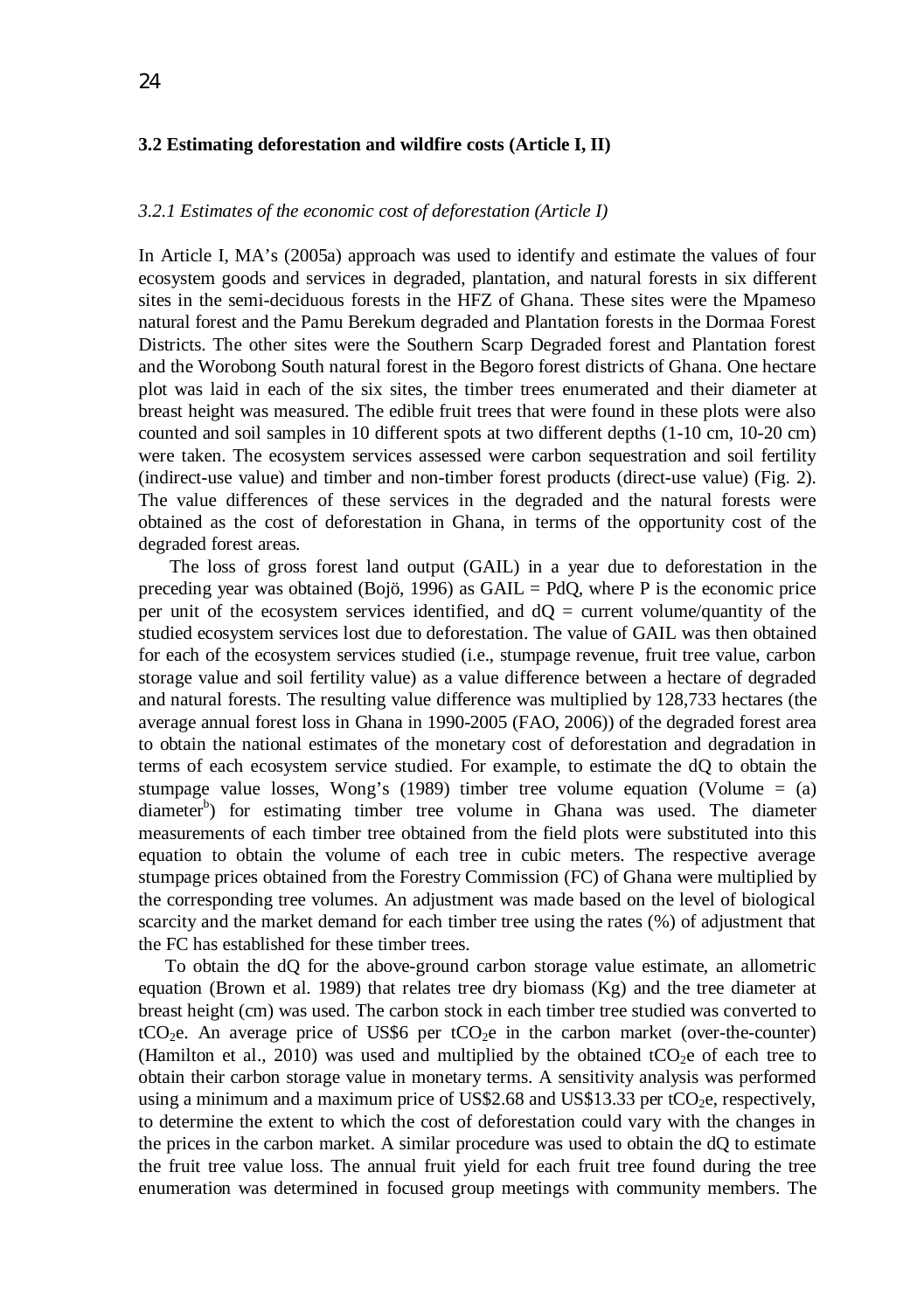fruits' corresponding sale prices were obtained in the local markets. These were deflated by 30%, according to Abane, (2009) to obtain their forest gate prices. The resulting forest gate price was then used. It is worth noting that while stumpage prices were used for the timber revenue, the forest gate prices were used for the fruit tree revenue. The former are administrative prices that are kept below their market prices, while the latter are determined by free market forces. For measuring the soil fertility value loss, a replacement cost technique was used (Bishop, 1999). The soil sample was analyzed in a laboratory to obtain the main components of Nitrogen (N), Phosphorous (P) and Potassium (K). The P and K were converted to Kg/ha (SWATLAB, 2009). These soil components were related to a 50 kg bag of fertilizer (sulfate of ammonia) tagged 15-15-15 (Niskanen, 1998) to obtain the monetary value of the soil nutrients using nutrient-fertilizer conversion ratios (Nahuelhual et al, 2006).

### *3.2.2 Wildfire cost estimates and indigenous mitigation strategies (Article II)*

In Article II, the losses that the communities incur in terms of food and tree crops due to wildfires encroaching on their farms and fallow lands were estimated over a five-year period. The farmers' common mitigation and adaptation strategies to wildfires were also identified and analyzed to support strategies for managing uncontrolled fires. The heads of households in communities living nearer to the selected forest reserves that are prone to forest fires in the HFZ of Ghana were surveyed on the issues that are related to the cost of the wildfire, their perceptions of causes, and their mitigation and adaptation strategies. A pre-coded questionnaire was designed based on community meetings and pretested. Two hundred and sixty six (266) individual respondents were selected randomly from within the sampled 12 communities in six administrative districts, i.e., the study sites. These sites were the sites for a pilot wildfire project that was financed by the International Tropical Timber Organization (ITTO). The selected heads of households were interviewed face-toface using the local dialect (Twi) of the area during February 2006. The data were analyzed using correlation analysis, simple frequencies, analysis of variance, and  $X^2$  squared statistical techniques. The price data for the food and tree crops were obtained from the Ministries of Food and Agriculture and Forestry of Ghana to estimate the costs/value of the losses incurred by the surveyed farmers.

## **3.3 Identifying and mitigating the deforestation drivers (Articles III, IV)**

### *3.3.1 The influence of land and tree tenure on deforestation (Article III)*

In Article III, land and tree tenure was identified as one important cause of deforestation, and its significant influence on the REDD+ processes is examined here in detail. The communities living close to the forests were sampled in the HFZ of Ghana and surveyed. This survey was nationwide, covering the ten administrative regions of Ghana and was conducted in 2005 by the Institute of Statistical Social and Economic Research (ISSER) of the University of Ghana. The survey was focused on land degradation, including tenure issues, and covered the heads of 2690 households. This number was obtained from one randomly selected electoral area in each of the five randomly sampled administrative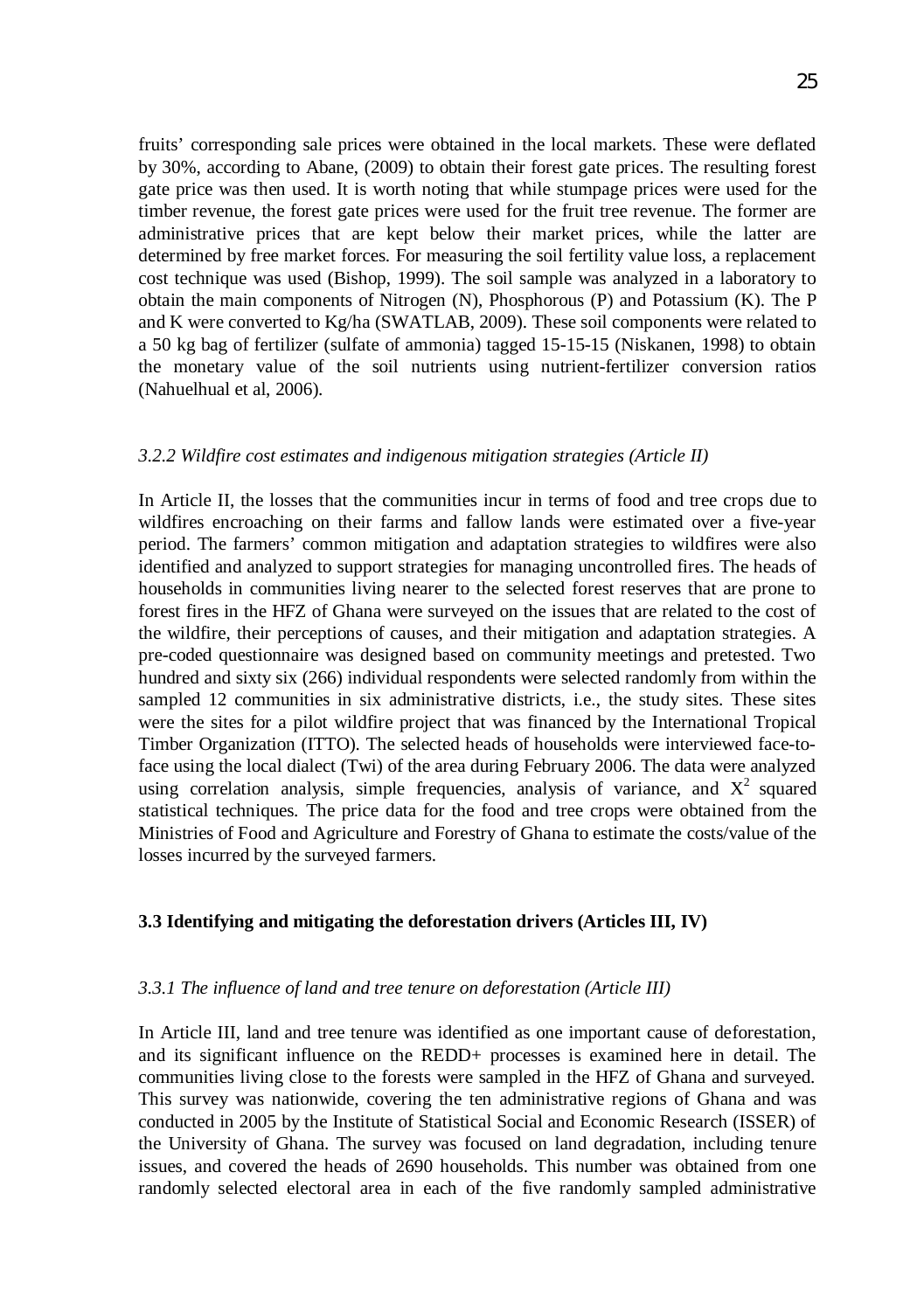districts in each of the 10 regions of Ghana. A subsample from this nationwide survey was obtained. It covered the heads of 756 rural households in the HFZ of Ghana. Their responses to those aspects of the questionnaire that covered land and tree tenure issues were used for this article. Some of the questions used in this study were i) whether the respondent has acquired land for farming and ii) the conditions governing the farmland holdings. The data obtained were analyzed using descriptive statistics,  $X^2$  squared statistical techniques and multinomial logistic regression techniques.

#### *3.3.2 Identifying and mitigating deforestation drivers in conservation areas (Article IV)*

For Article IV, the drivers of deforestation were identified and analyzed in the Ankasa conservation area (ACA) in Ghana. The communities living nearer to this conservation area were divided into three clusters, North (NA), South, (SA) and West (WA)), and sampled. The communities were surveyed on the direct and underlying causes of deforestation in this conservation area, as well as on their perception of the extent of DFD in this area. A pre-coded questionnaire that was designed based on community meetings and pretested was used. To select the individual respondents, a multistage sampling technique was used. Of the seven protected areas in Ghana, the ACA was selected based on its high ecosystem services and biodiversity value compared to the other areas and because of the already existing management structures that were in place. Because this area is located in one region (the Western region of Ghana), the administrative districts in this region that border this conservation area were selected. The communities in these districts and in these clusters were selected on the basis of nearness (1-7 km) and accessibility. The individual respondents (292) were randomly selected from these clusters and interviewed. The data were analyzed using  $X^2$  squared (Kruskal Wallis H and Mann Whitney U) statistics, an independent sample t-test, and ordinal multinomial logistic regression techniques. The Statistical Package for Social Sciences (SPSS) software was used for the analysis.

## **4. RESULTS**

## **4.1 The deforestation cost and the estimates of food and tree crop losses due to wildfire (Article I, II)**

#### *4.1.1 The economic cost of deforestation estimated as ecosystem services losses (Article I)*

Due to deforestation, stumpage revenue losses  $ha^{-1}$  were US\$178.91 in the Mpameso natural forest when compared to the Mpameso degraded forest and US\$135.51 in the Worobong South natural forest when compared to the Southern Scarp degraded forest reserves (study sites) (Table 1). With regard to the edible fruit trees, US\$777.08 gross value ha<sup>-1</sup> was lost annually due to deforestation when the natural forest is compared to the degraded forest. With respect to the carbon stock value, a US\$323.40  $\text{ha}^{-1}$  loss was recorded when the carbon storage values in the degraded forests in the Mpameso were compared to the natural forests in the Mpameso, while a US\$666.06 ha<sup>-1</sup> loss was recorded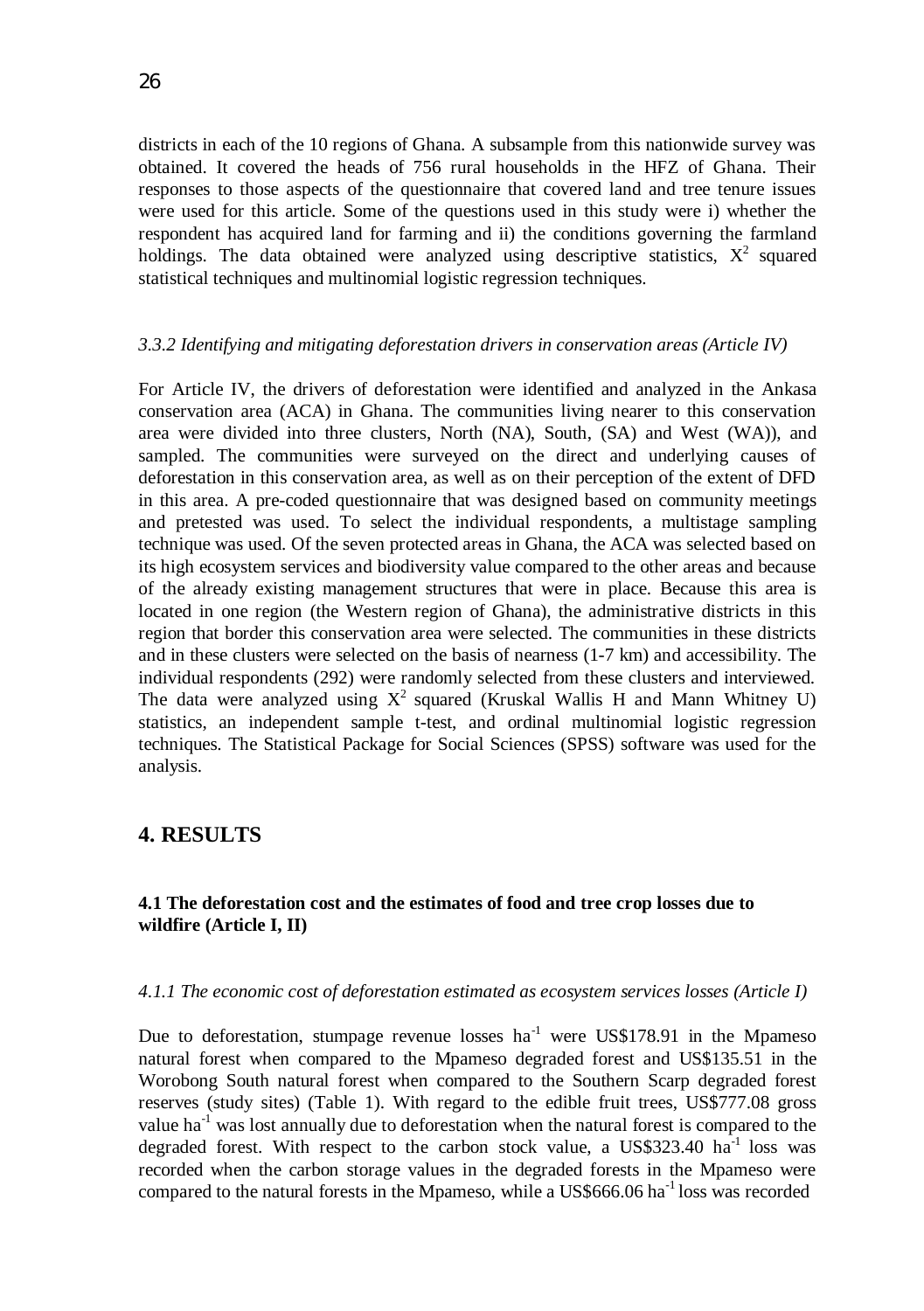|                                                                                                                  | <b>Plantation forest</b> |           |         | Degraded forest |                | Natural forest |
|------------------------------------------------------------------------------------------------------------------|--------------------------|-----------|---------|-----------------|----------------|----------------|
| Species category for                                                                                             |                          | Southern  |         | Southern        |                |                |
| stumpage fees(US\$)                                                                                              | Pamu Berekum             | Scarp     | Mpameso | Scarp           | Worobong South | Mpameso        |
| High demand species                                                                                              | 8.79                     | 38.5      | 56.69   |                 | 31.44          | 206.74         |
| Moderate demand species                                                                                          | 3.05                     | 90.87     | 81.34   | 95.43           | 157.96         | 173.31         |
| Low demand species                                                                                               | 0.85                     | 7.6       | 73.33   | 51.13           | 81.89          | 12.66          |
| Others: Low demand                                                                                               |                          |           |         |                 |                |                |
| species                                                                                                          | 7.66                     | 7.75      | 2.43    | 3.95            | 14.73          | 0.01           |
| <b>Total</b>                                                                                                     | 20.35                    | 144.72    | 213.8   | 150.51          | 286.02         | 392.71         |
| Tree information for                                                                                             | Pamu                     | Southern  | Mpameso | Southern        | Worobong       | Mpameso        |
| carbon emission calculation                                                                                      | Berekum                  | Scarp     |         | Scarp           | South          |                |
| Stems/ha                                                                                                         | 211                      | 276       | 139     | 82              | 277            | 230            |
| Biomass (kg/ha)                                                                                                  | 6,105                    | 35,614    | 550     | 58,523          | 118,474        | 105,823        |
| tCO <sub>2</sub> e/ha                                                                                            | 11.2                     | 65.35     | 140.29  | 107.39          | 217.4          | 194.18         |
| Value(US\$6 <sup>ª</sup> )/ha                                                                                    | 67.22                    | 392.11    | 841.71  | 644.34          | 1,304.4        | 1,165.11       |
| Sensitivity analysis using minimum and maximum values of US\$2.68 and US\$13.33/tCO <sub>2</sub> e, respectively |                          |           |         |                 |                |                |
| US\$2.68)/ha<br>Value                                                                                            | 30.02                    | $175.14*$ | 375.96  | 287.81          | 582.63         | 520.42         |
| Value (US\$13.33)/ha                                                                                             | 149.33                   | 871.13*   | 1,870   | 1,431.51        | 2,889.9        | 2,588.48       |

Table 1: Stumpage fees (US\$) per hectare and tree information used to calculate the economic cost of deforestation in<br>terms of carbon stocks in the different study forest reserves, Ghana Table **1**: Stumpage fees (US\$) per hectare and tree information used to calculate the economic cost of deforestation in terms of carbon stocks in the different study forest reserves, Ghana

<sup>a</sup> US\$6 is the mean price per tCO<sub>2</sub>e,  $*$  175.14 and  $*$ 871.13 are the right values <sup>a</sup> US\$6 is the mean price per tCO<sub>2</sub>e,  $*$  175.14 and  $*$ 871.13 are the right values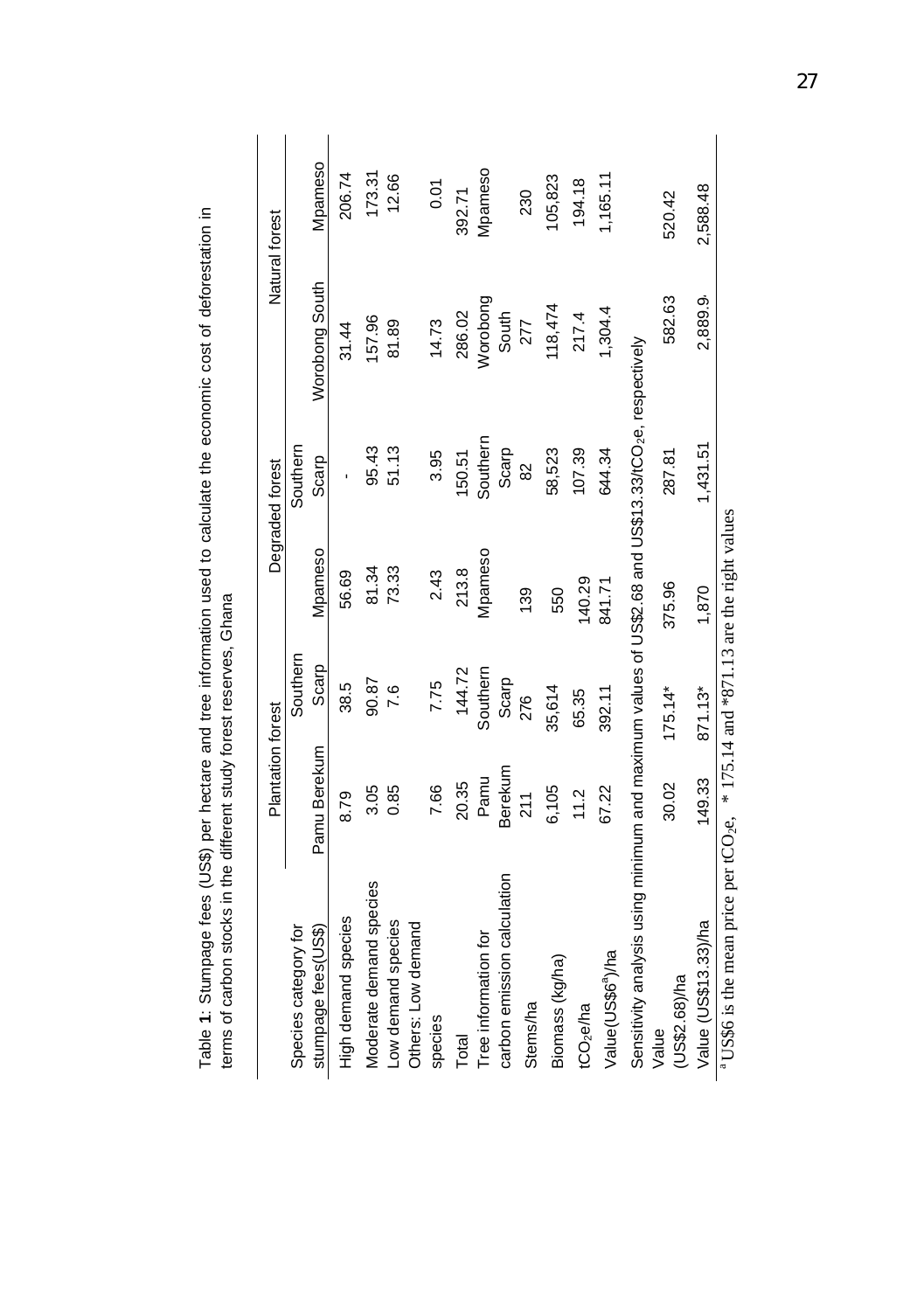when the Southern Scarp degraded forest was compared to the Worobong south natural forest (Table 1). The sensitivity analysis results show that, on average, between the degraded and the natural forests, losses as low as US\$ 219.64  $\text{ha}^{-1}$  and as high as US\$1088.46 ha<sup>-1</sup> could be recorded depending on the price/tCO<sub>2</sub>e in the carbon market (Table 1). In the case of soil fertility, very low values on average for the P and N studied were found. For instance,  $US$0.70$  ha<sup>-1</sup> was calculated to replace soil fertility loss in the degraded forests, US\$0.71 ha<sup>-1</sup> in the natural forest and US\$0.74 ha<sup>-1</sup> in the plantation forest (I, Table S4).

#### *4.1.2 Local community's food and tree crop losses due to wildfires (Article II)*

Based on the annual economic losses as a result of damage to the farmers' food and tree crops by wildfires (Table 2), a farmer lost approximately US\$232 annually as an overall average in the five-year period from 2001-2005. Among the 5 staple food crops, including maize, plantain, and cassava, cocoyam and yam, a farmer lost annually on average 437, 415, 363, 206, and 123 US\$ , respectively. The loss in yam was the lowest, even though yam is a highly sought-after staple food crop. It could be that wildfires have rendered the microclimate unsuitable for yam cultivation in these study areas because its average loss per farm per year fell from US\$288 in 2001 to US\$90 in 2005 (Table 2). With respect to the tree crops that involve cocoa and timber plantations, the loss is 205 and 264 US\$ per farmer annually on average. The losses in all three food staples are higher than those for cocoa, which is a cash crop.

## **4.2. Knowledge of the causes of wildfires and the mitigation and adaptation strategies to wildfires and the land and tree tenure effects on deforestation (Articles II, III and IV)**

## *4.2.1 Wildfires causes, prevention, detection, suppression, and education (Article II)*

The results show that wildfires occur at least once every year in the study areas (II, Table 1). With regard to the causes of wildfires, including the misuse of fire on farms, fire-related hunting, and setting fire as an attack or as revenge, there were significant differences between the studied districts, with the exception of slash-and-burn, which was common to all  $(X^2 = 0.17, p = 0.37)$  (II, Table 1). Regarding the causes of wildfire and the frequency of occurrence, there were significant differences between the four causes and the occurrence of wildfire once a year in the study sites (II, Table 2). The traditional rules and regulations for wildfire prevention centered on prohibition, as over 68% of the respondents noted that it was an offense to use fire for the preparation of farmlands during the driest months of the year (II, Table 4). Apart from these rules, other methods for preventing wildfires at the community level were the use of silvicultural techniques, including the creation of fire belts around farms and the cleaning of the forest boundaries (II, Table 4).

 The equipment for wildfire prevention and suppression were mainly cutlasses, sticks, freshly cut leaves and backpack water pumps (II, Table 4). The majority of the respondents could predict the period of high fire risk by observing the trees and their reactions to the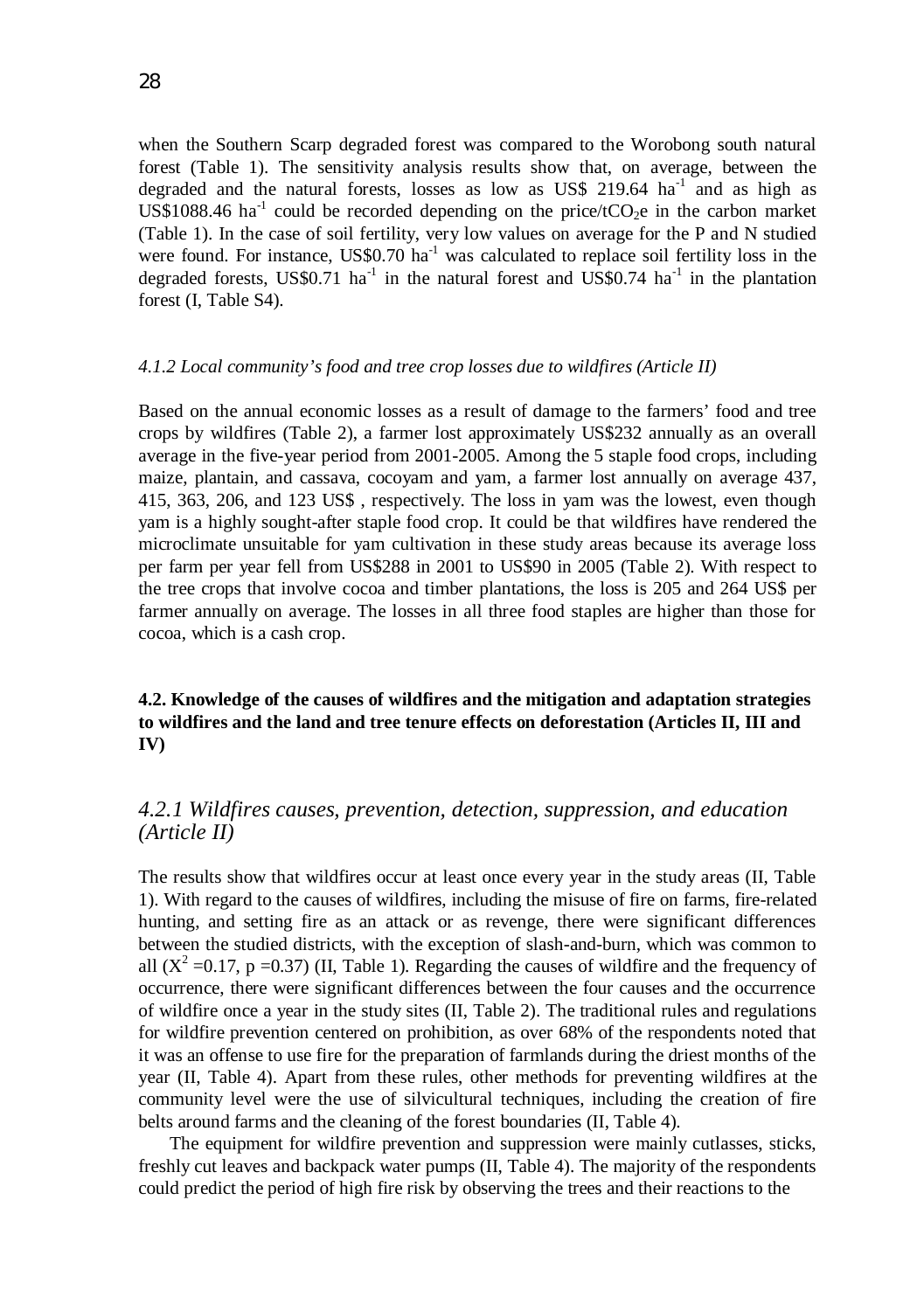Table 2: Monetary value of the losses incurred by some farmers in Ghana over a 5-year<br>period (2001-2005) in terms of agricultural and tree crops Table **2**: Monetary value of the losses incurred by some farmers in Ghana over a 5-year period (2001-2005) in terms of agricultural and tree crops

| Crop/tree resources                                                                                                    | Year 1 (r=81)       |                | Year 2 ( $n=41$ )                     |               | Year 3 ( $n=56$ )   |               | Year 4 $(n=48)$                       |     | Year 5 $(n=45)$                       |               | 5-year         |
|------------------------------------------------------------------------------------------------------------------------|---------------------|----------------|---------------------------------------|---------------|---------------------|---------------|---------------------------------------|-----|---------------------------------------|---------------|----------------|
|                                                                                                                        | Mean                | SSQ            | Mean                                  | US\$          | Mean                | ပိဒိ          | Mean                                  | 9SC | Mean                                  | SSD           | Mean           |
|                                                                                                                        | $\mathfrak{c}(S.E)$ |                | $\mathfrak{C}(\mathsf{S}.\mathsf{E})$ |               | $\mathfrak{c}(S.E)$ |               | $\mathfrak{C}(\mathsf{S}.\mathsf{E})$ |     | $\mathfrak{c}(\mathsf{S}.\mathsf{E})$ |               | <b>SSD</b>     |
| Maize (Zea mays L.)                                                                                                    | 513(2.6)            | 570            | 245(1.2)                              | 272           | 561(1.1)            | 623           | 499(3.3)                              | 554 | 151(5.5)                              | 168           | 437            |
| Plantain (Musa spp.)                                                                                                   | 489(0.8)            | 543            | 149(0.9)                              | 166           | 775(13.4)           | 861           | 252(7.3)                              | 280 | 201(1.9)                              | 223           | 415            |
| Cassava (Manihot esculenta)                                                                                            | 450(1.8)            | 500            | 265(2.7)                              | 294           | 630(2.8)            | 700           | 123(1.1)                              | 137 | 165(2.3)                              | 183           | 363            |
| Cocoa (Theobroma cacao)<br>Groundnut (Arachis                                                                          | 361(2.1)            | 401            | 301(1.2)                              | 334           | 259(3.2)            | 288           | 0                                     | 0   | 0                                     | 0             | 205            |
| hypogaea)                                                                                                              | 18(0.1)             | $\overline{c}$ | 0                                     | 0             | 299(5.2)            | 332           | 156(1.2)                              | 173 | 0                                     | 0             | 105            |
| Cocoyam (Colocasia and<br>Xanthosoma spp.)                                                                             | 265(0.9)            | 294            | 35(0.9)                               | 39            | 228(3.8)            | 253           | 86(0.7)                               | 96  | 315(2.1)                              | 350           | 206            |
| Yam (Dioscorea rotundata)                                                                                              | 259(1.2)            | 288            | 45(3.6)                               | 50            | 115(2.9)            | 128           | 53(1.4)                               | 59  | 81(3.2)                               | 8             | 123            |
| Tomato (Solanum<br>lycopersicum)                                                                                       | 0                   | $\circ$        | 100(1.9)                              | $\frac{1}{1}$ | 0                   | 0             | 524(7.5)                              | 582 | 112(1.3)                              | 124           | 163            |
| Pepper (Capsicum spp.)                                                                                                 | 108(0.2)            | 120            |                                       |               | 61(0.9)             | 68            | 500(10.5)                             | 556 | 0                                     | 0             | $\frac{49}{5}$ |
| Oil palm (Elaeis guineensis)                                                                                           | 69(0.5)             | 77             |                                       |               | 23(0.5)             | 26            | 150(7.1)                              | 167 | 100(0.7)                              | $\frac{1}{1}$ | 76             |
| Tree plantation                                                                                                        | 300(1.1)            | 333            | 100(0.8)                              | $\frac{1}{1}$ | 190(1.4)            | $\frac{1}{2}$ | 150(7.8)                              | 167 | 450(2.8)                              | 500           | 264            |
| Total                                                                                                                  | 257(5.9)            | 286            | 113(5.0)                              | 126           | 286(1.0)            | 318           | 227(6.0)                              | 252 | 158(6.2)                              | 176           | 232            |
| N Number of observations; S.E. Standard error of mean; Exchange rate was based on the<br>2006<br>bank rate in February |                     |                |                                       |               |                     |               |                                       |     |                                       |               |                |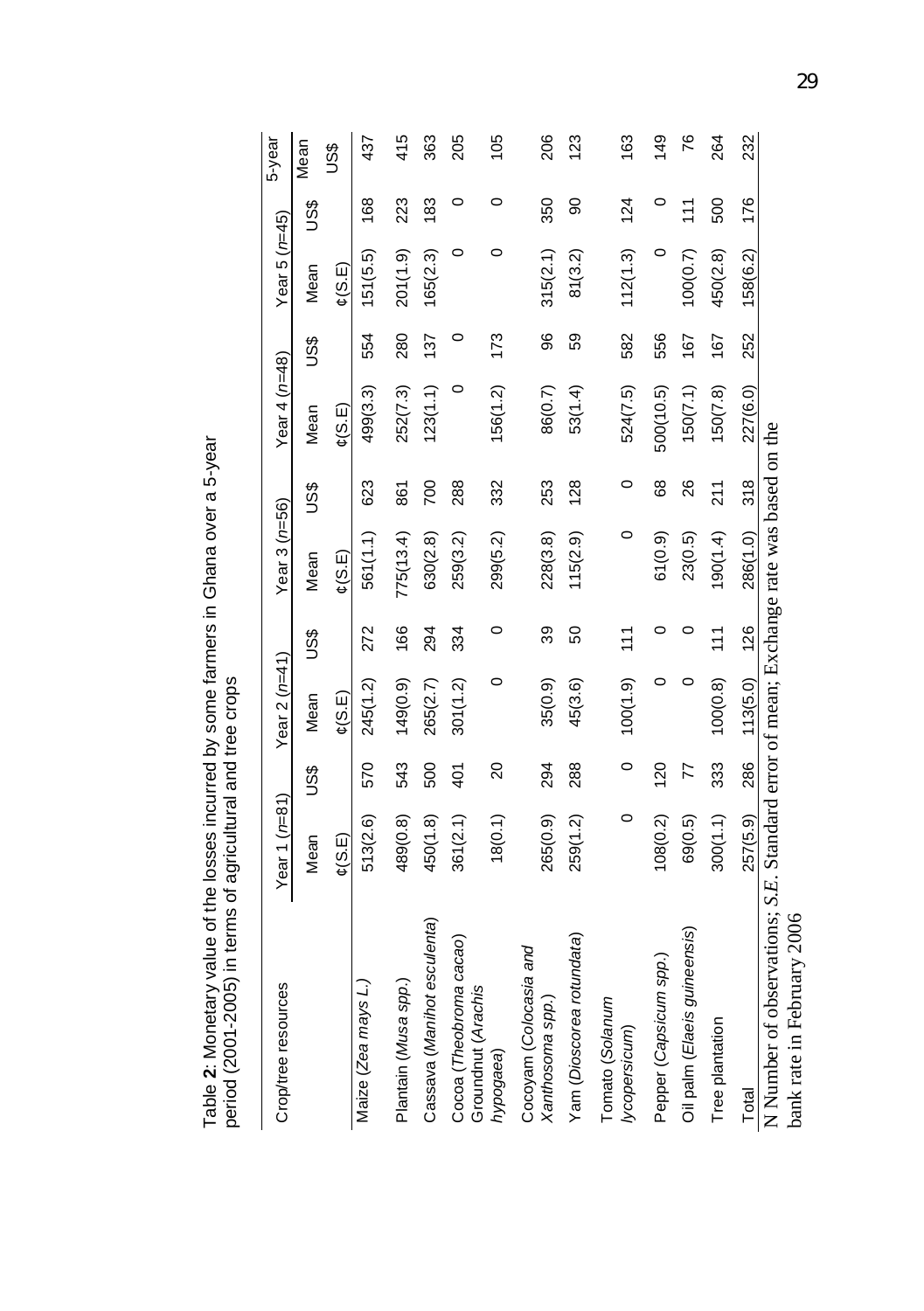different seasons of the year, the incoming of the harmattan wind, the fruiting of certain tree species, and the browning of leaves, among other indications (II, Table 5). The wildfires were detected by visual sightings of smoke and voluntary patrol groups in the community (II, Table 5). With regard to wildfire suppression, an immediate response to an outbreak would be alerting the community members through the beating of a local drum (Talking drum) (II, Table 5). The next step was the responsibility sharing between the men and the women (II, Table 5), which means that fighting wildfire in these communities requires collective action by the members. For the community members studied, the preferred fire education channel was through a community meeting, involving trained relatives and farm groups, compared to the education by Ghana National Fire Service (GNFS) staff (II, Table 6).

#### *4.2.2 Land and tree tenure effects on deforestation (Article III)*

The multinomial regression results in Article III show that the farmers who acquired land on either a leasehold or a share cropping basis were more likely to engage in deforestation related short-rotation farming systems, compared to those who acquired lands on a gift, customary or inheritance basis (odds ratio of 2.90,  $p= 0.001$ ; odds ratio of 2.34,  $p=0.01$ , respectively). Regarding the informal rules that affect farmers and discourage them from tree planting, 74% and 18% of the respondents indicated that sharecropping and the nontransferability of the rented farmlands, respectively, were the most important rules.

|                                                | West-                        |           | <b>Brong</b> |           |           |           |
|------------------------------------------------|------------------------------|-----------|--------------|-----------|-----------|-----------|
|                                                | ern                          | Central   | Ahafo        | Ashanti   | Eastern   | Total     |
|                                                |                              |           |              |           |           | % total   |
|                                                | $%$ total                    | $%$ total | % total      | % total   | $%$ total | respon-   |
|                                                | respon-                      | respon-   | respon-      | respon-   | respon-   | dents     |
| Rules to observe on borrowed                   | dents                        | dents     | dents        | dents     | dents     | $(N=733)$ |
| farmlands                                      | $(N=119)$                    | $(N=264)$ | $(N=158)$    | $(N=129)$ | $(N=63)$  |           |
| Prohibited from farming on specific            |                              |           |              |           |           |           |
| days                                           | 29                           | 16.7      | 5.1          | 2.3       | 7.9       | 12.8      |
| Plant specific crops                           | 5.0                          | 7.2       | 11.4         | 19.4      | 4.8       | 9.5       |
| Do not plant specific crops                    | 14.3                         | 14.4      | 5.1          | 24        | 1.6       | 13.0      |
| I and not transferable                         | 36.9                         | 0.2       | 0.04         | 0.1       | 0.24      | 18.3      |
| Land cannot be sold                            |                              | 0.4       |              |           | ٠         | 0.1       |
| Sharecropping                                  | 47.1                         | 74.2      | 89.9         | 78.3      | 71.4      | 73.7      |
| Free/No rules                                  | 0.8                          | 0.8       | 3.8          | 1.6       | 9.5       | 2.3       |
| Return land after harvest                      | 5.0                          | 1.5       | 3.8          | 7.0       |           | 3.4       |
| Do not sublease land                           |                              | 0.8       | 2.5          | 2.3       | 3.2       | 1.5       |
| No permanent structures on the                 |                              |           |              |           |           |           |
| land                                           |                              | 3.8       | 1.3          |           |           | 1.6       |
| Return land when land value                    |                              |           |              |           |           |           |
| increases                                      |                              |           | 1.3          |           |           | 0.3       |
| Payment in kind                                | 11.8                         | 1.1       | 1.9          | 28.7      |           | 7.8       |
| Observe taboos in relation to land             | 4.2                          | 1.9       | 0.6          | 0.8       |           | 1.6       |
| Do not harvest tree crops on land <sup>a</sup> | $\qquad \qquad \blacksquare$ | 0.8       | 0.6          | 4.7       |           | 1.2       |
| Do not burn bush <sup>a</sup>                  | 0.8                          |           |              |           |           | 0.1       |
|                                                |                              |           |              |           |           |           |

| Table 3: Formal and informal rules for holding farmland in the five study regions |  |  |  |
|-----------------------------------------------------------------------------------|--|--|--|
|                                                                                   |  |  |  |

<sup>a</sup>Both formal and informal rules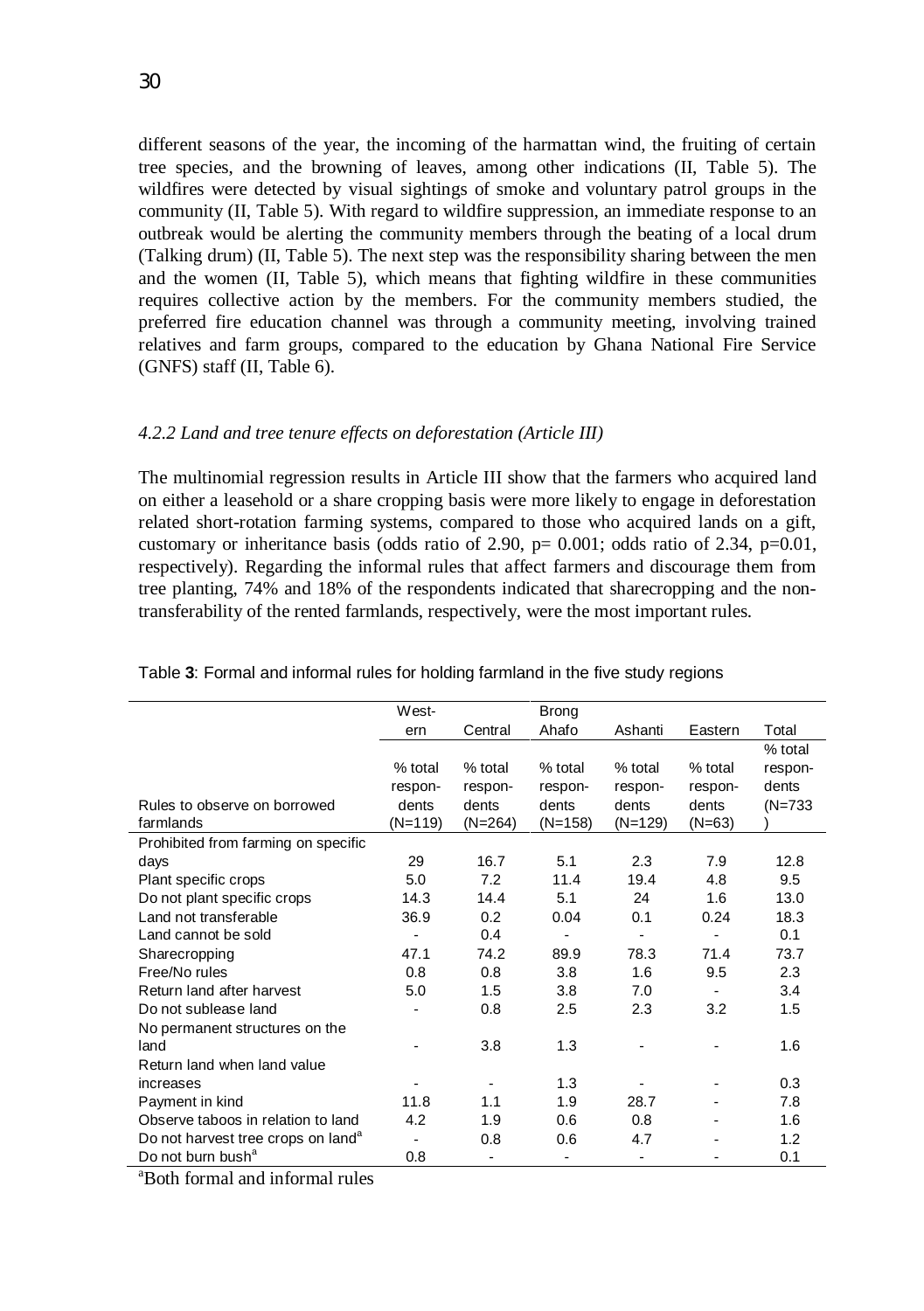These rules were followed by no opportunity to plant specific crops (13%) and directives to plant specific crops (10%) on the rented farmland (Table 3). Another significant adverse rule that affected farmers was the loss of rented land to the land owner in a given year if it is not cropped. Aside from affecting the farmers, one effect of these adverse rules on the holders of farmlands was the insecurity of tenure, which was indicated by over 24% of respondents (III, Fig. 2). The other effects were the forcible engagement in intensive cultivation (10%), the inability to cultivate the desired crops (6%), and the payment of high tenancy fees (3%) (III, Fig, 2). Overall, these tenancy arrangements mostly negatively affected the farmland holders ( $p = 0.04$ ,  $p= 0.02$  and  $p=0.08$  for the respondents in the Central, Western and Brong Ahafo region study sites, respectively) (III, Fig 3).

## *4.2.3 Perception of the deforestation extent, the direct and the underlying causes in protected areas (Article IV)*

From the proportional odd model (POM) analysis in Article IV, the people who lived in the 'buffer zone' to the Ankasa Conservation Area (ACA) were 3.35 times less likely ( $p =$ 0.001) to perceive the area as more degraded in reference to those living at the edge of the PA. Those who lived further away from the ACA were 1.25 times more likely to perceive the ACA as more degraded compared to the people living at the edge of the ACA (IV, Table 1, appendix A). Regarding the intensity of the impact of the direct causes of DFD in the ACA, there was a significant difference among the respondents in the different locations in how they ranked these direct causes in terms of severity (Table 4). In regards to agriculture being the most important direct cause of DFD, the subsistence agricultural activity was the most important driving force explaining it (IV, Fig 3a). Illegal logging and fuel wood harvesting for domestic purposes were the most important driving forces that explained wood extraction as the second most important direct cause of DFD in the ACA (Table 4). Illegal logging was prevalent among the communities in the southern part of the ACA (NA and SA, Mean = 115, 136,  $U = 6503$ ,  $p=0.008$ ), while fuel wood harvesting was prevalent among the communities in the northern parts of this area (NA and SA, Mean  $=$ 156, 110, U = 4975, p<0.01).

For the underlying causes, the economic factors (poverty and off-farm employment) were the most important (Table 4). Poverty was more prevalent among the communities in the northern and western parts of the ACA, and the shortage of off-farm employment (IV, Fig 4a) was prevalent among those in the western and northern parts of the conservation area. The large in-migration of people into these communities, particularly into the communities in the northern part, was the main driving force of the demographic factors as the second most important underlying cause of DFD in the ACA ( Table 4) (IV, Fig 4b). Regarding the shared responsibilities among the stakeholders to curb DFD in the ACA, the first priority for the park management was the implementation of activities to alleviate poverty among the communities living around the ACA (IV, Fig 5a). There was also an urgent need for the park management to increase law enforcement, particularly among the communities in the northern part of the ACA (NA and SA, Mean = 139, 119,  $U = 6438$ , P= 0.004; NA and WA, Mean =75, 56, U = 1356, p < 0.01).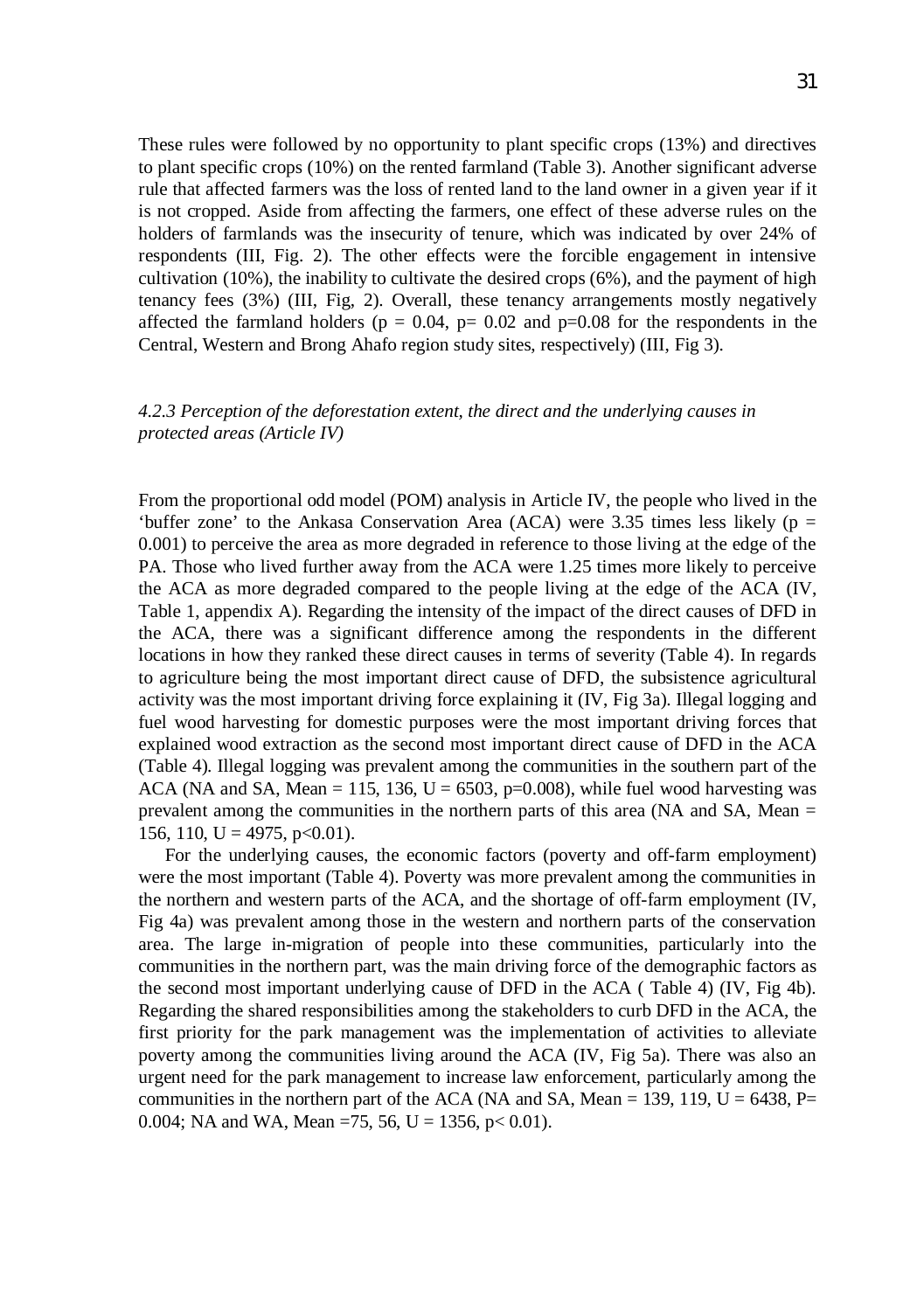| Direct causes of DFD in the Number of |                               | Mini-     | Maxi-        |               | H Test statistics (mean rank, p-values) in the                                              |
|---------------------------------------|-------------------------------|-----------|--------------|---------------|---------------------------------------------------------------------------------------------|
| ACA                                   | respondents                   | mnuu<br>E | mum          | Mean          | north (NA), south (SA) & west (WA) of the ACA                                               |
| Agricultural expansion                | 291                           |           |              | 1.21          | NA, SA, WA: 122 160 154 H(2) = 27 74, p<0.01                                                |
| Wood extraction                       | 276                           |           |              | 1.96          | NA, SA, WA: 175 121 121 H(2) =40 28, p<0.01                                                 |
| Infrastructure development            | 273                           |           |              | 282           | NA, SA, WA: 117 145 150 H(2)=17 56, p<0.01                                                  |
| Underlying causes<br>of DFD           | Number of Mini-<br>respondent | mum       | Maxi-<br>mum | Mean          | H Test statistics (mean rank, p-values) in north<br>(NA), south (SA) & west (WA) of the ACA |
| Economic factors                      | 280                           |           |              | $\frac{6}{1}$ | NA, SA, WA:167 129 122 H(2) =19 32, p=0.03                                                  |
| Demographic factors                   | 281                           |           |              | 2.48          | NA, SA, WA: 126 145 164, H(2)=7 30, p<0.01                                                  |
| Technological change                  | 256                           |           |              | 3.48          | NA, SA, WA: 131 114, H(2) = 1 86, p=0.39                                                    |
| Cultural factors                      | 271                           |           |              | 3.61          | NA, SA, WA: 121 143 147, H(2) = 5 74, p=0.06                                                |
| Policy/institutional changes          | 256                           |           |              | 3.62          | NA, SA, WA: 121 132 130, H(2) = 1 21, p=0.55                                                |

Table 4: Ranking of the perceived direct and underlying causes of DFD on a 1-3 and 1-5 severity scale, respectively, Table **4**: Ranking of the perceived direct and underlying causes of DFD on a 1-3 and 1-5 severity scale, respectively, among the respondents in the ACA, Ghana among the respondents in the ACA, Ghana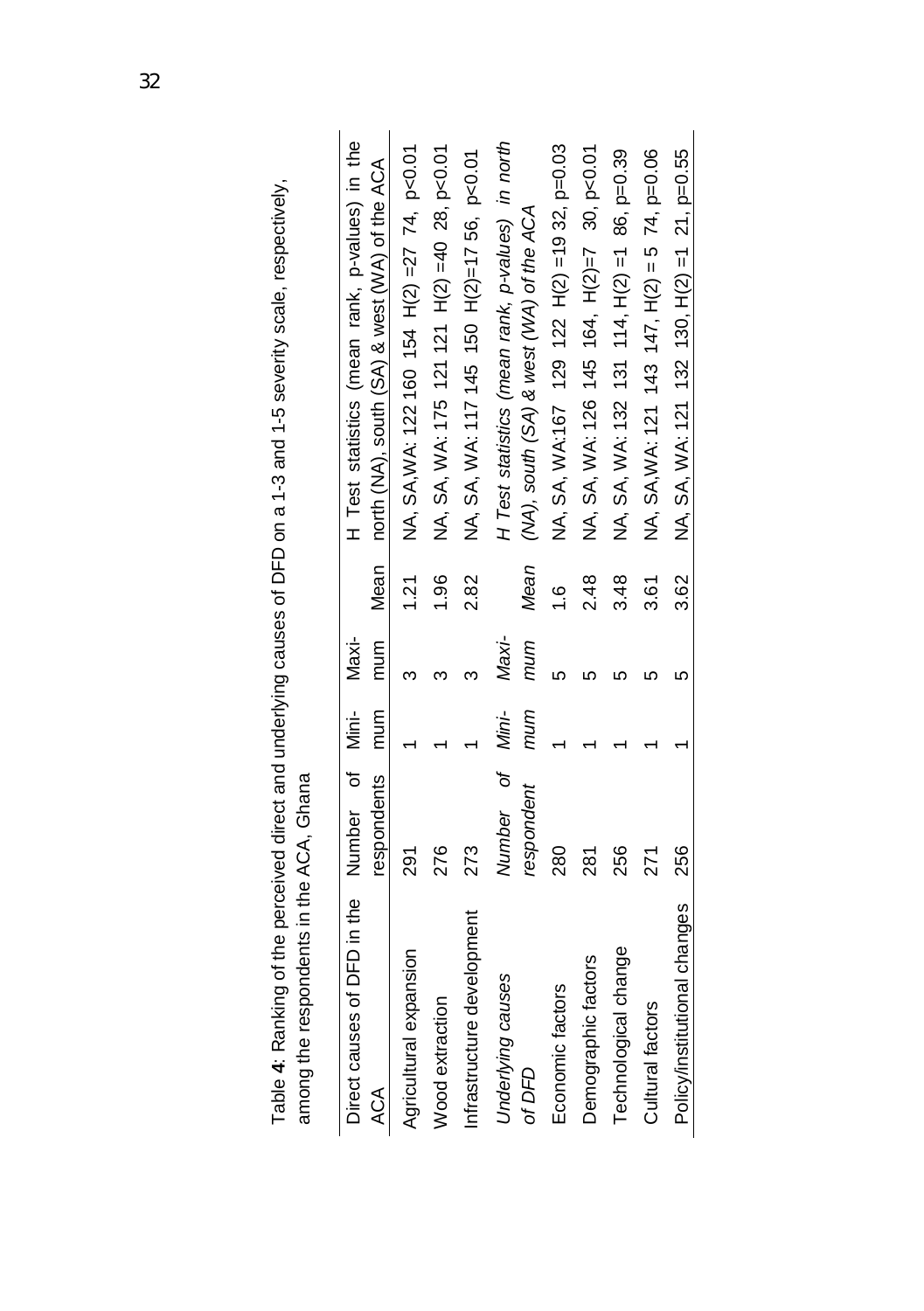## **5. DISCUSSION**

#### **5.1 Overall relevance**

The deforestation and wildfire cost estimates and the identification and analyses of the deforestation drivers in this study (Articles I, II, III and IV) have important implications for forest conservation and climate change mitigation. Their current relevance is in supporting the national processes for avoiding deforestation and forest degradation. With regard to the cost estimates, they are important in raising awareness and encouraging commitment to deforestation control. It is believed that these specific cost estimates will also be an important component to the broader cost estimates that are required to pay people to pursue alternative land and forest uses that are low carbon emitting. In this way, these estimates could be a source of information in policy deliberation on how to slow greenhouse gas emissions form DFD (Olsen and Helles, 2000; Hatcher, 2009). As performed in the present study (Article I), most studies (Greig-Gran, 2006) that estimate these types of costs use the opportunity cost approach. However, it is important to note that these cost estimates are generally lower bound estimates (Article I) because of the complexities and the uncertainties involved in their calculation (Canadell and Raupach, 2008; Hatcher, 2009).

The identification and the analyses of the drivers of deforestation at the micro level (Articles II, III, and IV) appear to provide important scientific information regarding the climate mitigation processes. As Kanninen et al. (2007) note, understanding the causes of these drivers is critical to identifying the appropriate incentives for deforestation control. In particular, wildfire and its cost-effective control measures (Article II) are vital for deforestation control and climate change mitigation and even more so in a developing country such as Ghana, where the financial resources and the modern equipment for fighting wildfires are limited. Despite the fact that these indigenous wildfire control measures and knowledge only suffice for surface forest fire management (Article II), they could be cost effective in the case of Ghana and they need to be improved upon while waiting for the required investment in modern firefighting equipment and training in the distant future.

A clearer understanding of the causes of DFD is identified as a prerequisite to an effective REDD regime design (Kanninen et al., 2007; Angelsen et al., 2009; Davis et al., 2009). For instance, a key factor in deforestation and forest degradation is land and tree tenure in Africa and a thorough understanding of tenure is needed for redress (Hatcher, 2009). Unclear tenure has already been identified as a challenge in a review of 25 countries, including Ghana's RP-INs (Readiness Plan Idea Notes) (Davis et al., 2009). Owing to this challenge of unclear land tenure, there are renewed calls for securing tenure rights with a bit more urgency and speed to support the climate change mitigation and REDD+ processes (Hatcher, 2009). Although tenure reform is not envisaged to be easily performed in a shorter time (Larson, 2010), the scientific information provided in this study (Article III) in the case of Ghana could be useful. This information could, at least, inform the policy makers about the issues at stake to assist in the initiation of a possible tenure reform process, regardless of the time that may take.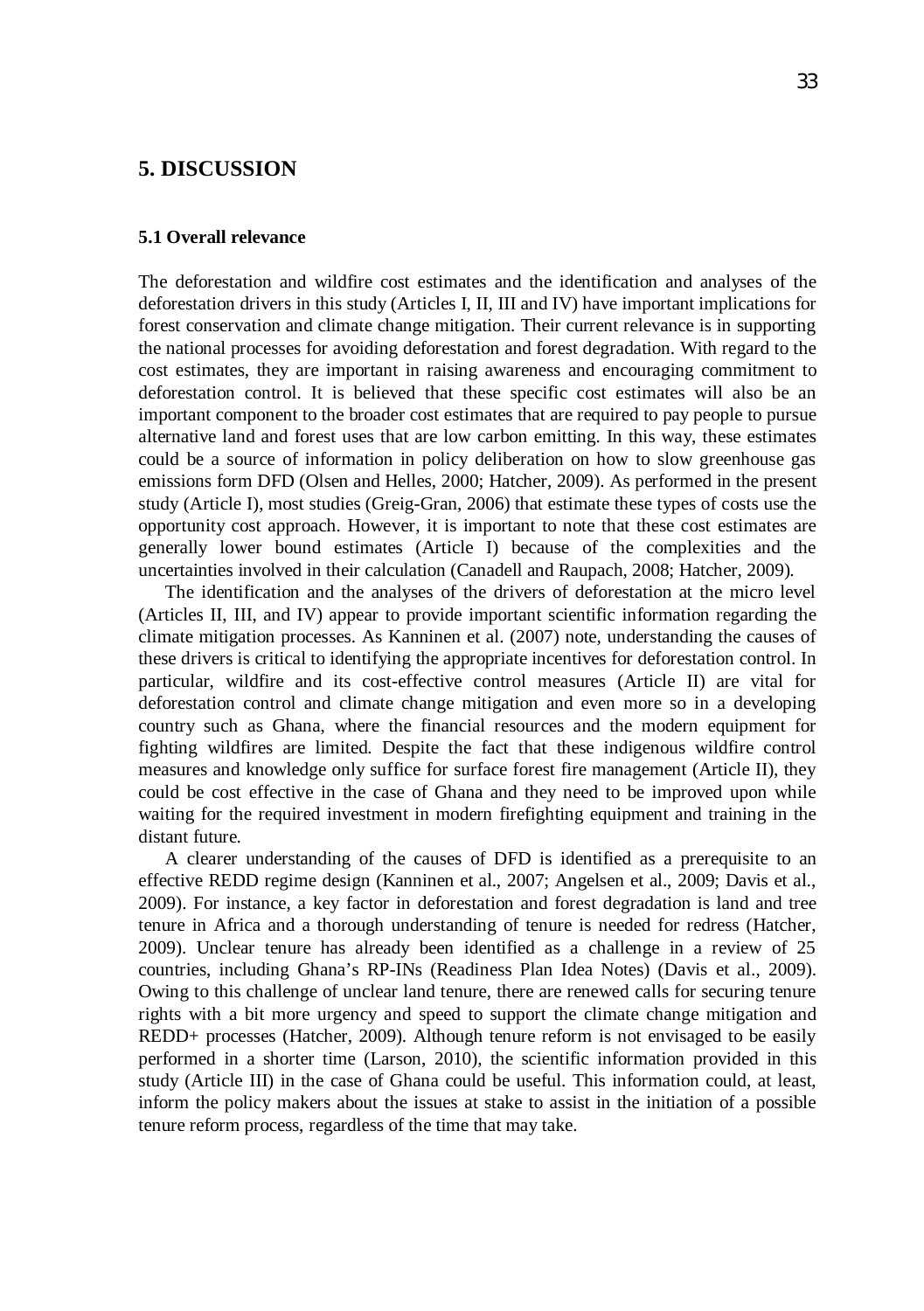### **5.2 The economic cost of deforestation and the estimates of food and tree crop loss due to wildfires (Articles I, II).**

The results show that US\$133,650,000 gross revenue, equivalent to 2.6% of the 2008 agricultural Gross Domestic Product of Ghana, is lost annually due to deforestation (Article I). This loss consists of the following value losses for the four ecosystem services studied: stumpage revenue value loss of US\$20,238,000; non timber forest product—fruits, US\$50,018,000; carbon storage, US\$63, 302,000; and soil fertility, US\$91,000. While these estimates could call for broader cost estimates for climate change mitigation and adaptation in Ghana, they could also create awareness regarding the nation's economic losses through deforestation and could draw attention to the need to address these losses (Olsen and Helles, 2000).

For Ghana to adapt to climate change, the Economics of Adaptation to Climate Change (EACC) study estimates a cost of US\$300-400 million per year (Cameron, 2011). The cost items for these estimates were from various economic sectors, including agriculture and forest ecosystem goods and services (World Bank, 2010). These estimates are aimed at assisting policy makers to better cost, prioritize and incorporate adaptation strategies into their development plans. The value estimates obtained in the present study (Article I) could be useful in supporting these cost estimates, particularly in the forest sector. These value losses have important implications for sustainable forest management, although the carbon storage values are potential losses of carbon credits earnings (Olsen and Helles, 2000). In particular, the losses in stumpage revenue affect the development of the forest communities because these funds are used to supplement district level developments as well as sustainable forest management activities. Already, forest land owners and the communities complain of inadequate benefits from their forest resources (Bamfo, 2008b), while the official resource managers complain of the lack of adequate funds to police the forest against illegal activities. These factors together lower the level of commitment to the management of these resources. These losses mean that the plight of the forest communities is further worsened and their interest in these forests further dampened possibly heightening the deforestation rate as a consequence (FAO, 2010a).

 The food and tree crops loss estimates provide an indication of the socio-economic impact of wildfires on the livelihood of the forest dwelling communities in Ghana and call for urgent and innovative ways to control wildfires. Already, merchantable timber loss due to wildfires is high in Ghana (ITTO, 2003); adding the losses of the farmers implies a significant loss to the nation from wildfires alone. What is more significant about the results (Article II) is the higher value loss in maize, a principal food crop supporting a larger segment of Ghana's population (World Bank, 2010). The loss of maize to wildfires implies a significant impact on the livelihood of many people in the country. The low value losses for cocoa (Article II), the main cash crop in Ghana, also shows the negative effect of wildfire on people, particularly in the study area. This effect is the probable reason for the drift of people to the southwestern parts of Ghana where the wildfire effect is relatively minimal for the cultivation of this crop (Article IV) (Knudsen, 2007). While climate change is envisaged to lower the crop yields in Ghana (World Bank, 2010), these additional losses due to wildfires (Article II) imply that much greater losses in the yields of these crops are likely if significant effort is not put into controlling these forest fires. Lastly, in terms of the cost estimates for the adaptation to climate change, these food and tree crop value losses of farmers (Article II) could also assist in improving these estimates for adaptation strategy designs in the local communities.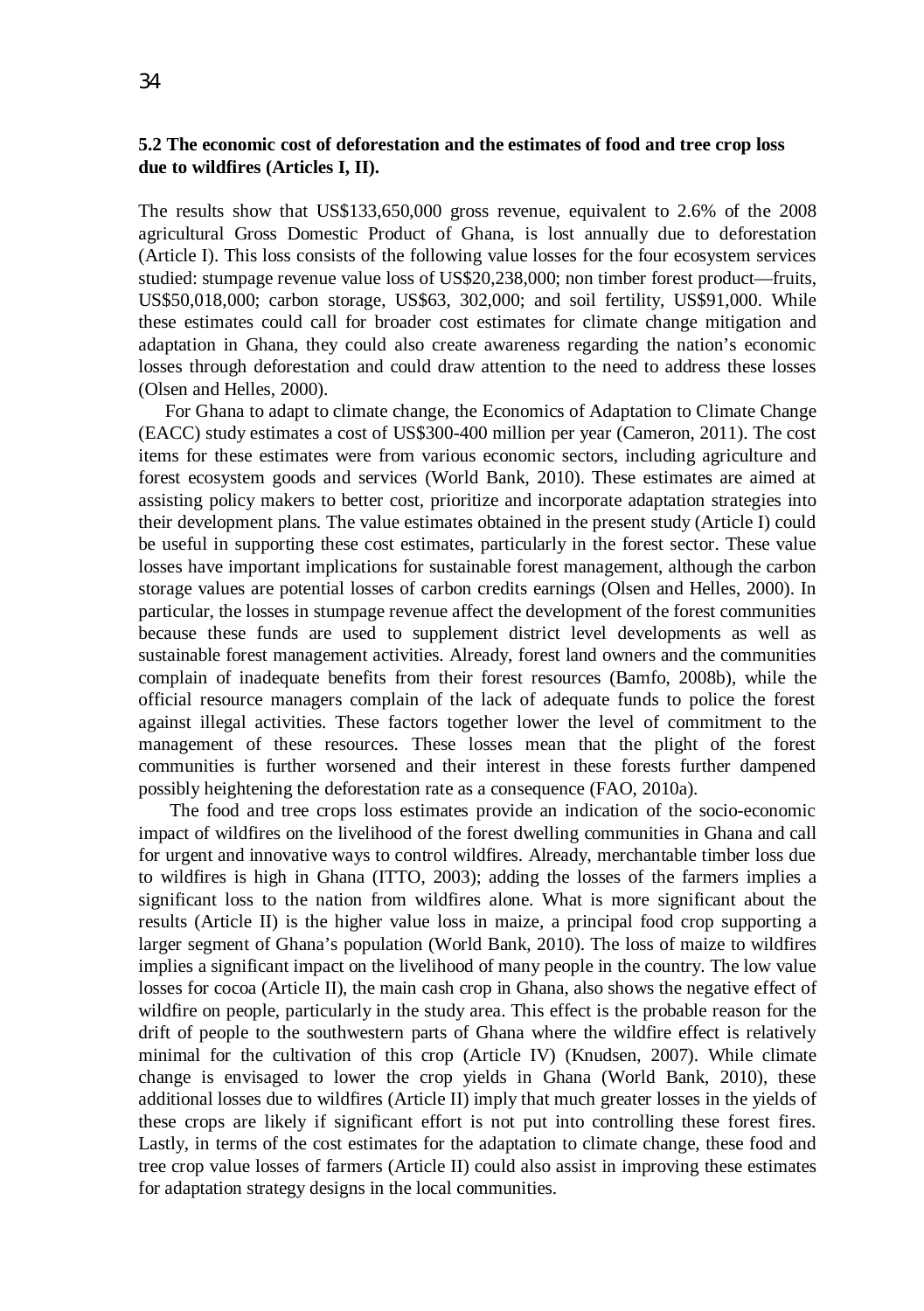### **5.3 Wildfire mitigation and adaptation strategies, tenure effects on deforestation, and causes in Protected Areas (Articles II, III and IV)**

Wildfire can be a significant threat to sustainable forest management. Wildfire leads to carbon loss from the forest into the atmosphere through the burning of biomass (Forner et al., 2006; Herawati and Santoso, 2011). As a result, controlling wildfire could play an important role in climate change mitigation. In Ghana, wildfire management in the fire prone areas to reduce the occurrences of wildfire is among the strategies taken to address forest-related climate change (Bamfo, 2008b). The findings on the mitigation and adaptation strategies to wildfires (Article II) could be useful in the design of strategies for wildfire control and in addressing forest-related climate change. As the results show, the indigenous communities have important knowledge regarding wildfire occurrences and have developed strategies to manage them, although they only apply to surface wildfire control. Amissah et al. (2011) record similar findings in their study of the transition zone of Ghana. The knowledge of wildfire and the strategies for its control need to be improved through sensitization and education.

Regarding the tenure effects in deforestation, the results indicate that many of the land and tree tenure arrangements in the HFZ of Ghana affect the farmers, particularly the leasehold and share crop farmland holders. In most cases, these farmers do not have the freedom to use the acquired farmlands as desired. In Asiedu's (2010) study, similar findings have been recorded that affect the cocoa carbon REDD + scheme in diverse ways in Ghana. These effects are challenging to counter and make it difficult for these farmers to engage in sustainable forest management (Article III). The effects have a negative implication for sustainable forest management in the HFZ and, more importantly, for any REDD+ scheme in Ghana. Because the landowners are currently the only beneficiaries of the formal timber revenues, the share crop and leasehold farmers may have to be included in any future forest resources benefit-sharing scheme to encourage sustainable forest management practices among them as well (Article III).

The Protected Areas have the potential to avoid carbon emission into the atmosphere (Soares-Filho et al. 2010), and they could play an important role in climate change mitigation. Therefore, the direct and underlying causes of deforestation and the control measures identified in the present study (Article, IV) could be useful in sustaining these areas. As the results show, the areas surrounding the Ankasa Conservation Area (ACA) appear to be quickly degrading and would require much attention. Issues that also require attention are subsistence agricultural activities, poverty, lack of off-farm employment, and the large in-migration of people into the communities surrounding the ACA. These correspond with the findings of other studies (Knudsen, 2007) and call attention to the need for priority to be given to livelihood improvement and the provision of ecosystem services in the management of this area, rather than focusing solely on its core function of biodiversity conservation, as is the case at present (Article, IV).

## **6. CONCLUSION**

This study elucidates the cost estimates of deforestation and wildfire at the forest/farm level in the high forest zone of Ghana (Articles I, II). This study also provides information on the drivers of deforestation and wildfires and the remedial measures taken to address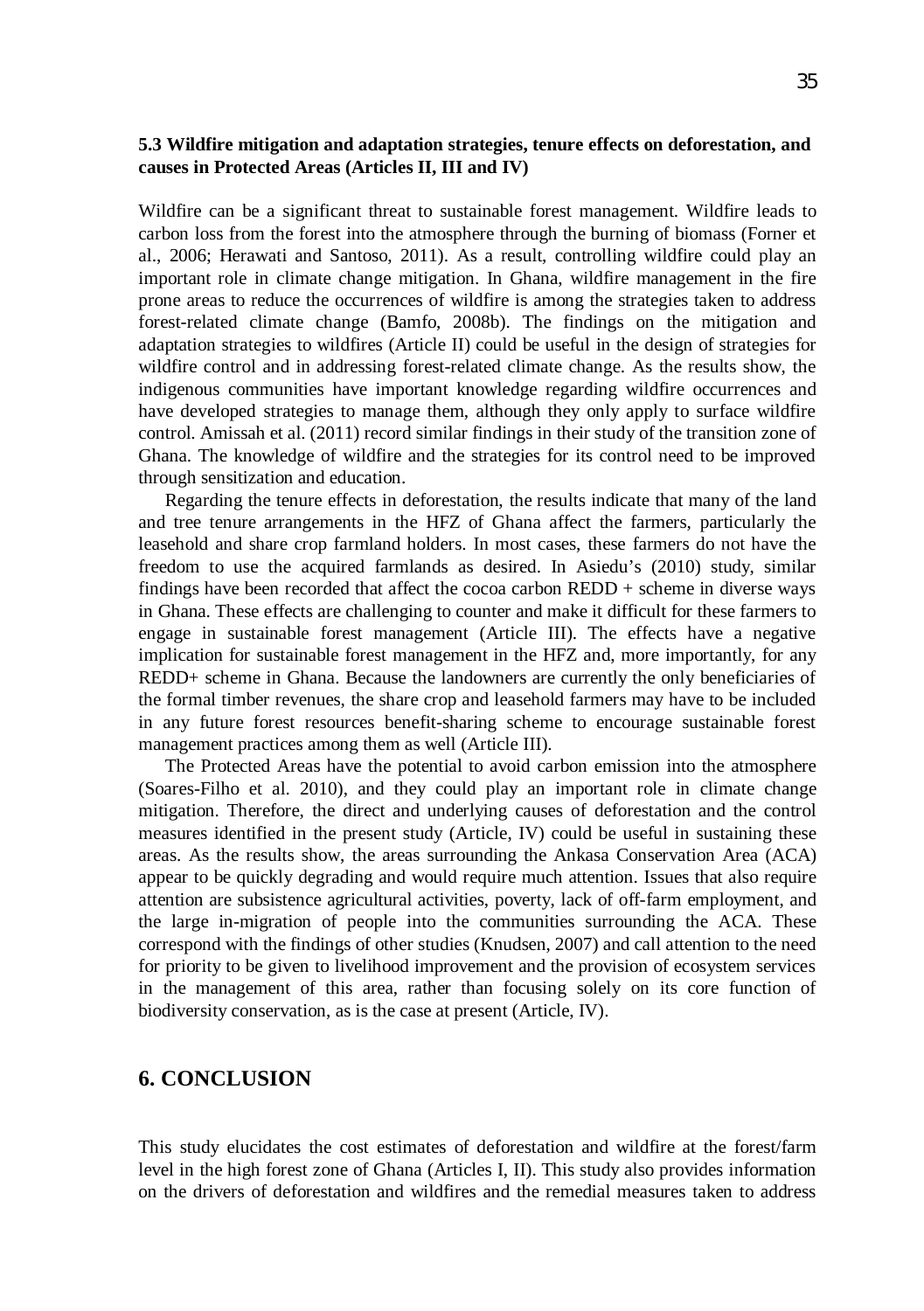them (Articles II, III, and IV). Altogether, this information could make a useful contribution to sustainable forest management and climate change mitigation strategies in Ghana. While the cost estimates of deforestation and wildfires could contribute to the broader cost estimates for climate change mitigation and the adaptation strategies of Ghana, they could also be useful in raising awareness of what the local communities and the nation are losing through these events (deforestation and wildfire). In this way, these estimates could draw attention to the need for increased commitment in controlling the impact of deforestation and wildfire.

The findings in the present study on the mitigation and adaptation strategies for deforestation and wildfire could also be relevant by contributing to the deforestation control and climate change mitigation strategies and the REDD+ processes in Ghana. The policy implications for all of these findings are as follows.

- i) The knowledge of indigenous communities on mitigating and adapting to wildfires, although only effective for surface forest fire control, could be cost effective. They provide a base on which to build an improved wildfire control strategy.
- ii) Although land and tree tenure reforms cannot be quickly or easily completed, there is a need for reforms that pay particular attention to the share crop and leasehold farmland holdings system as it currently pertains to the HFZ of Ghana. The holders of farmlands under this system do not significantly benefit from formal timber revenues, yet are faced with challenging tenancy arrangements for their holdings. The arrangements for forest revenue sharing, including potential payments from REDD+, need to include these holders to encourage sustainable forest management practices among them as well.
- iii) With regard to the Ankasa Conservation Area (ACA), there is a need to give priority to livelihood improvement and ecosystem services provisions in the management of these conservation areas. In this way, the macroeconomic problems of a large in-migration, poverty and the lack of off-farm employment, among other issues identified, could be addressed effectively to enable these areas to contribute more to biodiversity conservation and climate change mitigation.

The way forward is to perform further research employing a multi-criteria decision analysis technique to identify a cost-effective option to support the management of the ACA as suggested in point (iii) above. Other important aims would be to expand the cost estimates of deforestation by applying systematic cost benefit techniques, applying scenario analysis for carbon storage values, and increasing the number of ecosystem goods and services beyond the original four. Aside from these, the wildfire cost estimates need to be replicated in other fire-prone areas in the high forest zone of Ghana and, indeed, in other parts of the country. In performing these cost estimates it would be important to add other ecosystem goods and services (e.g., immediate carbon losses from fires and further losses from the deaths of injured economic trees) and increase the sample size of the farmers and the number of communities to be surveyed. In addition to the surveys, sample plots could be set up in the fire prone areas to perform the cost estimation and monitoring. Furthermore, theoretical models such as those of Chayanov and von Thunen need to be applied in the fields of further research, varying the methods of analysis (e.g., using laboratory experiments from the field of Experimental Economics) to better understand the land and tree tenure issues and the problems for redress.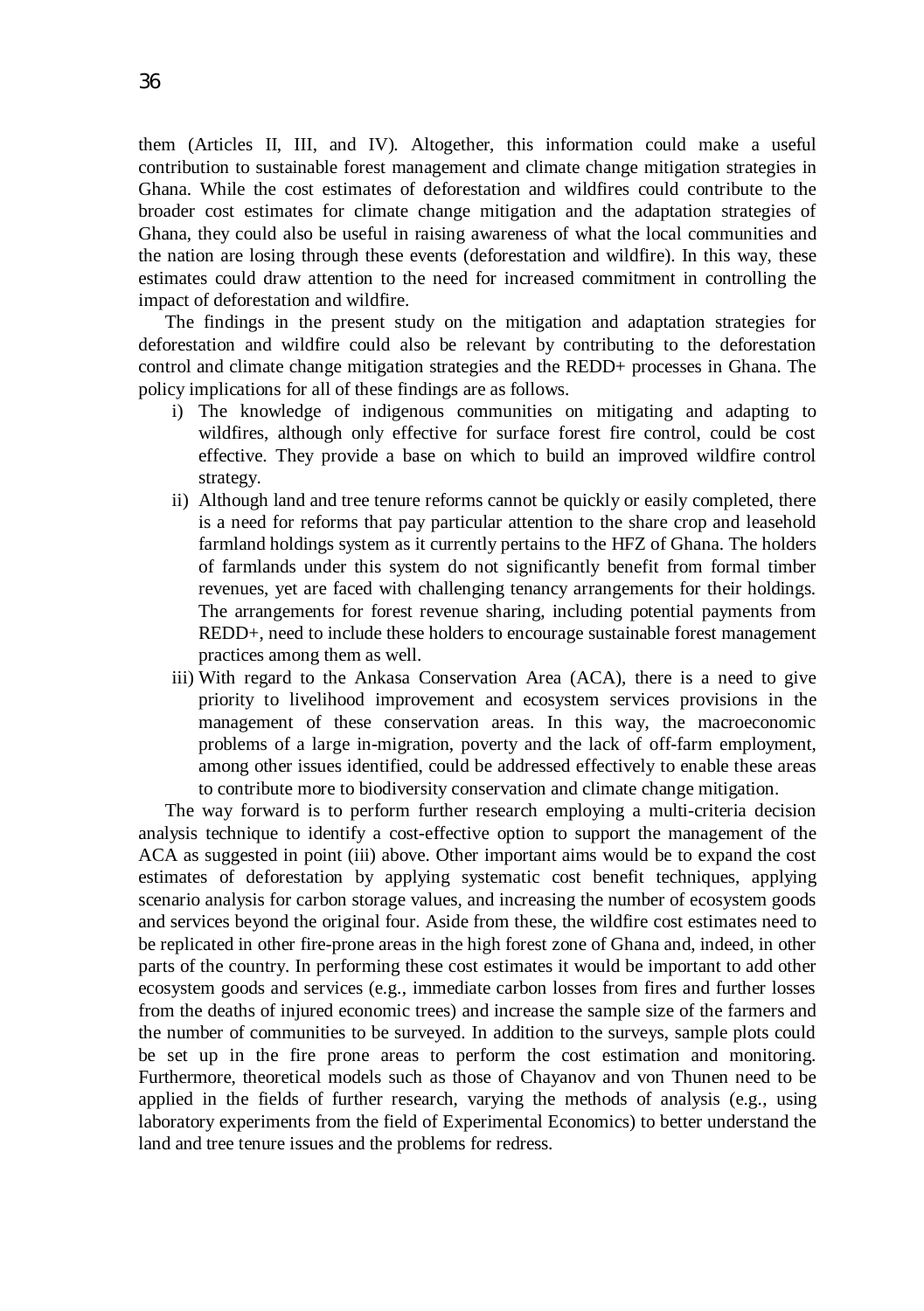### **REFERENCES**

- Abane, H. 2009. Livelihoods in a forest community in Southern Ghana: intervening policies and community resistance. Journal of African Studies and Development 1: 28- 35.
- Abeberese, M.O. 2002. Country paper: Ghana. Workshop on tropical secondary forest management in Africa: Reality and perspectives. Nairobi, Kenya, 9-13 December 2002.
- Abbey, E.E. 2011. Ghana fights deforestation. Daily Guide, Wednesday, May 11, 2011. Available at: http://www.modernghana.com/news/328284/1/ghana-fightsdeforestation.html
- ADB (Asian Development Bank) 1999. Causes, extent, impact and costs of 1997/1998 fires and drought. Final report, Annex 1 and 2. Planning for fire prevention and drought management project. Asian Development Bank TA 2999-ino. Jakarta, Indonesia, Fortech, Pusat Pengembangan Agribisnis, Margueles Pöyry.
- Agidee, Y. 2011. Forest carbon in Ghana: Spotlight on Community Resource Management Areas. Katoomba Group's legal initiative country study series. Forest Trends: Washington, DC.
- Agrawal, A., Angelsen, A. 2009. Using community forest management to achieve REDD+ goals. In: Angelsen, A., Brockhaus, M., Kanninen, M., Sills, E., Sunderlin, W.D., Wertz-Kanounnikoff, S., (Eds), Realising REDD+: National strategy and policy options. CIFOR, Bogor, Indonesia. p. 201-211.
- Amacher, G.S., Ollikainen, M., Koskela, E. 2009. Economics of forest resources, London, England. 397 p.
- Amissah, L., Kyereh, B., Agyeman, V.K. 2010. Wildfire incidence and management in the forest transition zone of Ghana: Farmer's perspectives. Ghana Journal of Forestry 26: 61-73.
- \_\_\_\_, 2011. Wildfires as dominant force driving farming systems in the forest transition zone of Ghana. Ghana Journal of Forestry 27: 52-65.
- Angelsen, A. 2007. Forest cover change in space and time. Combining the von Thunen and forest transition theories. World Bank Policy Research Working paper 4117.
- Angelsen, A., Brockhaus, M., Kanninen, M., Sills, E., Sunderlin, W.D., Wertz-Kanounnikoff, S., (eds) 2009. Realizing REDD+: National strategy and policy options. CIFOR, Bogor, Indonesia.
- Antwi-Agyei, P., Fraser, D.G.E., Dougill, A.J., Stringer, L.C., Simelton, E. 2011. Mapping the vulnerability of crop production to drought in Ghana using rainfall, yield and socioeconomic data. Centre for Climate Change Economics and Policy, Working paper no. 55. London.
- Appiah, M., Blay, D., Damnyag, L., Dwomoh, F.K., Pappinen, A., Luukkanen, O. 2009. Dependence on forest resources and tropical deforestation in Ghana. Environment Development and Sustainability 11: 471-487.
- Asiedu, M.K. 2010. Mitigating climate change: What role can the cocoa farmer in West Africa play? 18<sup>th</sup> Commonwealth Forestry Conference Edinburg, 28 June to 2 July 2010.
- Bamfo, R. 2009. The basics of REDD and REDD processes in Ghana. Multi-stakeholder workshop on REDD. 14<sup>th</sup> May, 2009. Forestry Commission, Accra, Ghana.
- \_\_\_, 2008a. The Forest Carbon Partnership Facility (FCPF). Readiness Plan Idea note (R-PIN) for Ghana.World Bank, Washington DC, USA. 25 p.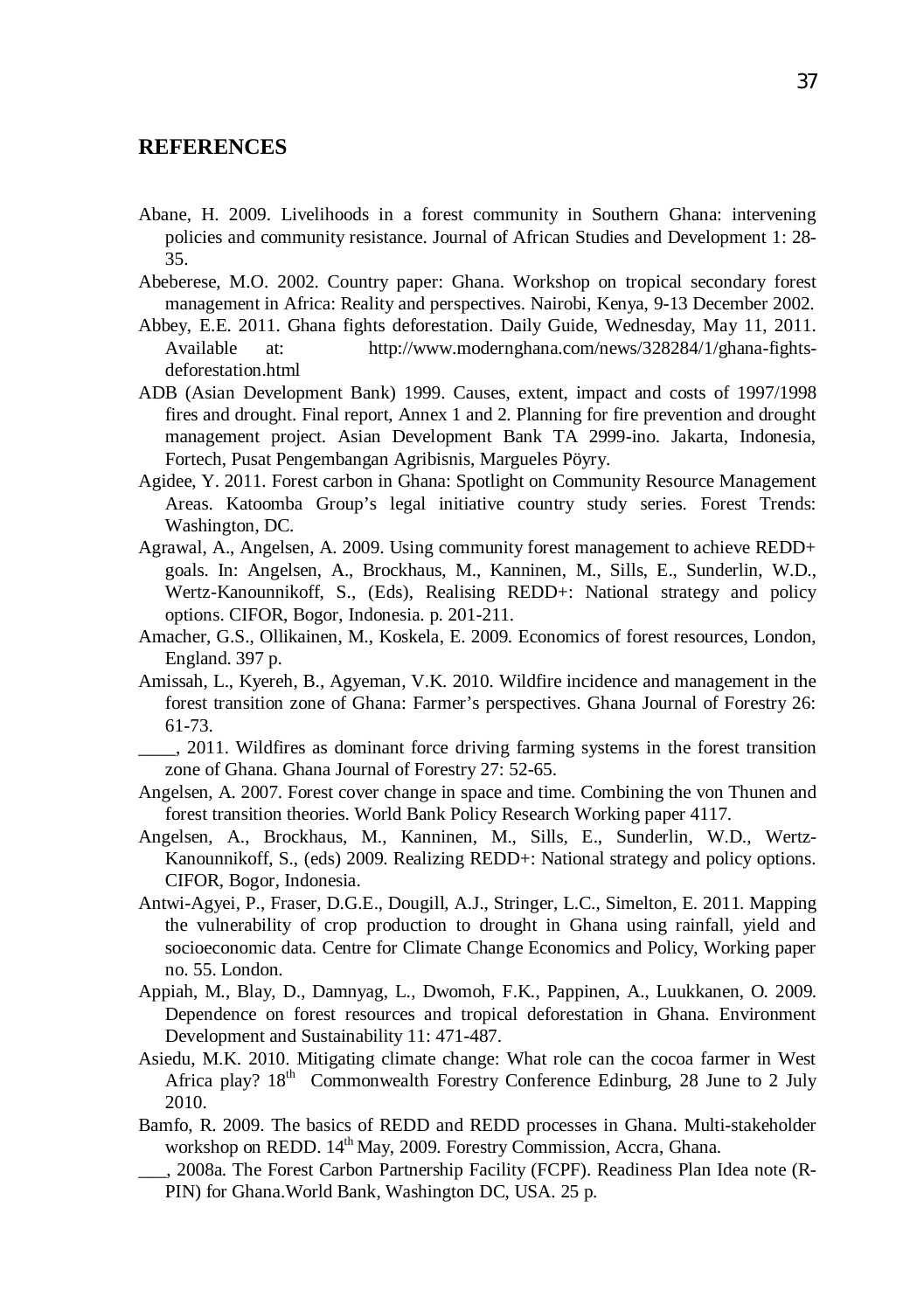\_\_\_, 2008b. Climate mitigation strategies for forest in Ghana. Rights, forests and climate change. 15-17 October, 2008, Oslo, Norway.

- Baumert K.A., Herzog, T., Pershing, J. 2005. Navigating the numbers: Greenhouse Gas Data and International Climate Policy. Washington, DC, World Resource Institute Technical Report.
- Benhin, J.K.A., Barbier, B. E. 2004. Structural adjustment programme, deforestation and biodiversity loss in Ghana. Environmental and Resource Economics 27: 337-366.
- Bishop, J.T. (Ed). 1999. Valuing forests. A review of methods and applications in developing countries. International Institute for Environment and Development, London.
- Boakye, A.K., Affum-Baffoe, K. 2008. Trends in forest ownership, forest resources tenure and institutional arrangements: Case study from Ghana: In FAO, 2008. Understanding forest tenure in Africa: opportunities and challenges for forest tenure diversification. Forestry Policy and Institution Working Paper no. 19. Rome, p. 151-174.
- Bojö, J. 1996. The cost of land degradation in Sub-Saharan Africa. Ecological Economics 16: 161-173.
- Boucher, D., Elias, P., Lininger, K., May-Tobin, C., Roquemore, S., Saxon, E. 2011. The root of the problem. What is driving tropical deforestation today? Tropical Forest and Climate Initiative Union of Concerned Scientists. Available at: www.ucsusa.org/forests.
- Brown , S. Gillespie, A.J.R, Lugo, A.E. 1989. Biomass estimation methods for tropical forests with applications to forest inventory data. Forest Science 35: 881-902.
- Brooks, C.P., Holmes, C., Kramer, K., Barnett, B., Keitt, T.H. 2009. The role of demography and markets in determining deforestation rates near Ranomafana National Park, Madagascar. PLoS ONE 4 (6): e5783. doi:10.1371/journal.pone.000583.
- Bulte, E., Engel, S. 2006. Conservation of tropical forests: addressing market failure. Chapter 13 in: Lopez, R., Toman, M., Stiglitz (eds), Economic Development and Environmental Sustainability, Oxford University Press.
- Caldas, M., Walker, R., Arima, E., Perz, S., Aldrich, S., Simons, C. 2007. Theorizing land cover and land use change: The peasant economy of Amazonian deforestation. Annals of the Association of American Geographers 97: 86-110.
- Cameron, C. 2011. Climate change Financing and Aid effectiveness. Available at: www.agulhas.co.uk
- Canadell, J.G., Raupach, R.M. 2008. Managing forest for climate change mitigation. Science 320: 1456-1457.
- CBD (Covention on Biological Diversity) 1993. Multilateral: Convention on Biological Diversity. Available at: http://www.cbd.int/doc/legal/cbd-un-en.pdf.
- Chayanov, A.V. 1966. The theory of peasant economy: American Economic Association Translation series. 1-268. Thorner, D., Kerbly, B., Smith, R.E.F. (eds).
- Christensen, J.H., Hewitson, B., Busuioc, A., Chen, Gao, X., Held, I., Jones, R., Kolli, R.K. , Kwon, W.T., Laprise, R. , Magaña Rueda, V. , Mearns, L., Menéndez, C.G., Räisänen, J. , Rinke, A., Sarr, A., Whetton, P. 2007. Regional Climate Projections. In: Solomon, S., Qin, D., Manning, M., Chen, Z., Marquis, M., Averyt, K.B., Tignor, M., Miller, H.L., (eds.), Climate Change 2007: The Physical Science Basis. Contribution of Working Group I to the Fourth Assessment Report of the Intergovernmental Panel on Climate Change Cambridge University Press, Cambridge, United Kingdom and New York, NY, USA.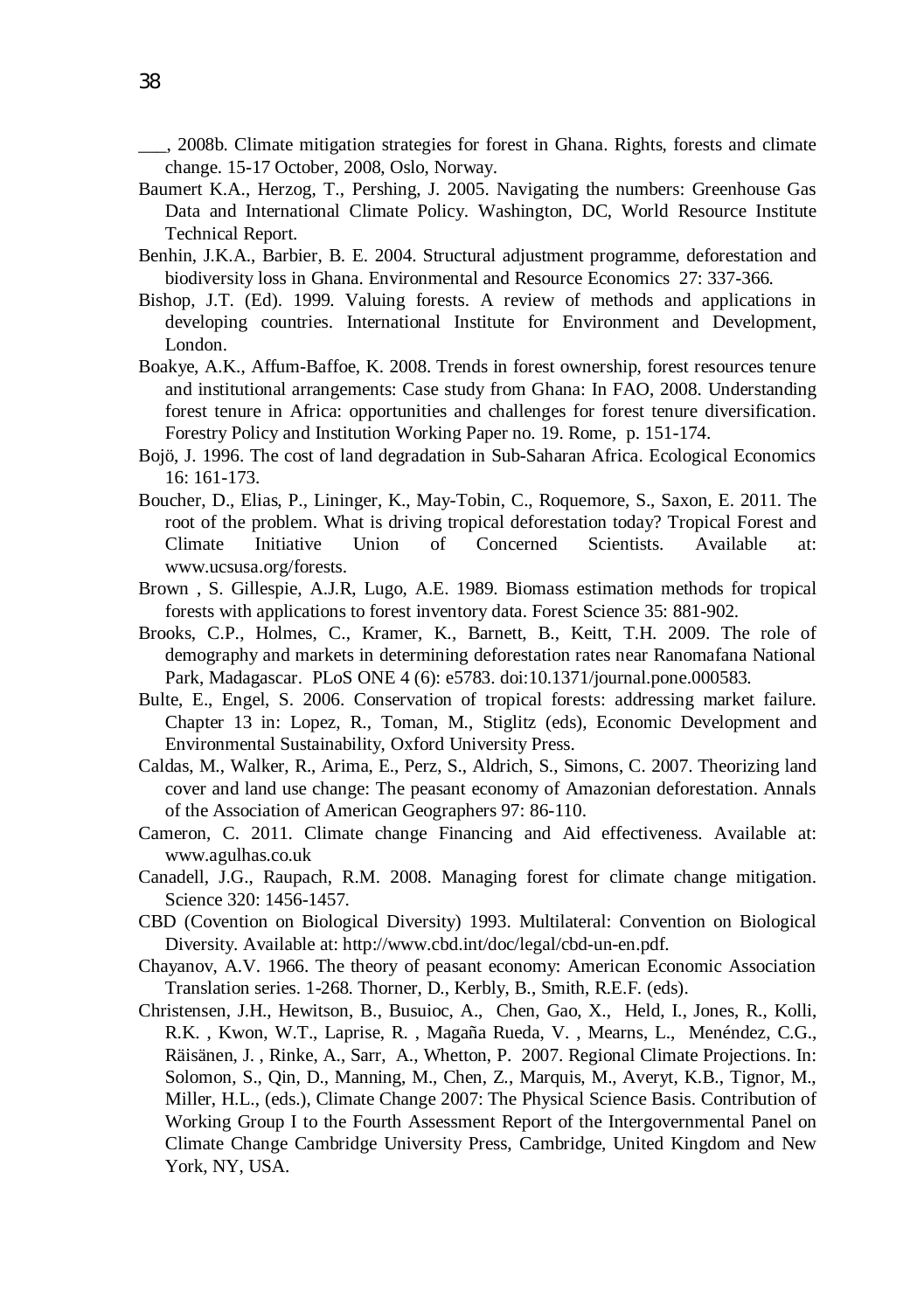- CIA (Central Intelligence Agency) 2011. The World Factbook. Available at: https://www.cia.gov/library/publications/the-world-factbook/fields/2004.html.
- CIFOR (Centre for International Forestry Research), 2011. Forest and climate change. Available at: http://www.forestsclimatechange.org/id/events/forest-day/forest-day-5.html.
- Constanza, R., d'Arge, R., de Groot, R., Farber, S., Grasso, M., Hannon, B., Limburg, K., Naeen, S., O'Neill, R., Paruelo, J., Raskin, R., Sutton, P., van den Belt, M. 1997. The value of the world's ecosystem services and natural capital. Nature 387: 253-260.
- Dalton, G. 1961. Economics theory and primitive society. American Anthropologist 63: 1- 25.
- Dam, J.V., Savenije, H. 2011. Enhancing the trade of legally produced timber. A guide to initiatives. Tropenbos International, Wageningen, the Netherlands.  $xi + 44 p$ .
- Davis, C., Daviet, F., Nakhooda, S., Thuault, A. 2009. A review of 25 Readinness Plan Idea Notes from the World Bank Forest Carbon Partnership Facility. WRI working paper. World Resources Institute, Washington DC.
- DeFries, R.S., Rudel, T., Uriate, M., Hansen, M. 2010. Deforestation driven by urban population growth and agricultural trade in the twenty-first century. Nature Geosciences 3: 178-181.
- de Mendonca, M.J.C., Vera Diaz, M.C., Nepstad, D., Seroa da Motta, R., Alencar, A., Gomes, J.C., Ortiz, R.A. 2004. The economic cost of the use of fire in the Amazon. Ecological Economics 49: 89-105.
- Dickson, K.B., Benneh, G. 1988. A new geography of Ghana. Longman Group UK Limited. Longman House, Burnt Mill, Harlow, Essex, England.
- Douglas, J., Simula, M. 2010. The future of the world's forests. Ideas vs ideologies. World Forests, Volume VII, DOI 10.1007/978-90-481-9582-41, Springer Science +Business Media B.V.2011. 209 p.
- Engel, S., Palmer, C. 2008. 'Painting the forest REDD?' The prospects for mitigating climate change through reducing emissions from deforestation and degradation. Institute for Environmental Decision (IED) working paper 3, November.
- EU (European Union) 2009. Adapting to climate change: towards a European framework for action, Commission of the European Communities, Final White Paper, COM (2009) 147, Brussels.
- Fairhead, J., Leach, M. 1998. Reframing Deforestation: Global Analysis and Local Realities. Cases from West Africa. Routledge, London. xxv + 238 p.
- FAO (Food and Agriculture Organization of the United Nations) 2007. State of the World Forest, Rome.
- \_\_\_\_, 2010a. Global forest resources assessment 2010. Main report. FAO Forestry paper 163, Rome.
	- \_\_\_\_, 2010b. Global forest resource assessment. Country report Ghana. FRA 2010/077, Rome.
- \_\_\_\_, 2006. Global forest resources assessment 2005. Progress towards sustainable forest management. FAO forestry paper 147, Rome.
- \_\_\_\_, 2001. Global forest resources assessment 2000. Main report. FAO Forestry paper 140, Rome.
- \_\_\_\_, and UNDP/UNEP, 2008. UN collaborative programme on reducing Emissions from deforestation and forest degradation in developing countries (UN-REDD). FAO, UNDP, UNEP Framework Document, 20 June 2008. 27 p.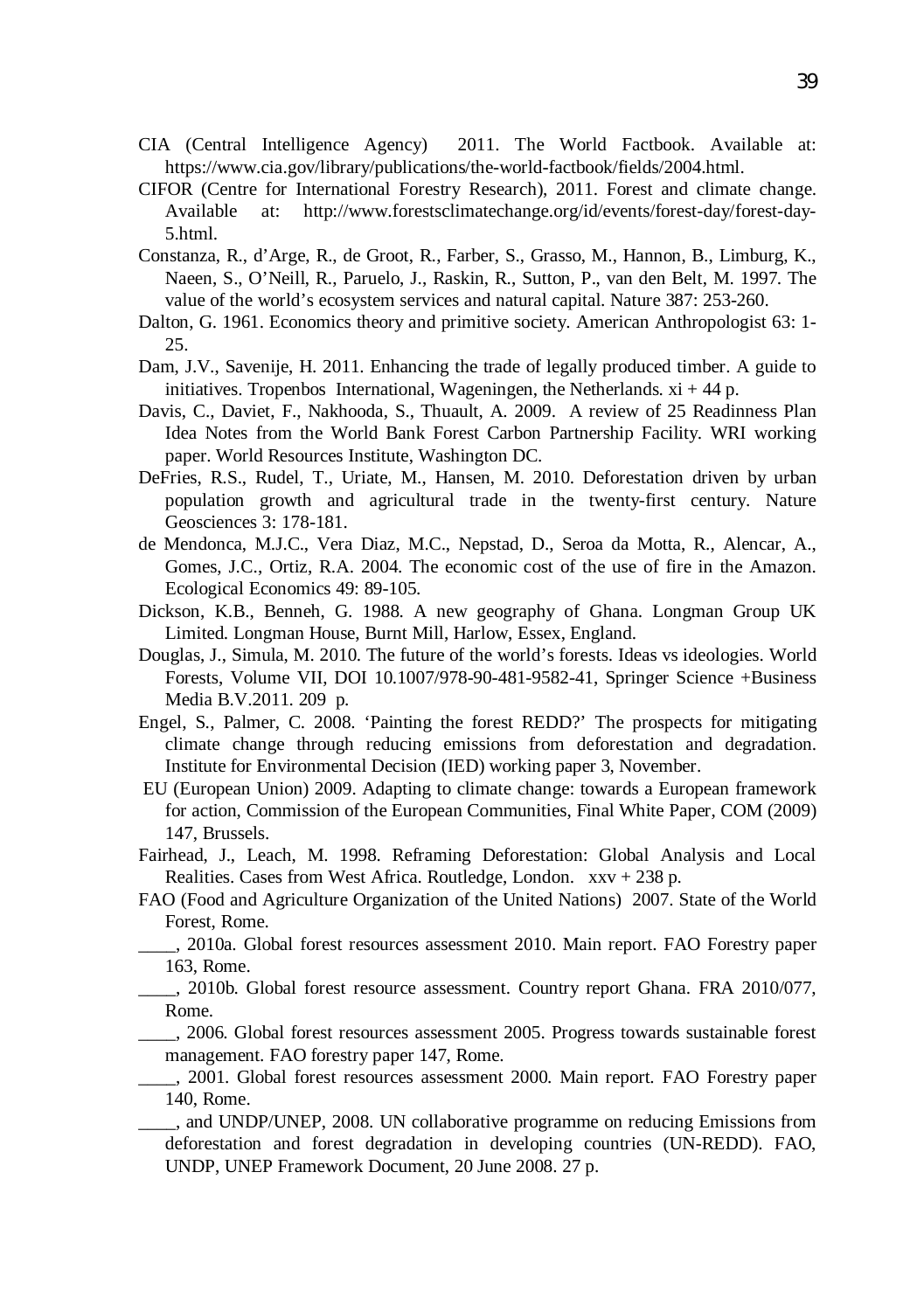- FCPF (Forest Carbon Partnership Facility) 2010. Revised Ghana REDD Preparedness Proposal (R-PP) Annexes. Available at:
	- http://www.forestcarbonpartnership.org/fcp/sites/

forestcarbonpartnership.org/files/Documents/PDF/Jan2011/Revised\_Ghana\_Annexes\_ Dec\_2010.pdf

- Fisher, B., Turner, K., et al. 2008. Ecosystem services and economic theory: Integration for policy-relevant research. Ecological Applications 18: 2050-2067.
- Forner, C., Blaser, J., Jotzo, F., Robledo, C. 2006. Keeping the forest for the climate's sake: avoiding deforestation in developing countries under the UNFCCC. Climate Policy 6: 275-294.
- Freeman III, A.M. 2003. The measurement of environmental and resource values: Theory and methods. Resources for the Future, Washington, DC. 491 p.
- Geist, J. H., Lambin, F. E. 2002. Proximate causes and underlying driving forces of tropical deforestation. Bioscience 52: 143-145.
- GEPA (Ghana Environmental Protection Agency) 2007. Climate change and the Ghanaian economy. Policy advice series volume 1. Ghana Government Policy document, Accra, Ghana.
- Globe International 2011. Forestry. Available at: http://www.globeinternational.info/policy/forestry/
- Gray, A. 2010. Modeling of deforestation. Available at: http://www.andrewgray.com/ essays/deforestation.htm.
- Gregory, G.R. 1955. An economic approach to multiple use. Forest Science 1: 6-13.
- Grieg-Gran, M. 2006. Is tackling deforestation a cost-effective mitigation approach? Sustainable development Opinion. International Institute for Environment and Development (IIED), London, UK. 2 p.
- Grieg-Gran, M. 2008. The Costs of Avoided Deforestation. Update of the report prepared for the Stern review of the economics of climate change. International Institute of Environment and Development. London. Available at: www.occ.gov.uk
- Guartey, J.D. 2010. The demand for climate change mitigation in Ghana's forested regions. Conference proceedings.  $18<sup>th</sup>$  Commonwealth Forestry Conference, Edinburg, 28 June to 2 July 2010.
- Gulbrandsen, L.H., Humphrey, D. 2006. International initiatives to address tropical timber logging and trade. A report for the Norwegian Ministry of the Environment. Fridtjof Nansen Institute, Norway. 67 p.
- Gullison, et. al. 2007. Tropical Forests and Climate Policy. Science. Available at: www.sciencexpress.org /10 May 2007 / Page 1/ 10.1126/science.1136163.
- Hamilton, K., Chokkalingam, U., Bendana, M. 2010. State of the forest Carbon Markets 2009: Taking root and branching out. Available at: http://moderncms.ecosystemmarketplace.com/

repository/moderncms\_documents/SFCM\_2009\_smaller.pdf.

- Hansen, C.P., Lund, J.F., Treue, T. 2009. Neither fast, nor easy: the prospect of Reducing Emissions from Deforestation and Degradation (REDD) in Ghana. International Forestry Review 11: 439-455.
- Hatcher, J. 2009. Securing tenure rights and reducing emissions from deforestation and degradation (REDD). Costs and lessons learned. Rights and Resources Initiative's social development work papers. Paper No. 120/December 2009, Washington DC.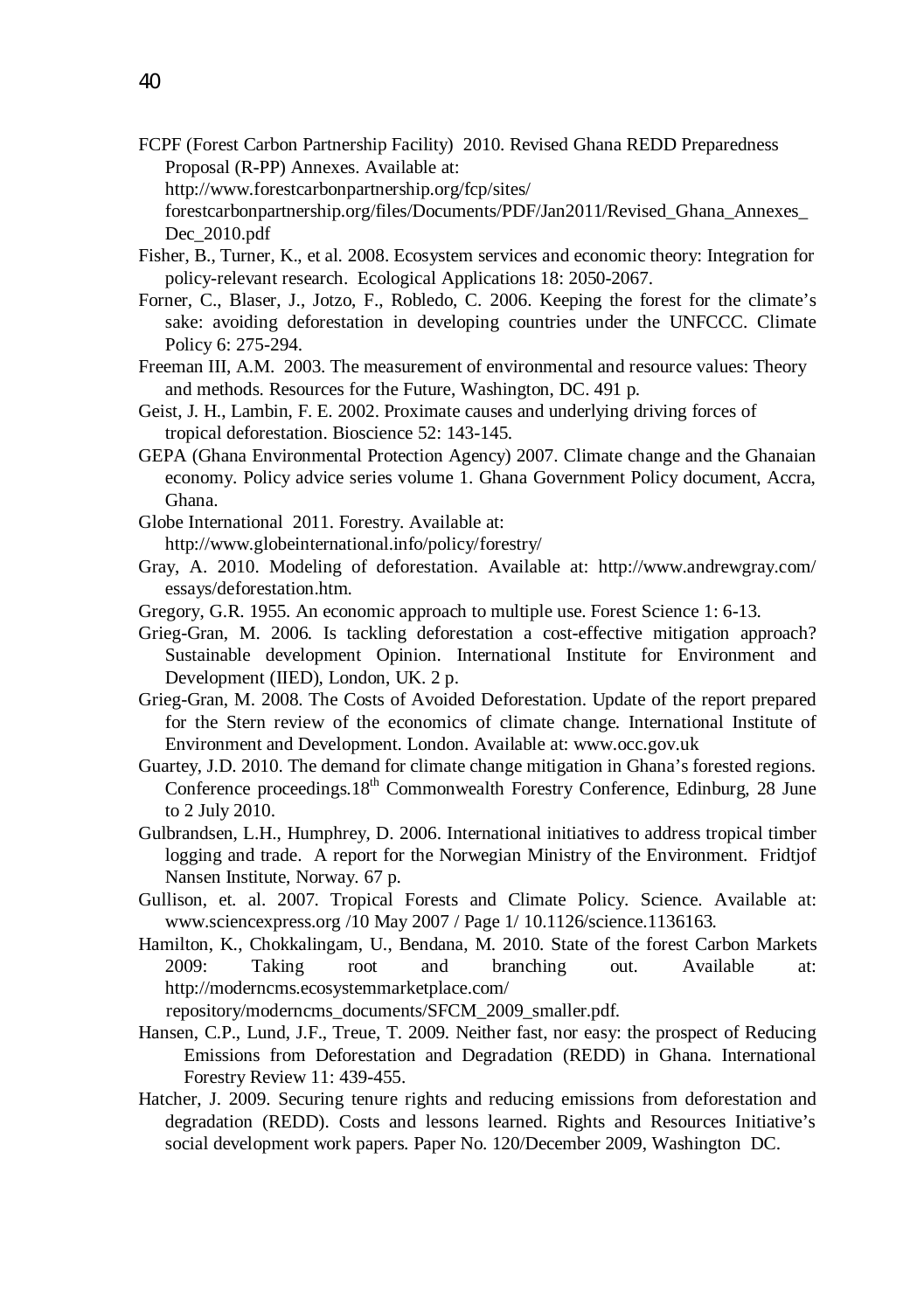- Herawati, H., Santoso, H. 2011. Tropical forest susceptibility to and risk of fire under changing climate: A review of fire nature, policy and institutions in Indonesia. Forest Policy and Economics 13: 227-233.
- Hoare, A., Legge, T., Nussbaun, R., Saunders, J. 2008. Estimating the cost of building capacity in rainforest nations to allow them to participate in a global REDD mechanism. Report prepared for the Eliasch Review by Chartham House and ProForest with input from the Overseas Development Institute and EcoSecurities. Available at: www.occ.gov.uk
- Hofstad, O., Köhlin, G., Namaalwa, J. 2009. How can emissions from woodfuel be reduced? In: Angelsen, A., Brockhaus, M., Kanninen, M., Sills, E., Sunderlin, W.D., Wertz-Kanounnikoff, S. (eds.), Realizing REDD+: National strategy and policy options. CIFOR, Bogor, Indonesia. p. 237-248.
- Houghton, R.A. 2006. The role of forests in the global carbon cycle, presentation at the 2006 UNFCCC workshop on Reducing Emissions from Deforestation, Rome.
- Humphrey, D. 2006. Logjam: Deforestation and the crisis of global governance. Earthscan, 8-12 Camden High Street London, UK.
- IPCC 2007. Climate change 2007: Impacts, Adaptation and Vulnerability. Contribution of Working Group II to the Fourth Assessment Report of the Intergovernmental Panel on Climate Change (IPCC), Cambridge, University Press.
- ITTO (International Tropical Timber Organization) 2003. Forest fire management in Ghana. Final technical report, PD.32/98Rev.1 (F). Kumasi, Ghana. 35 p.
	- \_\_\_\_, 2008. Tropical forests and climate change. ITTO Technical series # 30.
- IUCN/WWF 2000. Global review of forest fires. The World Conservation Union (IUCN) and Worldwide Fund for Nature (WWF). Gland Switzerland. 64 p.
- Jindal, R., Swallow, B., Kerr, J. 2008. Forestry-based carbon sequestration projects in Africa: Potential benefits and challenges. Natural Resources Forum 32: 116-130.
- Kaimowitz, D., Angelsen, A. 1998. Economics models of tropical deforestation a review. Bogor, Indonesia xi+135 p.
- Kanninen, M., Murdiyarso, D., Seymour, F., Angelsen, A., Wunder, S., German, L. 2007. Do trees grow on money? The implications of deforestation research for policies to promote REDD. Forest Perspective 4. Borgor, Indonesia: Center for International Forestry Research (CIFOR), viii+61 p.
- Karousakis, K. 2006. Initial review of policies and incentives to reduce GHG emissions from Deforestation. COM/ENV/EPOC/IEA/SLT (2006)12. Paris, France.
- Kim, S.O. 2010. An assessment of deforestation models for reducing emissions from deforestation and forest (REDD). Transactions in GIS 14: 631-654.
- Kotey, N.A., Francois, J., Owusu, J.G.K., Yeboah, R., Amanor, K.S., Antwi, L. 1998. Falling into place, Ghana, policy that works for forest and people. No. 4. International Institute for Environment and Development, London.
- Knudsen, M.H. 2007. Making a living in the cocoa frontier, Western Ghana: Diversifying incomes in a cocoa economy. Danish Journal of Geography 107: 29-44.
- Larson, A.M. 2010. Forest tenure in the age of climate change: Lessons for REDD+. Global Environmental Change doi:10.1016/j.gloenvcha.2010.11.008.
- Lawrence, W.F. 1999. Reflections on the tropical deforestation crisis. Biological Conservation 91: 109-119.
- Leach, M., Fairhead, J. 2000. Challenging Neo-Malthusian deforestation analyses in West Africa's dynamic forest landscapes. Population and Development Review 26: 17-43.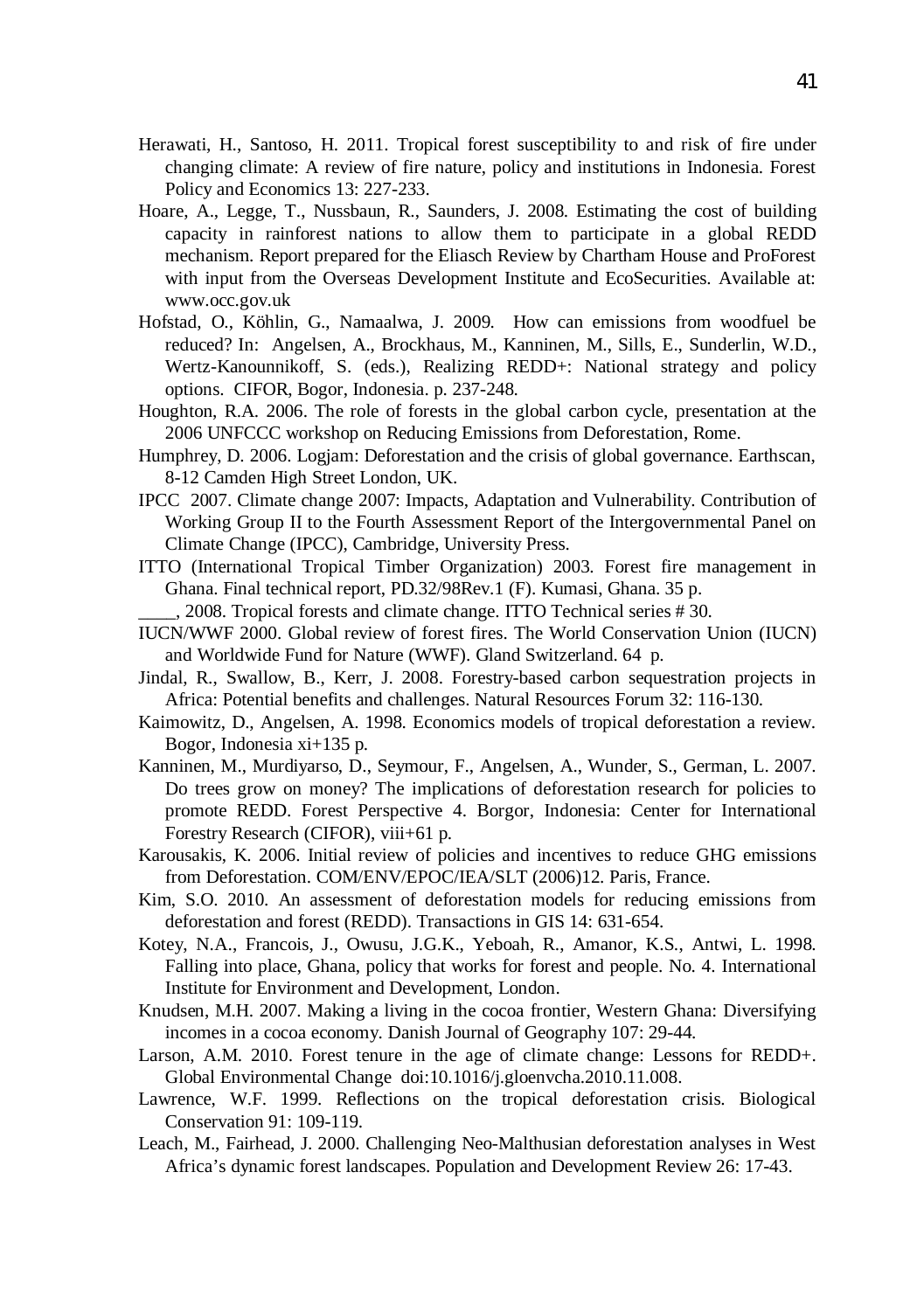- Lederer, M. 2011. From CDM to REDD+- What do we know for setting up effective and legitimate carbon governance? Ecological Economics 70: 1900-1907.
- MA (Millennium ecosystem assessment), 2005a. Ecosystems and human well-being: A framework for assessment. Available at: http://www.maweb.org/en/Framework.aspx.
- \_\_\_, 2005b. Ecosystems and Human Well-being: Current state and trends, Volume 1. R. Hassan, R. Scholes, and N. Ash (eds.). Island Press, Washington DC.
- \_\_\_, 2005c. Ecosystems and Human Well-being: Scenarios, Volume 2. S. Carpenter, P. Pingali, R.M. Bennett and M. Zurek (eds.). Island Press, Washington, DC.
- \_\_\_\_, 2005d. Ecosystem and human well-being: Synthesis. Islands Press, Washington, DC. Madeira, E.C.M. 2008. Policies to reduce emissions from deforestation and degradation (REDD) in developing countries. An examination of the issues facing the incorporation
- of REDD into market-based climate policies. Resource for the Future, Washington DC, USA.
- Mather, S.A. 1992. Global forest resources. John Wiley & Sons Ltd. 342 p.
- Mkwara, B., Marsh, D. 2009. The link between poverty and environment in Malawi. Working paper in Economics 09/10, Department of Economics, University of Waikato, Hamilton, New Zealand.
- MoFA (Ministry of Food and Agriculture) 2007. Food and agriculture sector development policy. Ghana Government policy document. Accra, Ghana.
- Nahuelhual, L., Donoso, P., Lara, A., Nunez, D., Oyarzu, C., Neira, E. 2006. Valuing ecosystem services of Chilean temperate rainforests. Environment, Development and Sustainability 9: 481–499.
- Nasi, R., Wunder, S., Jose, J., Campos, A. 2002. Forest ecosystem services: can they pay our way out of deforestation? A discussion paper prepared for the GEF for the roundtable to be held in conjunction with the UNFF II, New York on March 11, 2002.
- Nepstad, D.C., Moreira, A.G., Alencar, A.A. 1999. Flames in the rain forest: Origins, impacts and alternatives to Amazonian fires. Pilot program to conserve the Brazilian rain forest. Brasilia, Brazil.
- Niskanen, A. 1998. Value of external environmental impacts of reforestation in Thailand. Ecological Economics 26: 287-297.
- Nkem, J., Santoso, H., Murdiyarso, D., Brockhaus, M., Kanninen, M. 2007. Using tropical forest ecosystem goods and services for planning climate change adaptation with implications for food security and poverty reduction An open access journal published by ICRISAT, 4 (1), December, 2007.
- Olander, P.L., Boyd, W., Lawlor, K., Madeira, M.E., Niles, J.O. 2009. International forest carbon and the climate change challenge: Issues and options. Nicolas Institute of Environmental Policy Solutions (NIEP), Durham, North Carolina. Available at: http://www.nicholas.duke.edu/institute/carbon.issues.06.09.pdf
- Osafo, Y.B. 2005. Reducing Emissions from Tropical Deforestation: applying compensated reduction in Ghana. In: Moutinho, P and Schwartzman, S. (eds). Tropical Deforestation and Climate Change. Amazon Institute for Environmental Research. Belém – Pará and Washington DC - USA Environmental Defense. p. 53-63.
- Olsen, C. S., Helles, F. 2000. Towards a new forest policy in Swaziland**.** International Forestry Review 2: 254-260.
- Owusu, J.H. 1998. Current convenience, desperate deforestation: Ghana's Adjustment Program and the forestry sector. Professional Geographer, 50: 418-436.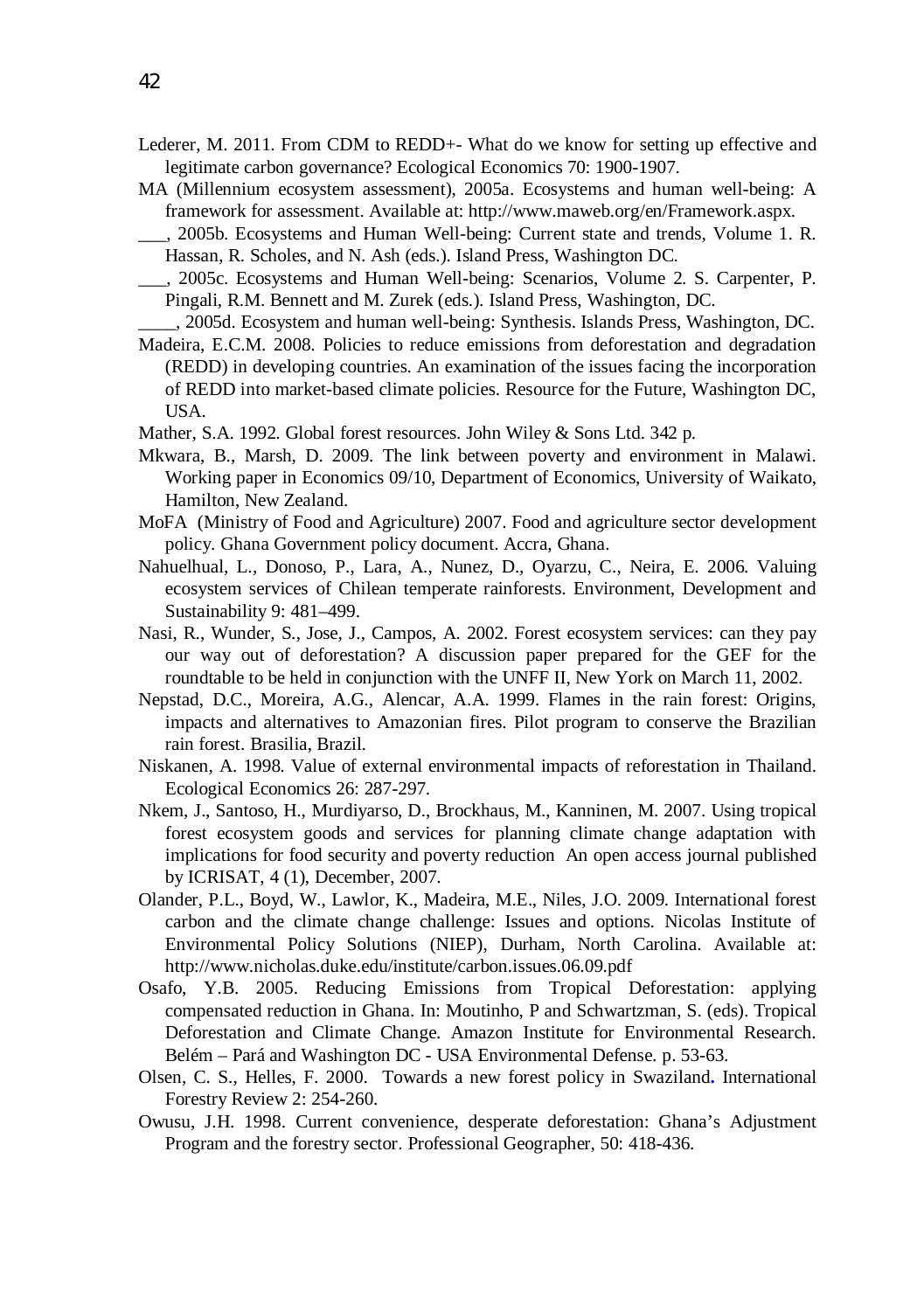- Pagiola, S., von Ritter, K., Bishop, J. 2004. Assessing the economic value of ecosystem conservation. Environment department paper No. 101. The World Bank Environment Department. Washington, DC. 53 p.
- Palo, M. 2000. Global prospects on deforestation and forest transition. In: Palo, M., Vanhanen, H. (eds), World forests from deforestation to transition?, Kluwer Academic Publishers, Dordrecht, The Netherlands. p. 3-21.
- \_\_\_, and Yirdaw, E., 1996. Deforestation and sustainable forestry challenge in Ghana, in: Palo, M., Mery, G., (eds), Sustainable forestry challenges for developing countries. Kluwer Academic Publishers, the Netherlands. p. 343-357.
- \_\_\_, and Mery, G., (eds) 1996. Sustainable forestry challenges for developing countries. Kluwer Academic Publishers, the Netherlands.
- Parker, C., Mitchell, A., Trivedi, M., Mardas, N. 2008. The little REDD Book. A guide to governmental and non-governmental proposals for reducing emissions from deforestation and degradation. Global Canopy Programme (GCP). 111 p.
- Pearce, D.W. 2001. The economic value of forest ecosystems. Ecosystem Health. 7: 284- 296.
	- \_\_\_\_\_, Atkinson, G., Mourato, S. 2006. Cost-benefit analysis and the environment: Recent development. Organization for Economic Co-operation and Development (OECD), Paris, France. 315 p.
- Petroni, L., Dutschke, M., Streck, C., Porrua, M.E. 2009. Creating incentives for avoiding further deforestation: the nested approach. Climate Policy 9: 207-220.
- Pfaff, A., Sills, E.O., Amacher, S.G., Coren, J.M., Lawlor, K., Streck, C. 2010. Policy impacts on deforestation lessons learned from past experiences to inform new initiatives. Nicolas Institute for Environmental Policy Solutions (NIEP), Durham, North Carolina. Available at: http://climatefocus.com/downloads/NI%20R%2010- 02\_072810.pdf
- Prince's Rainforests Project 2008. A plan for emergency funding: consultative document. Annexes. The Prince's Rainforest, Clarence House, London, UK.
	- \_\_\_\_, 2009. An emergency package for tropical forests. The Prince's Rainforests project, Clarence House, London, UK.
- Ranganathan, J., Raudsepp-Hearrne,C., Lucas, N., Irwin, F., Zurek, M., Bennett, K., Ash, N., West, Paul. 2008. Ecosystem services. A guide for decision makers. World Resource Institute. 66 p.
- Rayner, J., Buck, A., Katila, P. 2010. Embracing complexity: Meeting the challenges of international forest governance. A global assessement report. Prepared by the Global Forest Expert Panel on the International Forest Regime. International Union of Forest Research Organization (IUFRO) World Series Volume 28. Vienna. 172 p.
- Richardson, R.B. 2010. Ecosystem services and food security: Economic perspectives on environmental sustainability. Sustainability 2: 3520-3548.
- Robledo, C., Blaser, J., Byrne, S., Schmidt, K. 2008. Climate change and governance in the forest sector. An overview of the issues on forests and climate change with specific consideration of sector governance, tenure, and access for local stakeholders. Rights and Resource Institute, Washington DC. 47 p.
- Rudel, T.K., DeFries, R., Asner, G.P., Laurance, W.F. 2009. Changing drivers of deforestation and new opportunities for conservation. Conservation Biology 23: 1396- 1405.